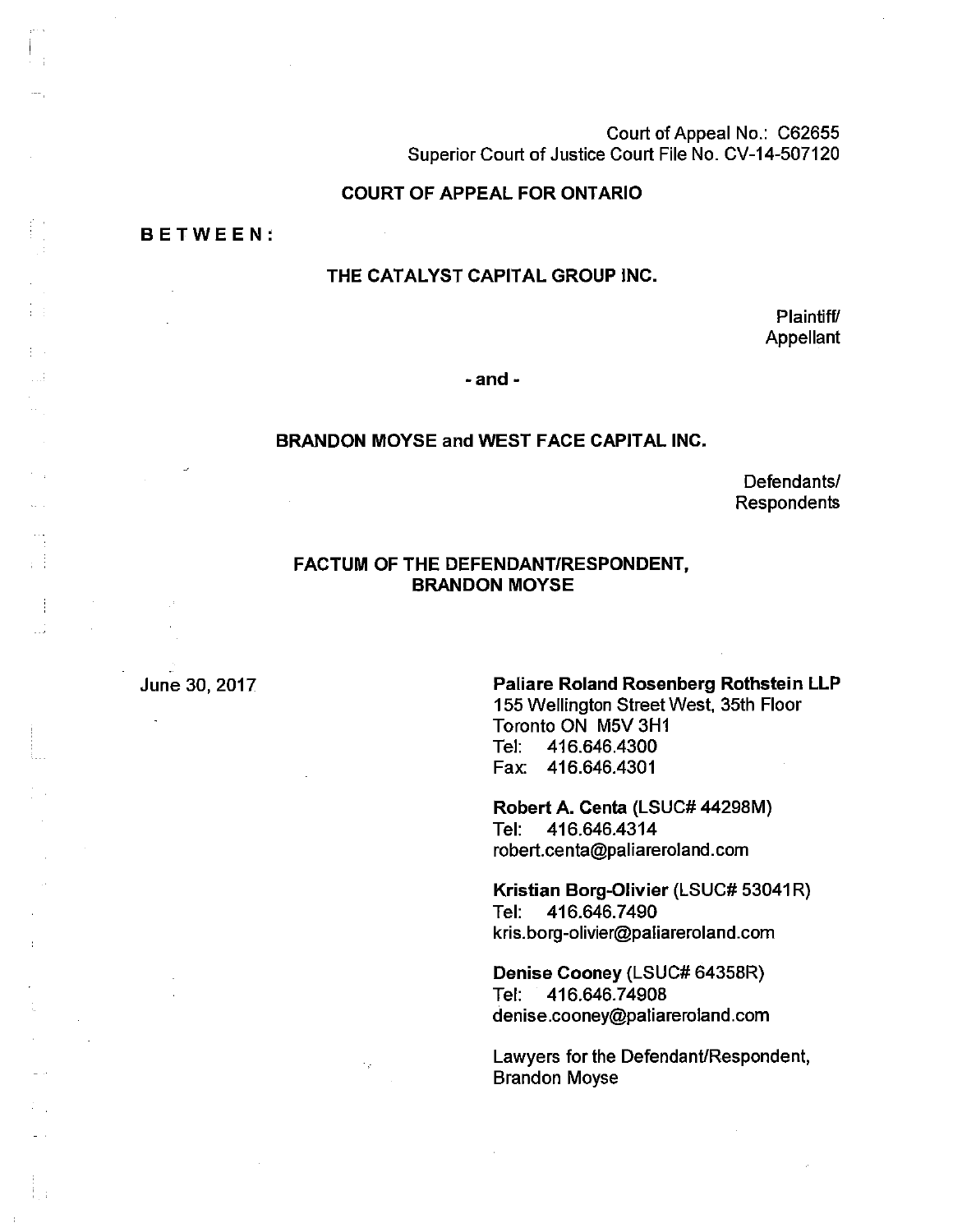TO: **Lax O'Sullivan Lisus Gottlieb LLP**  Barristers and Solicitors 145 King Street West, Suite 2750 Toronto, ON M5H 1J8 Tel: 416.598.1744 Fax: 416.598.3730

> Rocco Di Pucchio (LSUC# 381851) Tel: 416.598.2268 rdipucchio@counsel-toronto.com

**Andrew Winton** (LSUC# 544731) Tel: 416.644.5342 awinton@counsel-toronto.com

**Bradley Vermeersch** (LSUC# 69004K) Tel: 416.646.7997 bvermeersch@counsel-toronto.com

Lawyers for the Plaintiff/Appellant, The Catalyst Capital Group Inc.

AND TO: **Davies Ward Phillips & Vineberg LLP** 

Barristers and Solicitors 155 Wellington Street West, 40<sup>th</sup> Floor Toronto, ON M5V3J7 Tel: 416.863.0900 Fax: 416.863.0871

**Matthew Milne-Smith** (LSUC#44266P) Tel: 416.863.5595 mmilne-smith@dwpv.com

**Andrew Carlson** (LSUC# 58850N) Tel: 416.367.7437 acarlson@dwpv.com

Lawyers for the Defendant/Respondent West Face Capital Inc.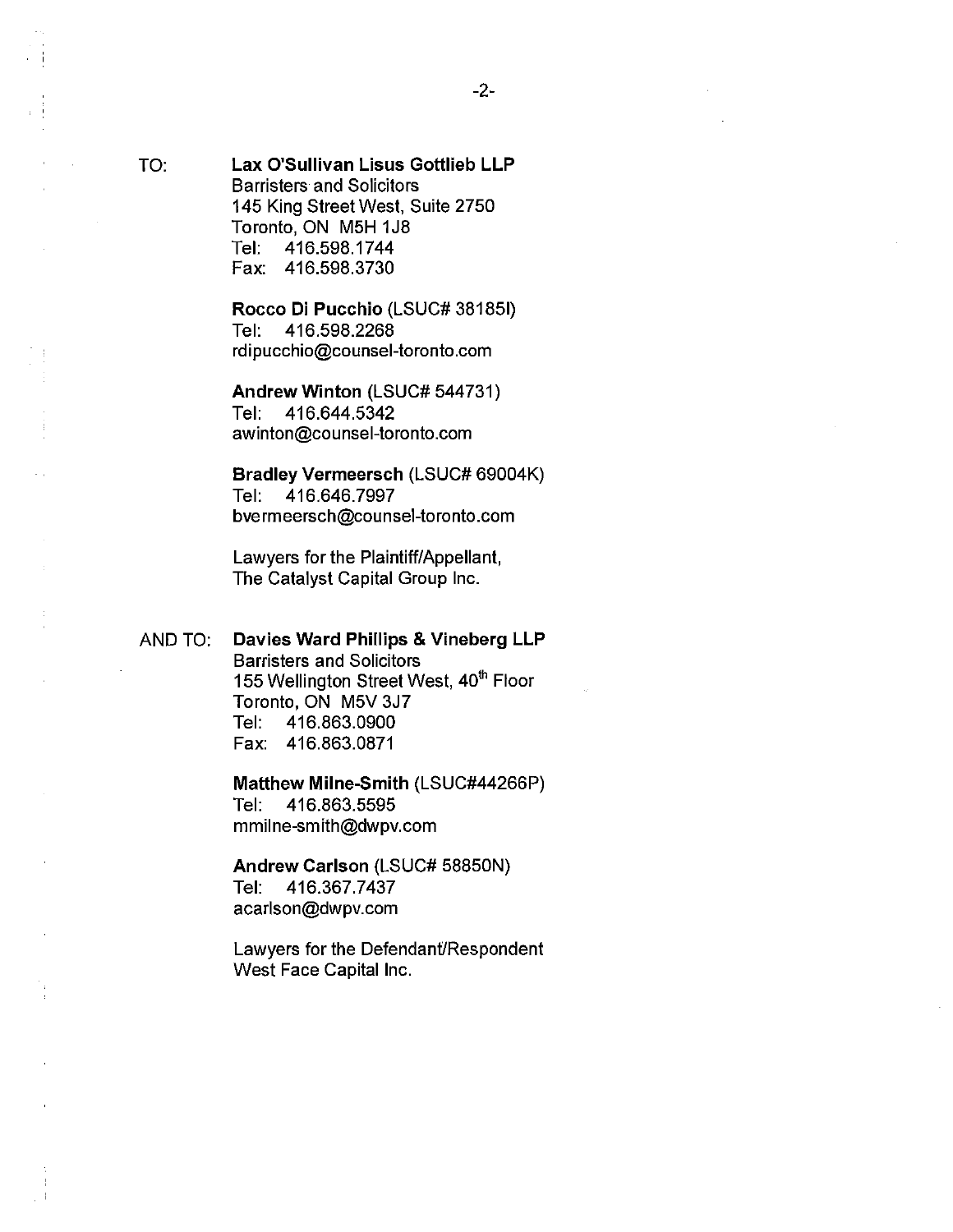# **TABLE OF CONTENTS**

 $\frac{1}{4}$ 

 $\bar{\gamma}$ 

 $\begin{array}{c} 1 \\ 1 \\ 1 \\ 2 \end{array}$ 

 $\bar{\beta}$ 

 $\frac{1}{4}$  $\sim 1^{\circ}$ 

| А.             |                                                                               |  |  |
|----------------|-------------------------------------------------------------------------------|--|--|
| <b>B.</b>      |                                                                               |  |  |
| $\mathsf{C}$ . |                                                                               |  |  |
| D.             |                                                                               |  |  |
| Ε.             |                                                                               |  |  |
| F.             |                                                                               |  |  |
|                |                                                                               |  |  |
| Α.             |                                                                               |  |  |
| В.             |                                                                               |  |  |
| 1.             |                                                                               |  |  |
| 2.             | The trial judge's finding that Mr. Moyse did not destroy relevant evidence is |  |  |
| 3.             | There is no recognized independent cause of action for spoliation  29         |  |  |
| 4.             | The trial judge applied the correct legal test for spoliation  32             |  |  |
|                | (a)                                                                           |  |  |
|                | (b)                                                                           |  |  |
|                | (c)                                                                           |  |  |
|                | Catalyst's floodgates argument should be rejected  37<br>(d)                  |  |  |
|                | (e)                                                                           |  |  |
| 5.             |                                                                               |  |  |
| С.             | Issue Two: the trial judge properly assessed the witnesses' credibility  40   |  |  |
| 1.             |                                                                               |  |  |
| 2.             |                                                                               |  |  |
| З.             | The trial judge appropriately scrutinized Mr. Moyse's evidence 44             |  |  |
| D.             |                                                                               |  |  |
| 1.             | The trial judge's findings are supported by the record  47                    |  |  |
| 2.             |                                                                               |  |  |
| Е.             |                                                                               |  |  |
| 1.             |                                                                               |  |  |
|                |                                                                               |  |  |
|                |                                                                               |  |  |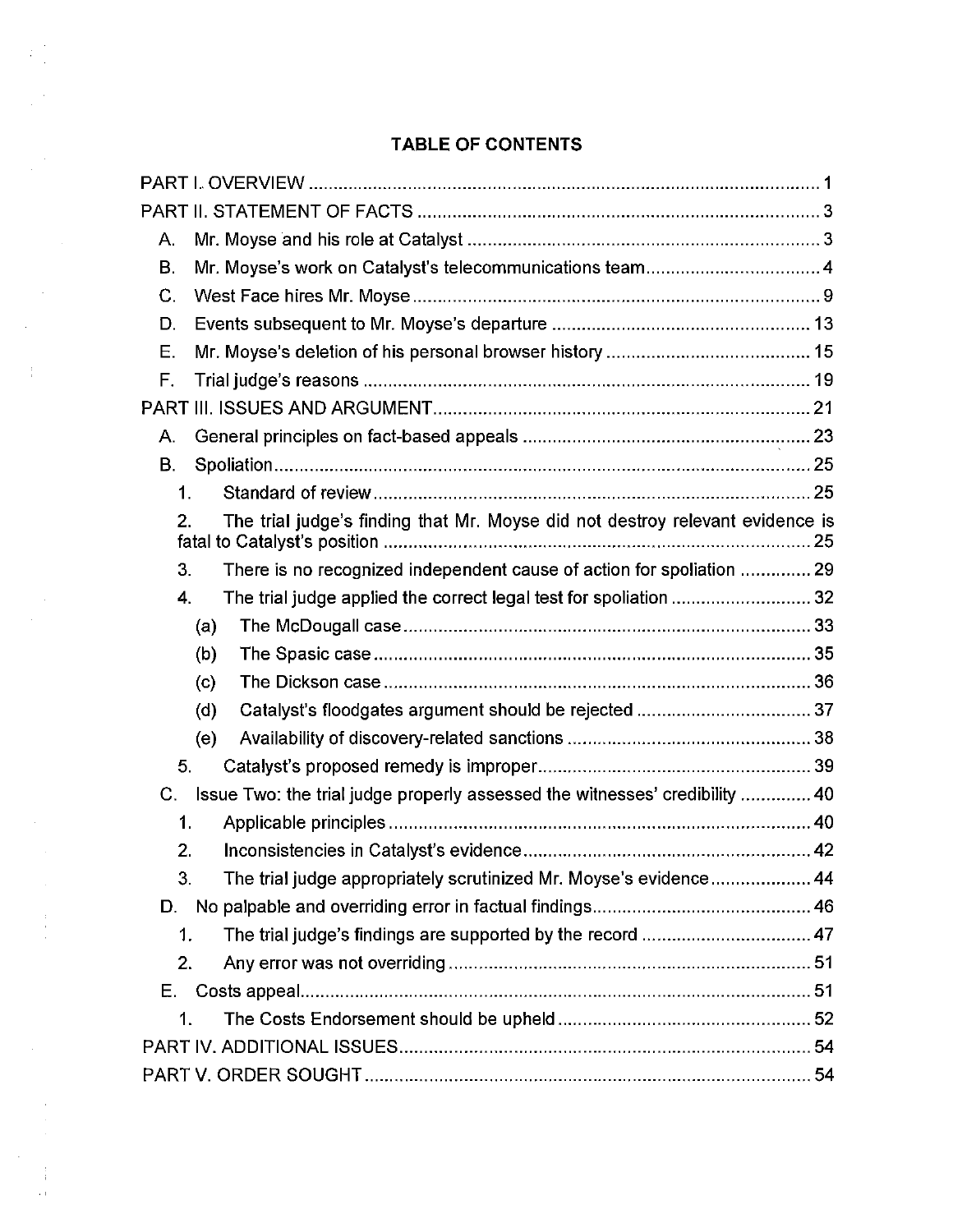#### **PARTI. OVERVIEW**

1. Brandon Moyse was a 26-year-old junior analyst at The Catalyst Capital Group ("Catalyst"). In May 2014, he resigned from Catalyst and took a job with West Face Capital Inc ("West Face"). A month later, Catalyst sued Mr. Moyse and West Face and sought injunctive relief to prevent Mr. Moyse from working at West Face until the noncompetition clause in his Catalyst employment contract expired. Mr. Moyse ultimately worked at West Face for just three weeks in June and July, 2014.

2. In September 2014, West Fact closed a transaction to acquire WIND Mobile Canada ("WIND"), a company that Catalyst had also tried to acquire. Before resigning from Catalyst, Mr. Moyse had worked on that ultimately unsuccessful transaction for the first 10 days Catalyst was pursuing the transaction in May 2014.

3. In response to losing out on the WIND transaction, Catalyst amended its initial claim several times. First, it asserted that Mr. Moyse provided West Face with confidential Catalyst information that West Face used to acquire WIND. Then, it brought a motion asserting that, in violation of a court order, Mr. Moyse had destroyed evidence that he had provided West Face with confidential Catalyst information. Catalyst brought a motion seeking that Mr. Moyse be found in contempt of that order and jailed. It was completely unsuccessful.

4. Catalyst then amended its claim once again, alleging that Mr. Moyse had committed the tort of spoliation, and sought damages which it did not quantify until its closing submissions at trial.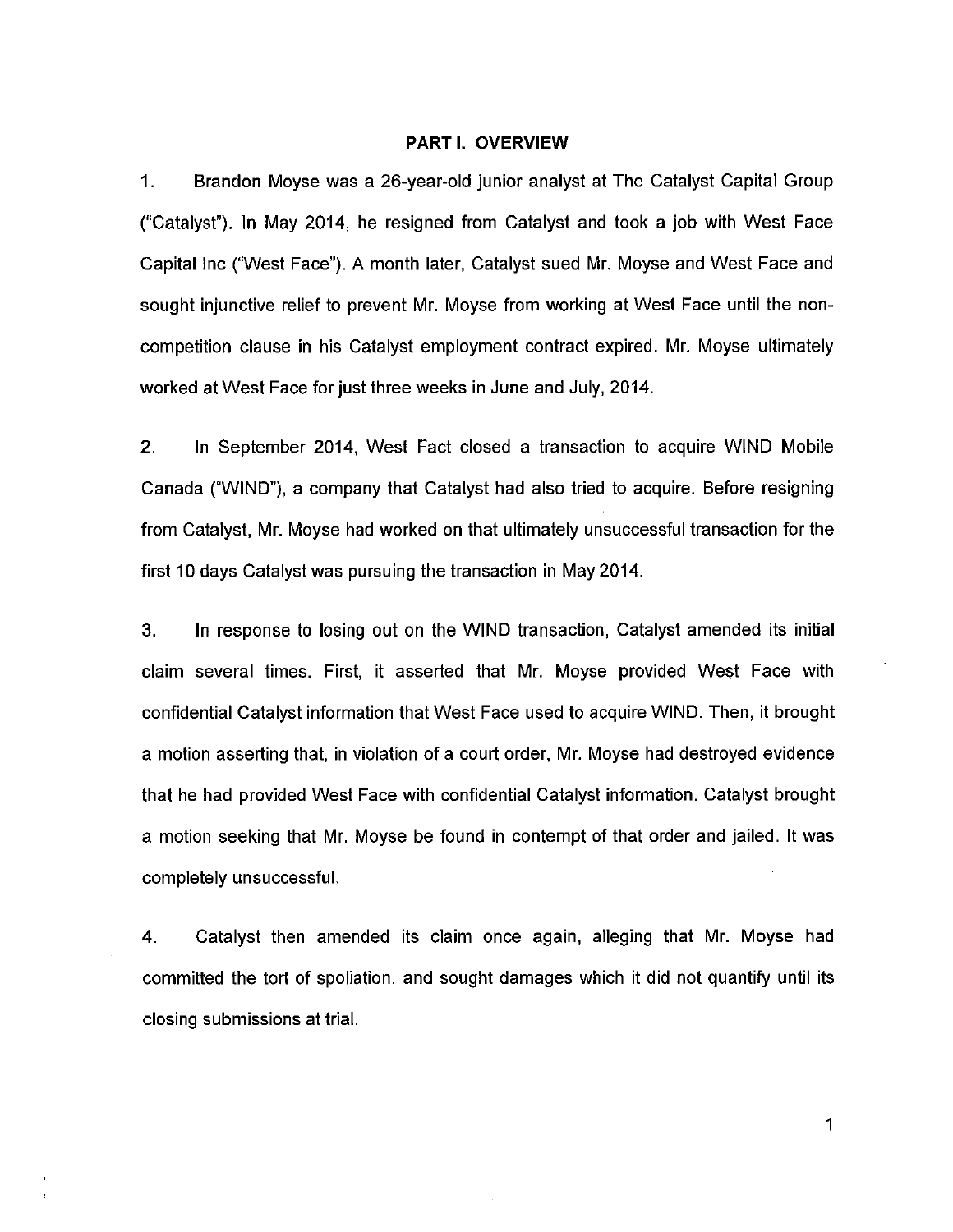5. Justice Newbould presided over the six day trial of Catalyst's claims. The trial evidence included 39 affidavits, 11,535 pages of evidence, and the examination of 14 live witnesses. Nowhere in this mountain of evidence was there any direct evidence that supported Catalyst's central allegations. Rather, Catalyst faced the uncontradicted evidence of Mr. Moyse that he never destroyed any documents that were relevant to the litigation, and the uncontradicted evidence of all of the West Face witnesses and Mr. Moyse that Mr. Moyse never provided any information concerning WIND to West Face.

6. Unable to point to evidence that supported its case, Catalyst asked the judge to draw inferences (and sometimes inferences on top of inferences on top of inferences), and find in its favour. But Catalyst's speculation was no substitute for evidence, and Justice Newbould made two critical findings of fact:

- (a) Mr. Moyse did not provide confidential information about Catalyst's strategy to acquire WIND to West Face; and
- (b) Mr. Moyse did not destroy any evidence that was relevant to Catalyst's claim.

7. These findings of fact were fatal to Catalyst's claims. They are amply supported in the record. They are unassailable.

8. On appeal, Catalyst seeks to retry its case. It asks this court to re-weigh the mountain of evidence that was before the trial judge and to draw the inferences that Justice Newbould refused to draw. The trial judge's findings of fact on the two key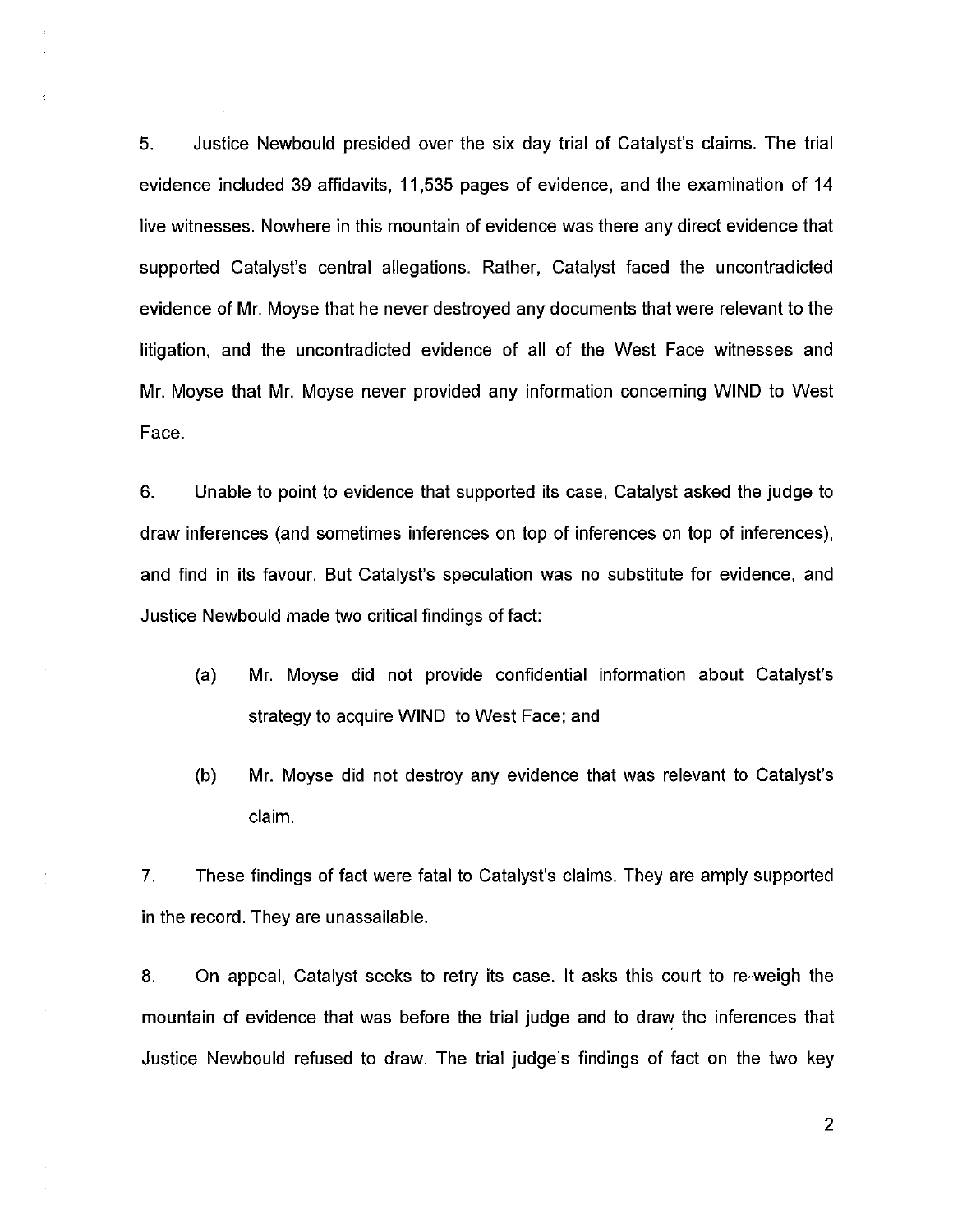issues, and all others, are amply supported by the record, and his assessments of credibility and reliability are entitled to considerable deference. There is no basis to interfere with any of the trial judge's findings of fact.

9. Catalyst also argues on appeal that Justice Newbould erred in his articulation and application of the test for spoliation, although Catalyst urged him to use the very test he applied. The trial judge committed no error of law.

10. The appeal should be dismissed.

#### **PART II. STATEMENT OF FACTS**

11. Mr. Moyse accepts as correct the facts set out in paragraphs 18, 19, 18, 22, 23, 38, and 44 of Catalyst's factum, but disagrees with the balance of Catalyst's assertions of fact. At times, Catalyst's factum fails to adequately distinguish between the evidence led at trial and the inferences it invited the judge to draw from the evidence. As addressed below, some of Catalyst's strongly worded assertions are not borne out by the evidentiary record.<sup>1</sup>

## *A. Mr. Moyse and his role at Catalyst*

12. In 2014, Mr. Moyse was just 26 years old, and had earned his Bachelor of Arts degree in Mathematics from the University of Pennsylvania.<sup>2</sup>

13. Mr. Moyse commenced work as an analyst at Catalyst, a Toronto-based investment management firm, on November 1, 2012. $3$  Analysts are the lowest level of

 $<sup>1</sup>$  See for example paragraphs 42, 58, 78(e), and 135 below.</sup>

 $2$  Affidavit of Brandon Moyse, affirmed June 2, 2016, BM0005359, ("Moyse 2016 Affidavit"), p. 4, para. 10; (Compendium of the Respondent Brandon Moyse ("RCO-BM") Tab 55, page 219); Reasons for Judgment of Justice Newbould dated August 18, 2016 ("Reasons"), para. 32 (RCO-BM Tab 1, page 10).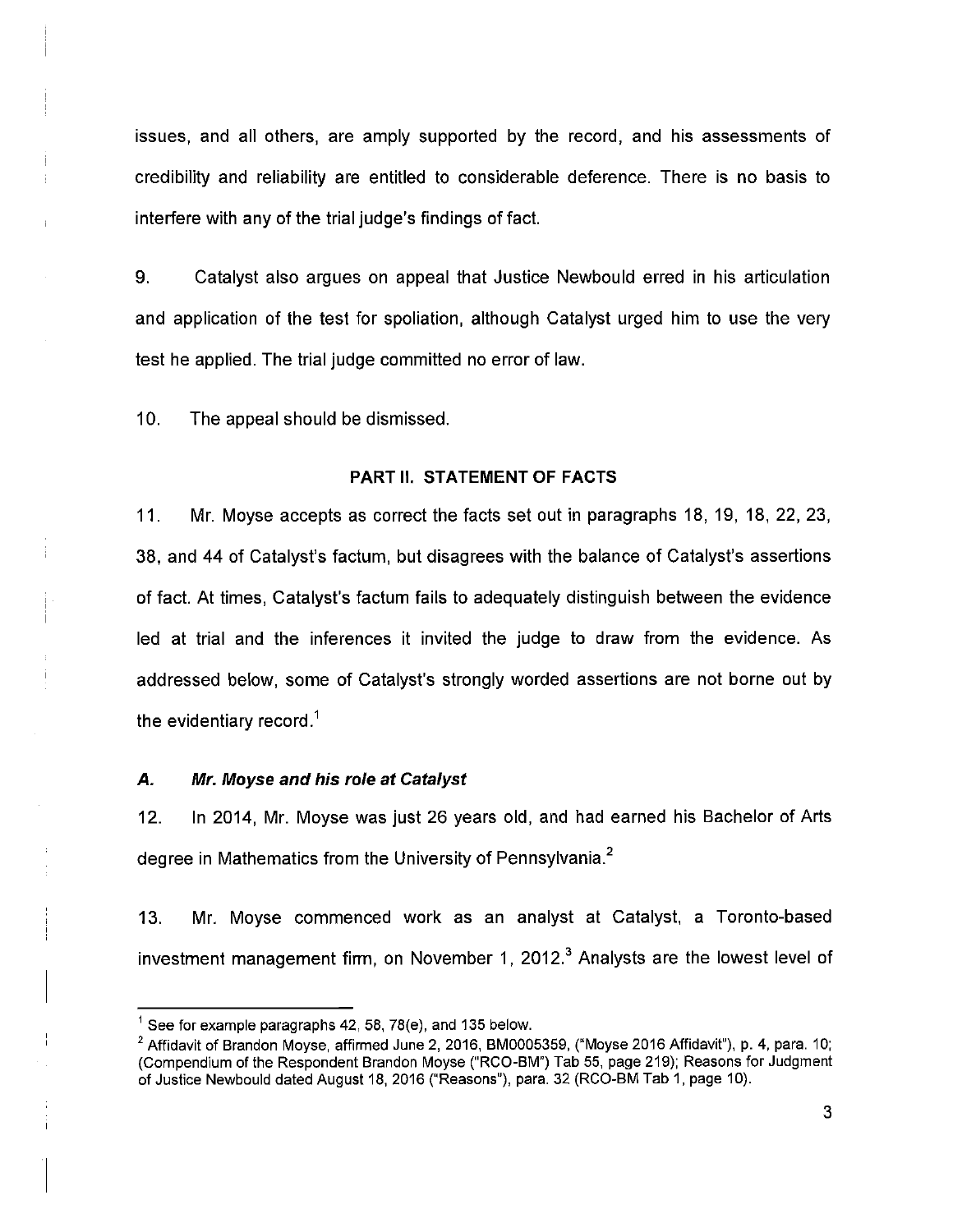investment professional at Catalyst.<sup>4</sup> Mr. Moyse conducted financial and qualitative research both on Catalyst's potential investment opportunities, and on portfolio companies it already owned.<sup>5</sup> Catalyst was a hierarchical workplace in which his role was to follow instructions given to him by the partners or Vice-Presidents. Mr. Moyse acknowledged that he was generally aware of the firm's priorities and goals, but he was not engaged in, let alone privy to, specific strategic discussions. $6\,$ 

## *B. Mr. Moyse's work on Catalyst's telecommunications team*

14. In March 2014, Catalyst assigned Mr. Moyse to its telecommunications deals team. At that time, Mr. Moyse knew that Catalyst had an investment in the telecommunications company Mobilicity, was interested in building a fourth wireless carrier in Canada (potentially involving WIND), and planned to bid for wireless spectrum in a forthcoming Canadian spectrum auction (ultimately, it did not make a bid). This information was all public knowledge. $<sup>7</sup>$ </sup>

15. Mr. Moyse did very little work for the telecommunications team until May 6, 2014, when Catalyst began actively pursuing a deal involving WIND. $^8$ 

16. Catalyst relied heavily at the trial and now again on appeal, on the handful of discrete pieces of work that Mr. Moyse completed in March 2014 in an attempt to

÷

 $3$  Exhibit 14 to the Moyse 2016 Affidavit, CCG0018684 (RCO-BM Tab 57, pages 279-287).

Reasons para. 2, 34 (RCO-BM, Tab 1, pages 2,10).

 $^4$  Moyse 2016 Affidavit, p. 5, para. 14 (RCO-BM Tab 55, page 220); Reasons para. 36 (RCO-BM Tab 1, page 10-11).

 $5$  Moyse 2016 Affidavit, p. 5, para. 15 (RCO-BM Tab 55, page 220-221).

<sup>&</sup>lt;sup>6</sup> Examination-in-Chief of Brandon Moyse ("Moyse Examination-in-Chief"), 1374:11-24 (RCO-BM Tab 7, page 108).

<sup>7</sup>Reasons para. 40 (RCO-BM Tab 1, page 12); Moyse Examination-in-Chief, 1415:25-1416:7 (RCO-BM Tab 8, pages 109-110); Moyse 2016 Affidavit, pp. 9-10, para. 25 (RCO-BM Tab 55, page 224); De Alba Cross-Examination, 236:9-14 (RCO-BM Tab 9, page 111).

 $8$  Moyse 2016 Affidavit, para. 29 (RCO-BM Tab 55, page 226).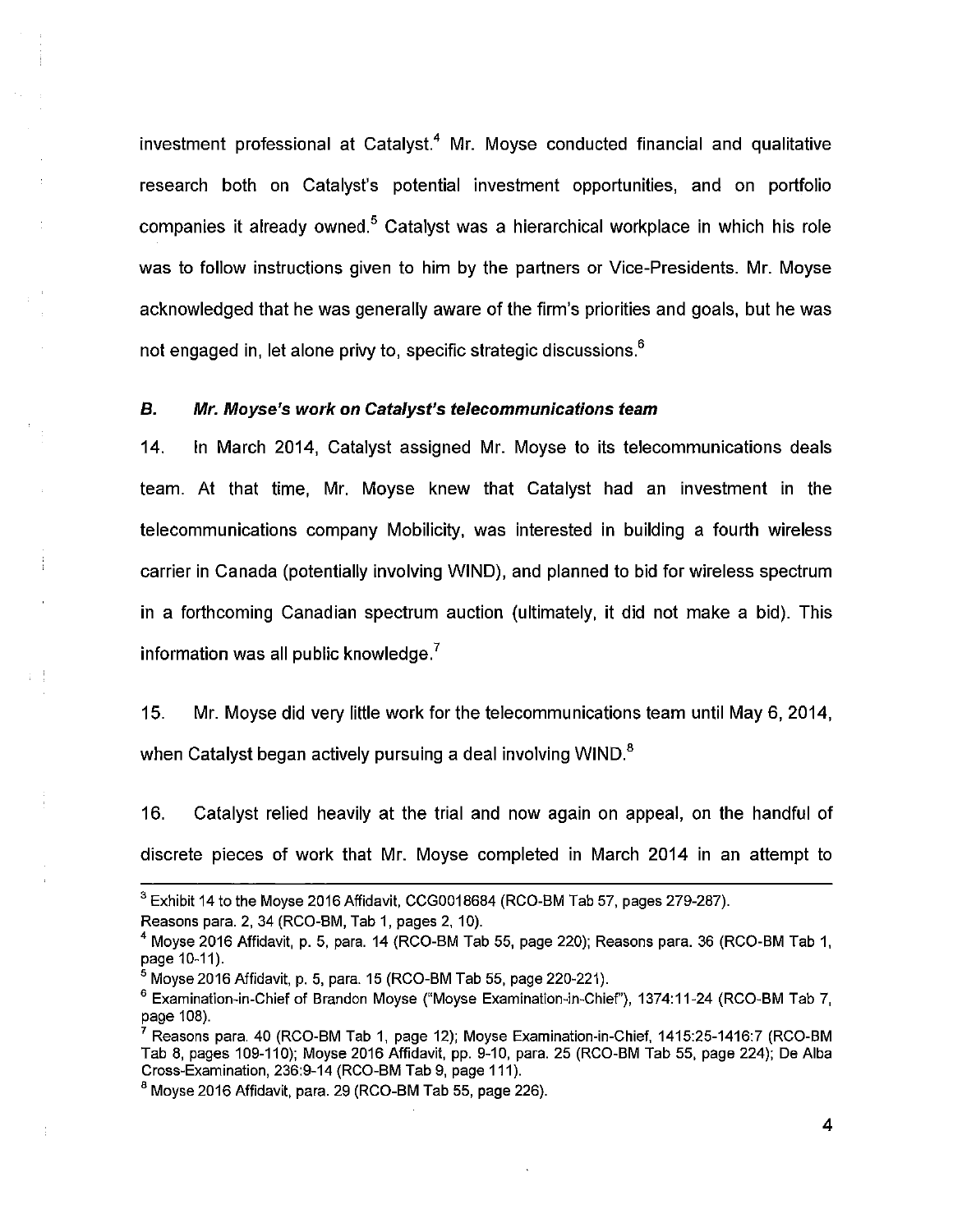impute significant knowledge of Catalyst's regulatory strategy to him. Catalyst's submissions are not supported by the evidence and the trial judge declined to draw the inferences urged by Catalyst.

17. In reality, Mr. Moyse worked on only two discrete tasks in March 2014 for the telecommunications deal team. When he completed both tasks, Mr. Moyse had only surface-level knowledge of Catalyst's interest in the telecommunications industry.<sup>9</sup> The majority of Mr. Moyse's time in March 2014 (and indeed between January and May 6, 2014), was spent working on other companies already owned by Catalyst, which required a significant amount of travel outside the office.<sup>10</sup>

18. Mr. Moyse's first WIND-related task was to contribute to the creation of a *proforma* financial statement to illustrate what a combined WIND and Mobilicity entity would look like.<sup>11</sup> Mr. Moyse prepared this one page document under the supervision of a Catalyst Vice-President, Zach Michaud.<sup>12</sup> Catalyst tendered no evidence from Mr. Michaud at trial. Mr. Moyse testified that Mr. Michaud told him what data to include for each company in the *pro-forma.* Mr. Moyse then collected the data, which was either publicly available, or known to Catalyst, and then performed basic arithmetic to generate the final product.<sup>13</sup> The trial judge found that Mr. Moyse needed no knowledge

 $9$  Moyse 2016 Affidavit, para. 25, 26 (RCO-BM Tab 55, pages 224-225).

 $10$  Moyse 2016 Affidavit, para. 21 (RCO-BM Tab 55, page 222-223).

<sup>&</sup>lt;sup>11</sup> Exhibit 22 to the Moyse 2016 Affidavit, CCG0011536 (RCO-BM Tab 58, pages 288-289).

<sup>&</sup>lt;sup>12</sup> Exhibit 22 to the Moyse 2016 Affidavit, CCG0011536 (RCO-BM Tab 58, pages 288-289).

<sup>13</sup> Moyse 2016 Affidavit, pp.13-16, paras. 34-38 (RCO-BM Tab 55, pages 228-231); De Alba Cross-Examination, 207:6-212:8 (RCO-BM Tab 10, pages 112-117).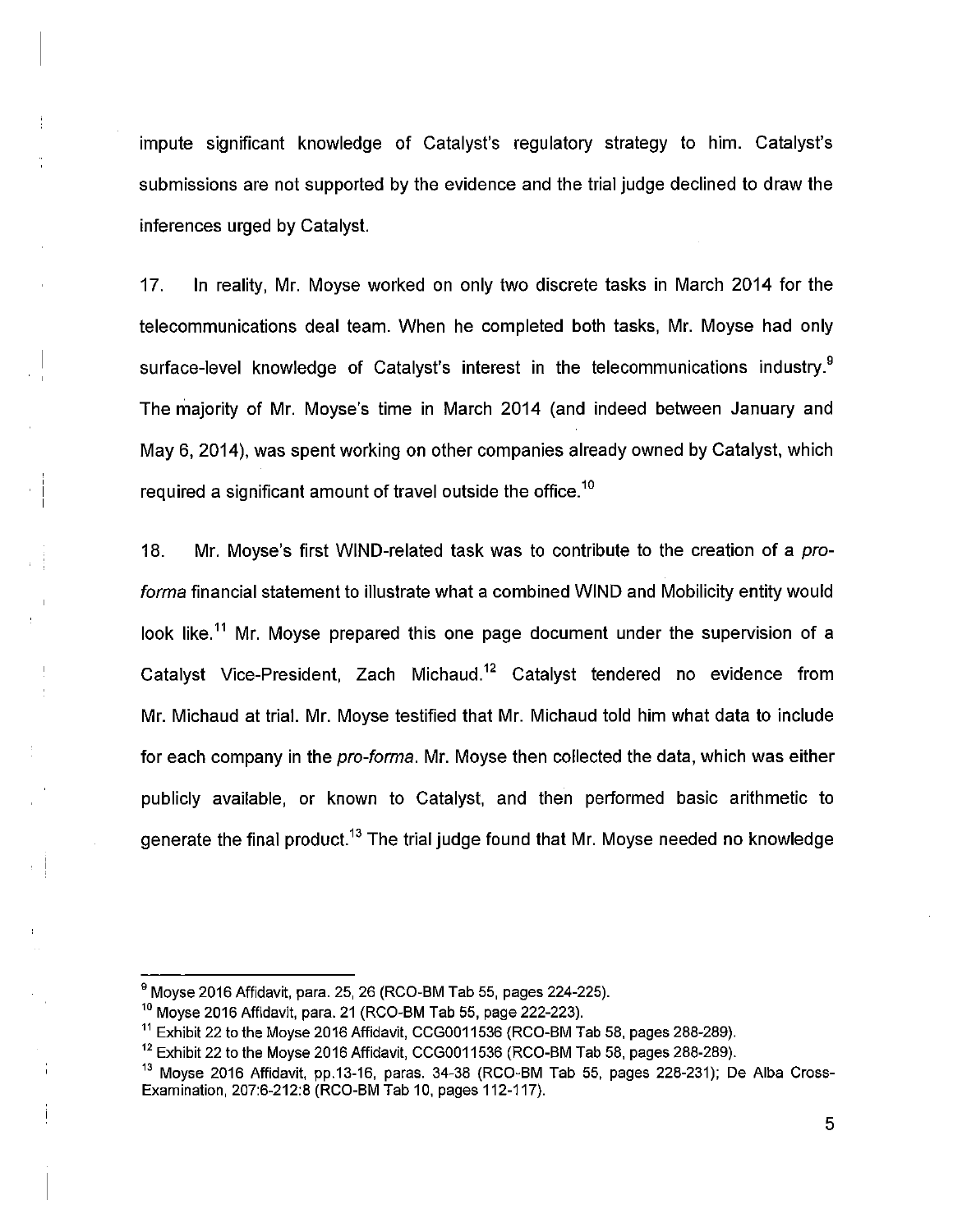of Catalyst's plans or strategy with respect to WIND to complete this assignment, which was consistent with Mr. Moyse's evidence that he had no such knowledge.<sup>14</sup>

19. On March 26, 2014, Mr. Moyse completed his second WIND-related task when he helped create a PowerPoint slide deck for a Catalyst presentation to Industry Canada.<sup>15</sup> Mr. Moyse's role was essentially administrative and lasted only one frantic day.<sup>16</sup> Two of Catalyst's principals, and its Vice-President, generated the content and analysis in the presentation, which Mr. Moyse then incorporated into the slide deck. He was not involved in the discussions or debates generating that content.<sup>17</sup> Given his limited exposure to the file, Mr. Moyse had little knowledge or understanding beyond the text he incorporated into the slides.<sup>18</sup>

20. During this period, Mr. Moyse was not, as Catalyst's witnesses suggested, "intimately aware of, and involved in [Catalyst's] internal analyses concerning the telecommunications industry".<sup>19</sup> Only the self-serving evidence of Catalyst's principals, Gabriel De Alba and Newton Glassman, supported the assertion that Mr. Moyse was "intimately" aware of these analyses, let alone involved in creating them. The contemporaneous documents did not support their evidence. Catalyst produced no

<sup>&</sup>lt;sup>14</sup> Reasons, para. 12 (RCO-BM Tab 1, pages 5-6); Moyse 2016 Affidavit para. 38 (RCO-BM Tab 55, page 231)

<sup>&</sup>lt;sup>15</sup> Exhibit 27, CCG0011564 (RCO-BM Tab 59, page 290) and Exhibit 28, CCG0011565 (RCO-BM Tab 60, pages 291-305) to the Moyse 2016 Affidavit.

<sup>&</sup>lt;sup>16</sup> Moyse Examination-in-Chief, 1418:19-1419:6 (RCO-BM Tab 11, pages 118-119); Moyse 2016 Affidavit, paras. 39-41 (RCO-BM Tab 55, pages 231-232); Reasons, paras. 42-45 (RCO-BM Tab 1, pages 12-13).

 $17$  Reasons, para, 49 (RCO-BM Tab 1, page 15).

 $18$  Reasons, para. 49 (RCO-BM Tab 1, page 15);

<sup>19</sup> Affidavit of Gabriel De Alba sworn May 27, 2016, CCG0028710 ("De Alba Affidavit"), para. 45 (RCO-BM Tab 74, pages 413-414).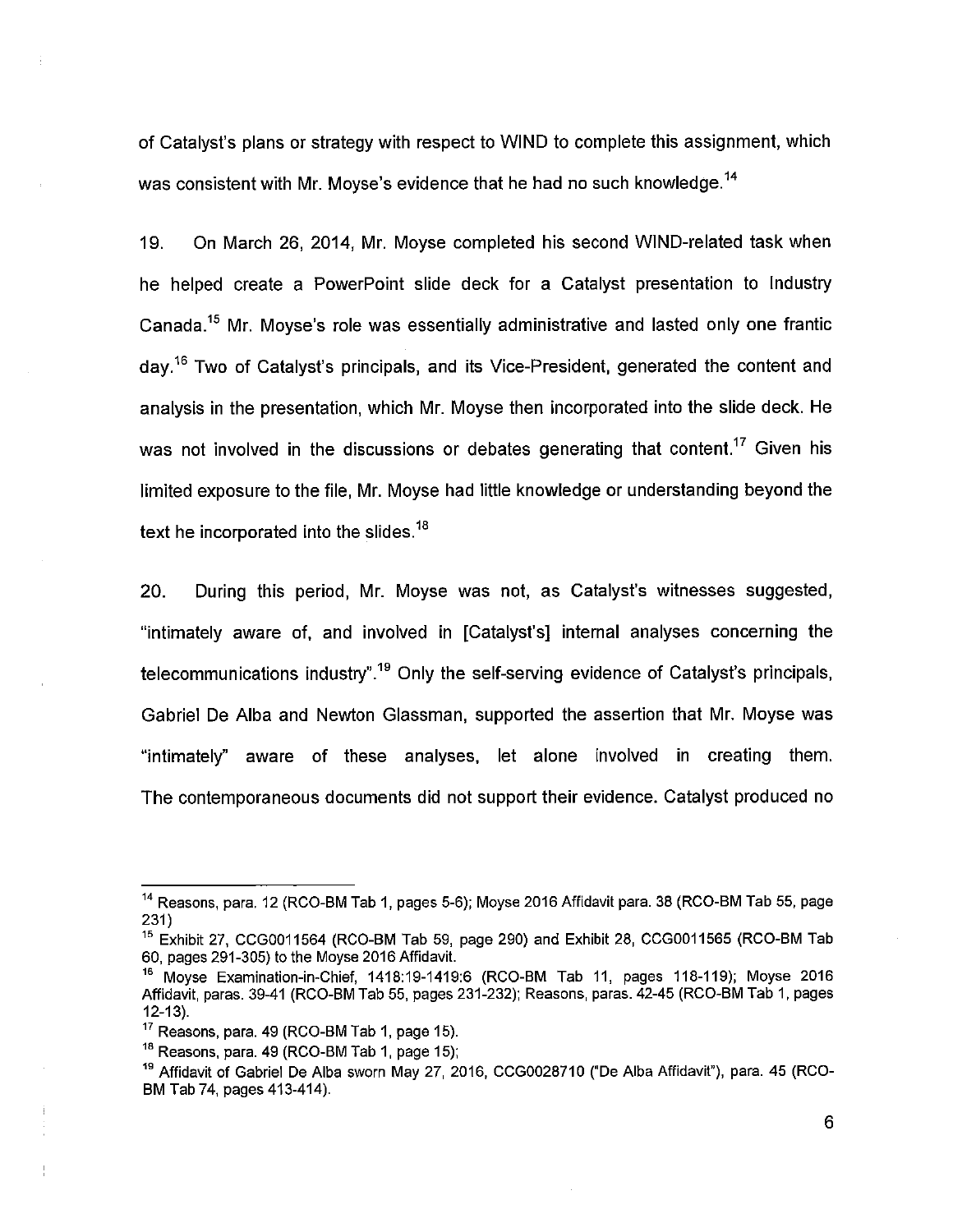documents that showed Mr. Moyse was kept intimately apprised of Catalyst's strategy.<sup>20</sup> Rather, the few documents involving Mr. Moyse from this period suggest Catalyst deliberately did not involve him in discussing or formulating this strategy.<sup>21</sup>

21. Mr. Moyse had no other involvement in Catalyst's telecommunications team until a month and a half later, on May 6, 2014, when he found out that Catalyst would pursue a transaction involving WIND. $^{22}$ 

22. Over the 10 days following May 6, Mr. Moyse's involvement focused on early business due diligence on the proposed deal<sup>23</sup> and the creation of a second PowerPoint presentation to the Government of Canada.<sup>24</sup>

23. Catalyst relied heavily at trial, and does so again on appeal, on Mr. Moyse's involvement in the creation of that second PowerPoint slide deck as demonstrating his involvement in Catalyst's regulatory strategy. As with the first PowerPoint slide deck, Mr. Moyse's role was largely administrative. The day before the second presentation was scheduled to take place in May 2014, Catalyst's principals instructed Mr. Moyse to re-create a modified version of the March slide deck based on a hard copy of the March presentation, as well as their comments and changes. He created a new PowerPoint slide deck from this information. Given the hurried manner in which it was created, and

 $20$  Reasons, para. 50 (RCO-BM Tab 1, pages 15-16).

 $21$  For example, in early March 2014 Mr. Moyse sent Mr. De Alba a news article which marked a significant development in the WIND file, which Mr. De Alba then forwarded, with his comments, to a distribution group within Catalyst that did not include Mr. Moyse. Tab 13 (RCO-BM Tab 75, pages 415-416) and Tab 14 (RCO-BM Tab 76, pages 417-421) of Paliare Roland De Alba Cross-Examination Brief.  $22$  Reasons, para. 50 (RCO-BM Tab 1, pages 15-16).

<sup>&</sup>lt;sup>23</sup> Movse 2016 Affidavit, p. 32-33, paras. 86-91, 92-97 (RCO-BM Tab 55, pages 246-250); Reasons, para. 50 (RCO-BM Tab 1, page 15-16).

 $24$  Movse 2016 Affidavit, p. 29, para. 79 (RCO-BM Tab 55, page 244); Exhibit 36, CCG0009517, to the Moyse 2016 Affidavit (RCO-BM Tab 61, pages 306-315).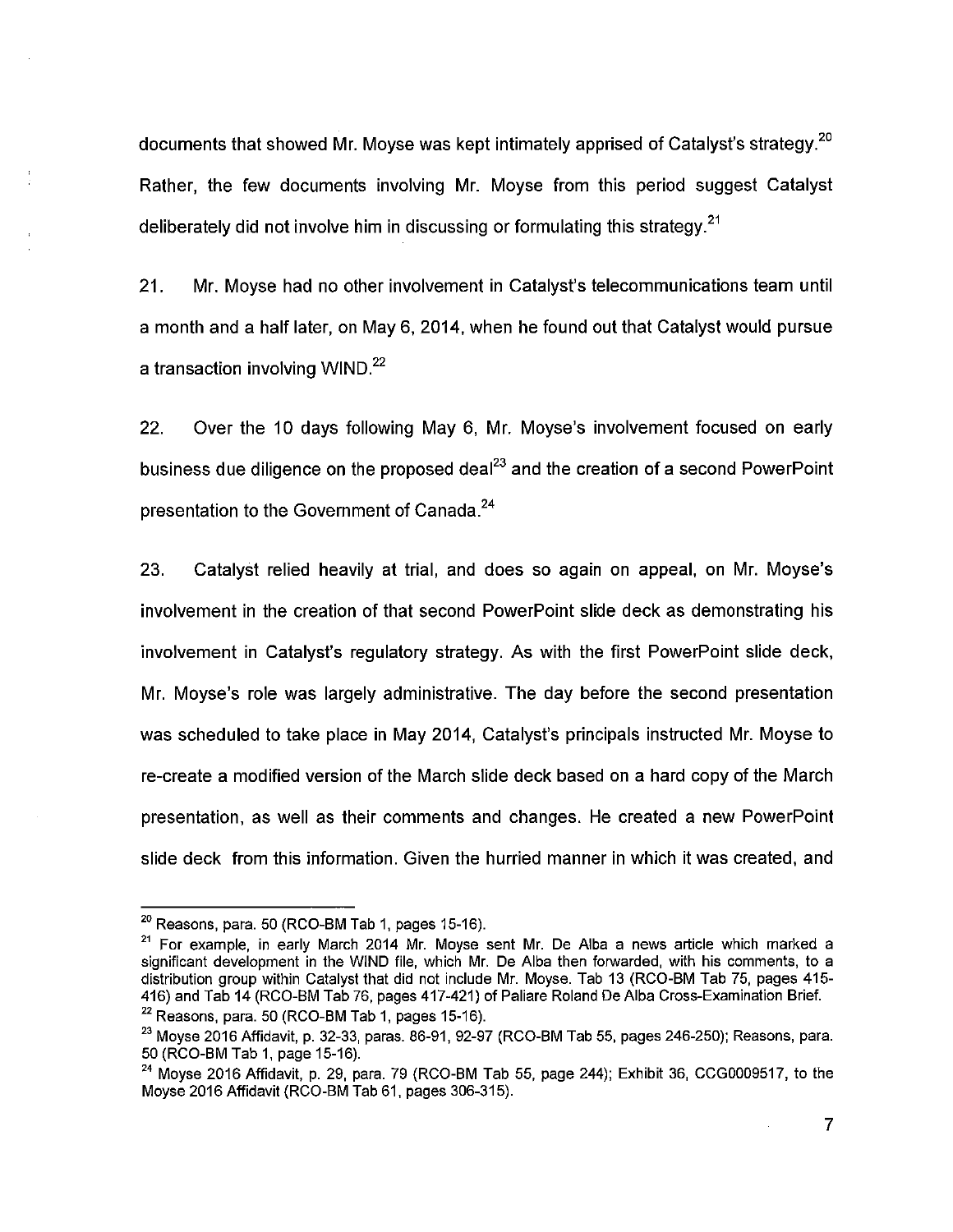his largely administrative role, Mr. Moyse put little thought or analysis into creating the PowerPoint slide deck.<sup>25</sup>

24. At this time, Mr. Moyse knew about only two regulatory issues involving WIND:

- (a) whether or not the federal government would allow a new wireless entrant to sell its spectrum and/or be purchased by an incumbent; and
- (b) the requirement for government approval of a sale of WIND.<sup>26</sup>

25. Mr. Moyse was aware of these issues through the media coverage they received. He believed they were self-evident to anyone with a passing familiarity with the Canadian regulatory framework for the wireless industry.<sup>27</sup>

26. The documentary evidence at trial was consistent with Mr. Moyse's evidence that he was not kept intimately apprised of Catalyst's regulatory strategy during this period.<sup>28</sup>

27. Mr. Moyse left for vacation in Asia with his girlfriend on May 16, 2014, which was only 10 days after he first learned that Catalyst was pursuing a transaction with WIND. While on vacation he had almost no involvement in the WIND file, though he was copied on emails at his Catalyst email address in his absence.<sup>29</sup>

 $25$  Moyse 2016 Affidavit, paras. 84-85 (RCO-BM Tab 55, page 246); Reasons, para. 51 (RCO-BM Tab 1, page 16).

 $26$  Moyse 2016 Affidavit, pp. 26-27, para. 70 (RCO-BM Tab 55, page 241).

 $^{27}$  Moyse 2016 Affidavit, pp. 26-27, para. 70 (RCO-BM Tab 55, page 241).

 $28$  Reasons, para. 50 (RCO-BM Tab 1, pages 15-16).

 $29$  Reasons, para. 52 (RCO-BM Tab 1, page 16).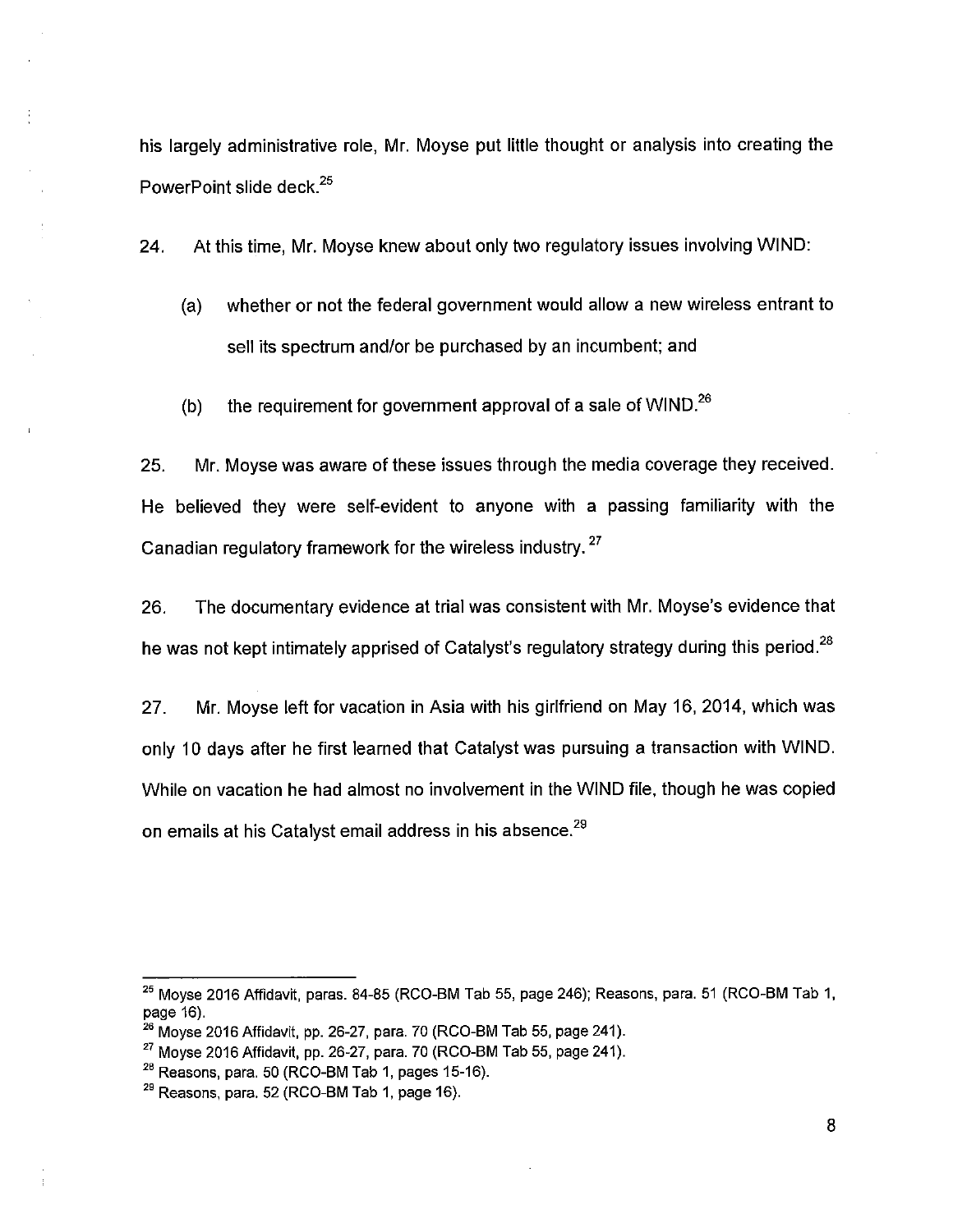28. Mr. Moyse resigned from Catalyst by email on Saturday, May 24, 2014, the second-to-last day of his vacation.<sup>30</sup> Mr. Moyse did no further work for Catalyst after that date. Catalyst contacted its technology provider to revoke Mr. Moyse's access to Catalyst's servers on Monday, May 26, 2014.<sup>31</sup> After this date, it is undisputed that Catalyst and its advisors did not keep Mr. Moyse advised of Catalyst's strategies or intentions regarding WIND, including discussions with WIND'S owners, or the federal government.<sup>32</sup>

29. Prior to turning in his company-issued Blackberry, Mr. Moyse erased the data stored on it. He did so in an effort to delete any personal text messages and photographs that he did not want to hand over to Catalyst, and in the correct belief that his Catalyst emails the only email account set up on the Blackberry would remain on the Catalyst server.<sup>33</sup> Mr. Moyse candidly acknowledged that wiping the Blackberry was a poor decision, a mistake, and that there were other ways of handling his concerns.<sup>34</sup>

## **C.** *West Face hires Mr. Moyse*

 $\sim$  :  $\frac{1}{2}$ 

 $\sim 1$ 

 $\mathord{\uparrow}$ 

30. In early 2014, Mr. Moyse decided to leave Catalyst because he was not getting the learning opportunities he hoped for when he joined the firm, and because he found the work environment to be oppressive, and lacking in common decency or respect.<sup>35</sup>

 $30$  Moyse 2016 Affidavit, p. 38, para. 104 (RCO-BM Tab 55, page 253); Exhibit 52 to the Moyse 2016 Affidavit, CCG0018691 (RCO-BM Tab 63, page 370).

<sup>&</sup>lt;sup>31</sup> Riley Cross-Examination, 581:23-582:2 (RCO-BM Tab 12, pages 120-121).

 $32$  Glassman Cross-Examination, 362:19-363:10 (RCO-BM Tab 13, pages 122-123).

<sup>&</sup>lt;sup>33</sup> Answers to Undertakings given at Riley 2015 Cross-Examination, No, 1 (RCO-BM Tab 77, page 422).

 $34$  Moyse Examination-in-Chief, 1402:23-1403:20 (RCO-BM Tab 14, pages 124-125).

 $35$  Moyse Examination-in-Chief, 1373:8-23,1375:4-10 (RCO-BM Tab 15, pages 126-127).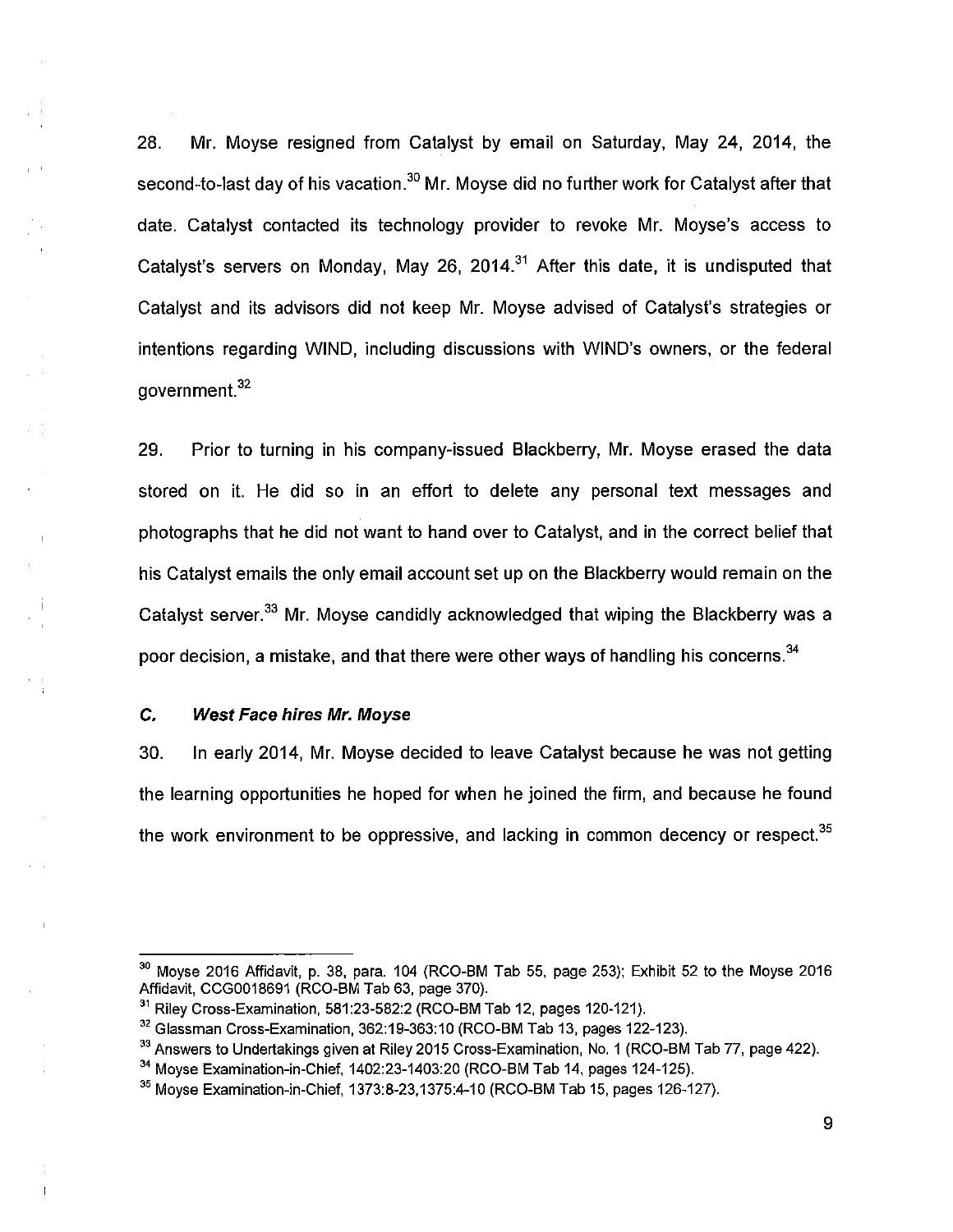He contacted a number of employers, but his top choice throughout the process was West Face.<sup>36</sup>

 $\bar{a}$ 

 $\ddot{\cdot}$ 

31. On March 26, 2014, Mr. Moyse met with Thomas Dea, a partner at West Face, to discuss potential employment opportunities. During their conversation, they did not discuss WIND or the telecommunications industry.<sup>37</sup> Mr. Dea asked Mr. Moyse to provide him with his resume, a deal sheet, and some writing samples to demonstrate his written communication skills. Mr. Dea specifically asked Mr. Moyse not to include any confidential information from Catalyst in the writing samples.<sup>38</sup>

32. Early the next morning, at 1:47 a.m., Mr. Moyse sent Mr. Dea an email that attached four investment memoranda he had prepared at Catalyst. Despite Mr. Dea's instructions, three of the memos were marked confidential. None involved the telecommunications industry.

33. Mr. Moyse has repeatedly admitted throughout these proceedings, including at trial, that it was an error in judgment to send West Face those memoranda.<sup>39</sup> Shortly after sending the email, he realized that should not have sent the confidential memos and deleted the email from his sent items folder. Again, Mr. Moyse has repeatedly admitted that deleting the sent item was not the appropriate way of addressing this

Moyse Examination-in-Chief, 1386:21-1387:4 (RCO-BM Tab 17, pages 130-131).

 $36$  Moyse 2016 Affidavit, p. 40, para. 113 (RCO-BM Tab 55, page 255).

 $37$  Moyse 2016 Affidavit, p. 41, para. 115 (RCO-BM Tab 55, page 256); Exhibit 62, WFC0031090, to the Moyse 2016 Affidavit (RCO-BM Tab 70, pages 385-389); Moyse Examination-in-Chief, 1385:19-1386:2 (RCO-BM Tab 16, pages 128-129).

<sup>&</sup>lt;sup>38</sup> Moyse 2016 Affidavit, para. 116 (RCO-BM Tab 55, page 256).

<sup>&</sup>lt;sup>39</sup> Moyse 2016 Affidavit, p, 41, para. 116 (RCO-BM Tab 55, page 256); Moyse April 2015 Affidavit, para. 20 (RCO-BM Tab 78, page 423); Exhibit 63 to the Moyse 2016 Affidavit, WFC0108593, excerpts pp. 1-7, 57-59, 78-80, 102-104, 138-139 (RCO-BM Tab 71, pages 390-407).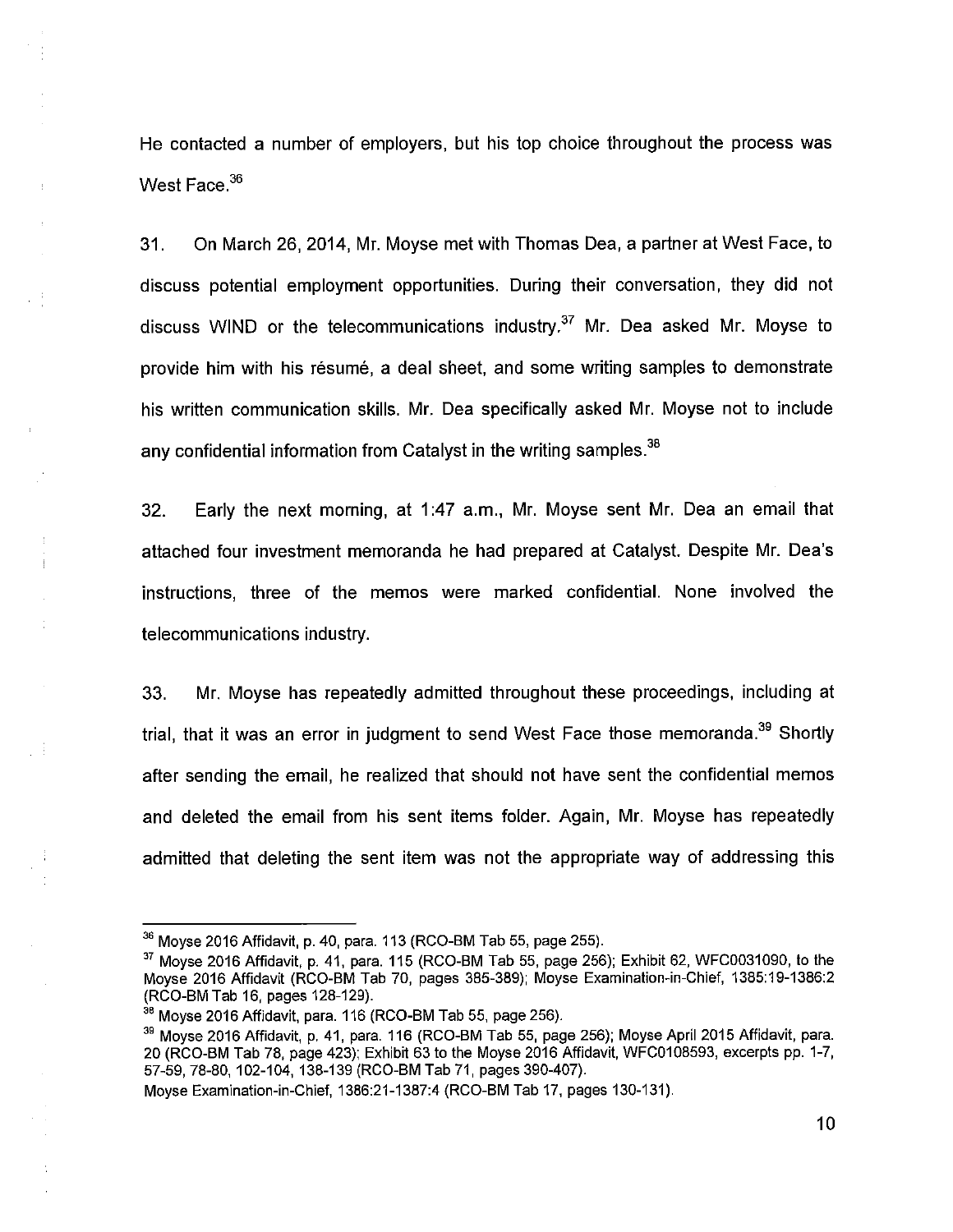mistake.<sup>40</sup> In his own words, Mr. Moyse acknowledged that deleting the email was "compounding poor decisions."<sup>41</sup>

34. Mr. Moyse had further interviews with West Face and its partners on April 15 and 28, 2014. At no time during these interviews did Mr. Moyse discuss WIND or the telecommunications file with West Face's representatives.<sup>42</sup> In any event, at the time of these interviews, Mr. Moyse was not aware that Catalyst was, or soon would be, actively pursuing WIND.<sup>43</sup> Mr. Moyse received a verbal offer from Mr. Dea on May 16, 2014, and a written employment agreement on May 26, 2014.<sup>44</sup> Mr. Moyse resigned from Catalyst on May 24, 2014. Before Mr. Moyse commenced work at West Face, its General Counsel advised Mr. Moyse that West Face was concerned that he had sent the Catalyst memos to Mr. Dea, and reminded him of the importance of respecting his confidentiality obligations to Catalyst.<sup>45</sup>

35. Before Mr. Moyse commenced work at West Face on June 23, 2014, Catalyst's counsel advised West Face that Catalyst was concerned about Mr. Moyse's work for Catalyst on an active telecom file. In response, West Face put up a confidentiality wall that prohibited Mr. Moyse from discussing WIND with any other investment

<sup>&</sup>lt;sup>40</sup> Moyse 2016 Affidavit, p. 42, para. 117 (RCO-BM Tab 55, page 257); Moyse April 2015 Affidavit, para. 30 (RCO-BM Tab 79, pages 424-425).

<sup>&</sup>lt;sup>41</sup> Moyse Examination-in-Chief, 1387:21-24 (RCO-BM Tab 18, page 132).

 $42$  Dea Affidavit, June 3, 2016, p. 5, para. 11 (RCO-BM Tab 80, page 426); Griffin Affidavit, June 4, 2016, p. 26, para. 67 (RCO-BM Tab 81, pages 427-428); Griffin Examination-in-Chief, 773:1-10, 778:25-779:14 (RCO-BM Tab 19, page 133-135); Griffin Cross-Examination, 1009:21-1010:8, 1013:7-23 (RCO-BM Tab 20, pages 136-138); Zhu Affidavit, p. 2, para. 3 (RCO-BM Tab 82, page 429); Zhu Cross-Examination at 1306:22-1307:9 (RCO-BM Tab 21, pages 139-140);

See also Burt Examination-in-Chief, 838:10-25 (RCO-BM Tab 22, page 141); Leitner Examination-in-Chief, 877:11-878:4 (RCO-BM Tab 23, pages 142-143).

 $43$  Moyse 2016 Affidavit, p. 43, para. 120 (RCO-BM Tab 55, page 258).

 $44$  Reasons, para. 58 (RCO-BM Tab 1, page 18).

 $45$  Moyse 2016 Affidayt, paras. 129-130 (RCO-BM Tab 55, page 260).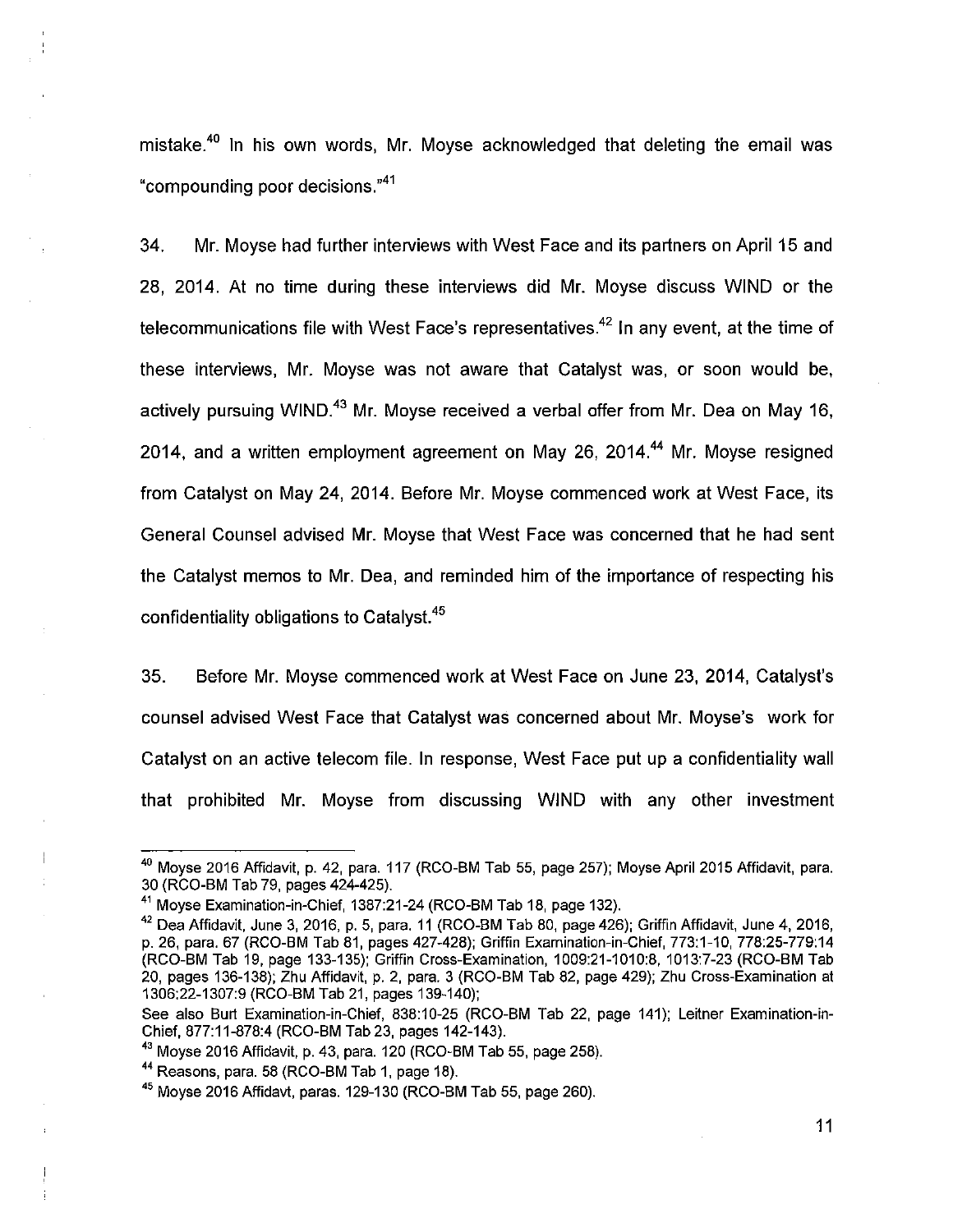professional.<sup>46</sup> There is no evidence that that confidentiality wall was ineffective or compromised and all of the evidence from the West Face witnesses was to the contrary.<sup>47</sup>

36. Mr. Moyse worked briefly at West Face for three weeks in June and July 2014. Following the Firestone Order (defined below), Mr. Moyse was off work at West Face from July 16, 2014, until Mr. Moyse and West Face agreed to part ways on August 31,  $2015^{48}$ 

37. Mr. Moyse never provided any confidential Catalyst information regarding WIND, Mobilicity, Catalyst's regulatory strategy, or its telecommunications strategy to anyone at West Face, or the consortium of successful bidders for WIND.<sup>49</sup>

38. Mr. Moyse first learned that West Face completed a WIND transaction in September 2014 from Twitter. He was surprised by the news, as is clear from the contemporaneous emails sent to his friends when he learned of the transaction. $50$  Until the news broke publicly, all he knew about West Face's interest in WIND was that they had put up a confidentiality wall with respect to WIND before he started work.<sup>51</sup>

<sup>49</sup> Moyse Examination-in-Chief, 1370:3-1371:25 (RCO-BM Tab 28, pages 162-163).

<sup>&</sup>lt;sup>46</sup> Moyse 2016 Affidavit, p. 45, para. 128 (RCO-BM Tab 55, page 260); Exhibit 78 to the Moyse 2016 Affidavit (RCO-BM Tab 72, page 408); Reasons, at para. 63-64 (RCO-BM Tab 1, page 19); see also Dea Trial Affidavit, at paras. 32-33 (RCO-BM Tab 83, page 430).

 $47$  Griffin Chief, June 8, 2016, pp. 781:22-784:1 (RCO-BM Tab 24, pages 144-147); Dea Examination-in-Chief, June 10, 2016, pp. 1248:21-1253:23 (RCO-BM Tab 25, pages 148-153); Kapoor Examination-in-Chief, June 10, 2016, pp. 1290:19-1296:9 (RCO-BM Tab 26, pages 154-160); Moyse Chief, June 13, 2016, pp. 1416:4-23 (RCO-BM Tab 27, page 161).

<sup>48</sup>Moyse 2016 Affidavit, p. 4, para. 12 (RCO-BM Tab 55, page 219).

 $50$  Exhibit 53, BM0004987 (RCO-BM Tab 64, page 371), Exhibit 54, BM0004988 ((RCO-BM Tab 65, pages 372-377), Exhibit 55, BM0004989 (RCO-BM Tab 66, pages 378-379), Exhibit 56, CCG0028632 (RCO-BM Tab 67, page 380), Exhibit 57, BM0004990 (RCO-BM Tab 68, pages 381-382) and Exhibit 58, BM0004991 (RCO-BM Tab 69, pages 383-384) to the Moyse 2016 Affidavit.

 $<sup>51</sup>$  Moyse 2016 Affidavit, para. 108 (RCO-BM Tab 55, page 254).</sup>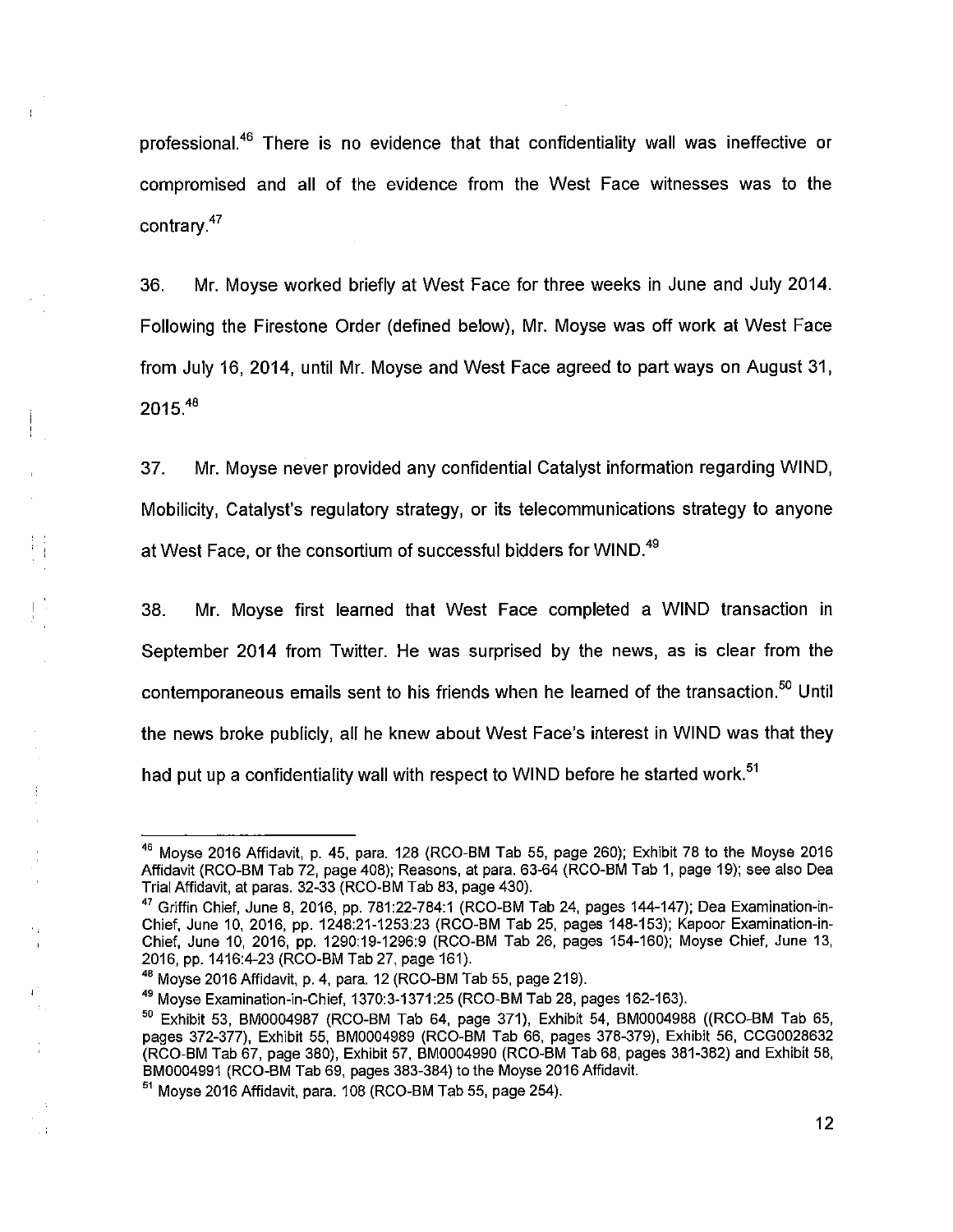## *D. Events subsequent to Mr. Moyse's departure*

 $\mathfrak{f}$ 

 $\mathbf{r}$ 

 $\bar{z}$ 

 $\epsilon$  |

39. On June 25, 2014, Catalyst issued a claim and brought a motion seeking interlocutory injunctive relief including against Mr. Moyse and West Face. As against Mr. Moyse, Catalyst sought primarily injunctive relief prohibiting him from commencing employment at West Face until the non-competition clause in his Catalyst employment agreement expired.<sup>52</sup>

40. On July 16, 2014, the parties attended before Justice Firestone on Catalyst's motion for injunctive relief. The parties ultimately consented to an order (the "Firestone Order"), that, *inter alia,* required Mr. Moyse to:

- (a) preserve and maintain all relevant records in his power, possession or control;
- (b) deliver a sworn affidavit of documents setting out all documents in his power, possession or control that related to his employment with Catalyst; and
- (c) turn over all his personal computer and electronic devices for the taking of a forensic image of the data served on his devices, to be conducted by a professional firm as agreed to between the parties.<sup>53</sup>
- 41. Mr. Moyse's electronic devices were imaged on July 21, 2014.

42. Catalyst subsequently obtained interlocutory relief before Justice Lederer, with reasons released on November 10, 2014. The court ordered, among other things, that

<sup>52</sup> Statement of Claim, WFC0077899 (RCO-BM Tab 101, pages 471-486).

<sup>&</sup>lt;sup>53</sup> Moyse 2016 Affidavit, para. 137 (RCO-BM Tab 55, pages 263-264); Exhibit 81 to the Moyse 2016 Affidavit, WFC0081954 (RCO-BM Tab 73, pages 409-412).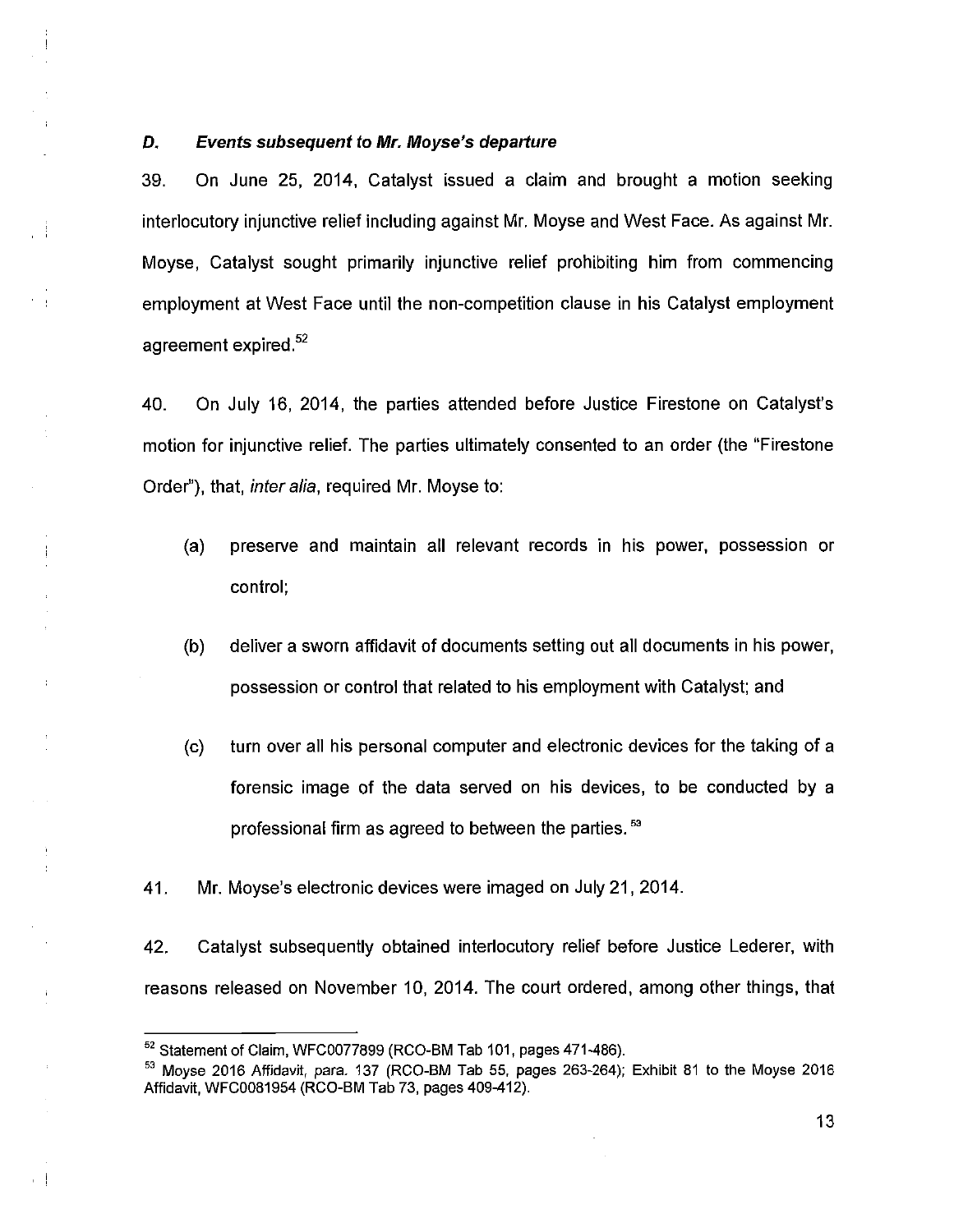an Independent Supervising Solicitor ("ISS") be appointed to review the images of Mr. Moyse's devices, pursuant to a protocol to be jointly agreed to by counsel for the parties.<sup>54</sup> Justice Lederer ordered the ISS review "to identify what, if any, material these images may contain that are confidential to Catalyst."<sup>55</sup> Contrary to the submission in Catalyst's factum, Justice Lederer did not find as a fact that Mr. Moyse "could not be trusted to review his documents and determine for himself what should be produced in the action."<sup>56</sup>

43. The ISS reviewed Mr. Moyse's devices and email accounts and released an initial report on February 17, 2015, and an amended report on March 13, 2015. Other than Mr. Moyse's March 27 email to Mr. Dea, which attached the Catalyst memos, and which had already been disclosed to Catalyst, the ISS found no evidence that Mr. Moyse transmitted Catalyst confidential information to West Face.<sup>57</sup> The ISS concluded that:

We found no further concrete evidence from our review of the files, their surrounding metadata, or Moyse's email material or mobile devices, that confidential information belonging to Catalyst was provided to West Face. That of course does not exclude the possibility that such information was transmitted to West Face in other ways, or that records of other confidential information could have been destroyed through deletion and overwriting, as noted [below].<sup>56</sup>

 $\bar{1}$ 

<sup>54</sup> Reasons of Justice Lederer dated November 10, 2014, WFC0081958 ("Lederer Reasons") (RCO-BM Tab 4, pages 62-91).

<sup>55</sup> Lederer Reasons (RCO-BM Tab 4, pages 62-91).

<sup>&</sup>lt;sup>56</sup> Catalyst factum, p. 12, para. 46(d). Tellingly, in support of this assertion, Catalyst relies entirely on the order of Justice Firestone, and makes no reference to Justice Lederer's decision.

<sup>&</sup>lt;sup>57</sup> ISS Report, Exhibit 12 to the Moyse 2016 Affidavit, WFC0080681, para. 42 (RCO-BM Tab 56, pages 275-276).

<sup>&</sup>lt;sup>58</sup> ISS Report, Exhibit 12 to the Moyse 2016 Affidavit, WFC0080681, para. 59 (RCO-BM Tab 56, page 278). Mr. Moyse also sent a redacted copy of his employment agreement to West Face. Catalyst takes no issue with this.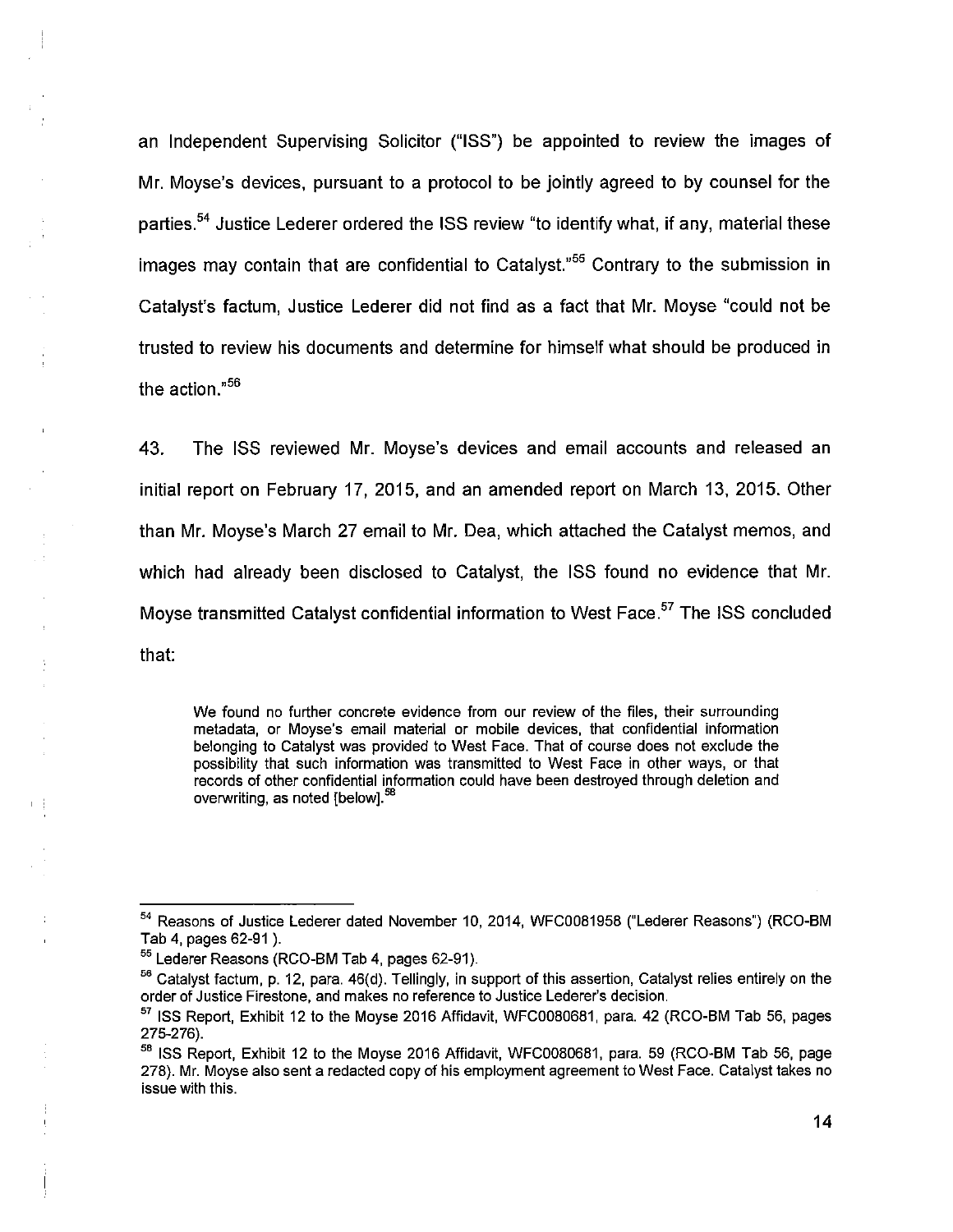44. In addition, the ISS noted that it had identified the presence of a Secure Delete folder on Mr. Moyse's computer.<sup>59</sup>

45. Based on that observation, Catalyst brought a motion to have Mr. Moyse jailed for contempt of the Firestone Order. Catalyst alleged that, in contempt of the Firestone Order, Mr. Moyse had deleted his personal internet browsing history, and that he allegedly bought and used software to "scrub" files from his personal computer immediately prior to delivering it to the  $ISS<sup>60</sup>$  Justice Glustein dismissed Catalyst's contempt motion on July 7, 2015, finding that Catalyst had not proved beyond a reasonable doubt that Mr. Moyse had deleted any relevant files from his computer.<sup>61</sup>

# *E. Mr. Moyse's deletion of his personal browser history*

46. On appeal, Catalyst renews its argument at trial that Mr. Moyse intentionally deleted documents after the Firestone Order in order to hinder Catalyst's ability to prove its case. Mr. Moyse's uncontradicted evidence was that he did not delete any relevant documents. $62$  In closing submissions at trial, Catalyst conceded that there was no evidence that Mr. Moyse had deleted documents that no longer existed at either Catalyst or West Face.<sup>63</sup> The trial judge found as a fact that he did not delete a relevant document.<sup>64</sup>

 $\mathbf{I}$ 

<sup>&</sup>lt;sup>59</sup> ISS Report, Exhibit 12 to the Moyse 2016 Affidavit, WFC0080681, para, 48 (RCO-BM Tab 56, page 277).

<sup>&</sup>lt;sup>60</sup> Endorsement of Justice Glustein dated July 7, 2015 ("Glustein Endorsement"), WFC0028060, para. 61 (RCO-BM Tab 5, page 100).

<sup>&</sup>lt;sup>61</sup> Order of Justice Glustein dated July 7, 2015 ("Glustein Order"), WFC0082057 (RCO-BM Tab 6, pages 105-107); Glustein Endorsement, WFC0082060, para. 86 (RCO-BM Tab 5, pages 103-104).

 $^{62}$  Moyse Examination-in-Chief, 1372:1-5,1427:10-1428:2 (RCO-BM Tab 29, pages 164-166).

 $63$  Reasons, para. 145 (RCO-BM Tab 1, page 43).

 $64$  Reasons, para. 147 (RCO-BM Tab 1, page 44).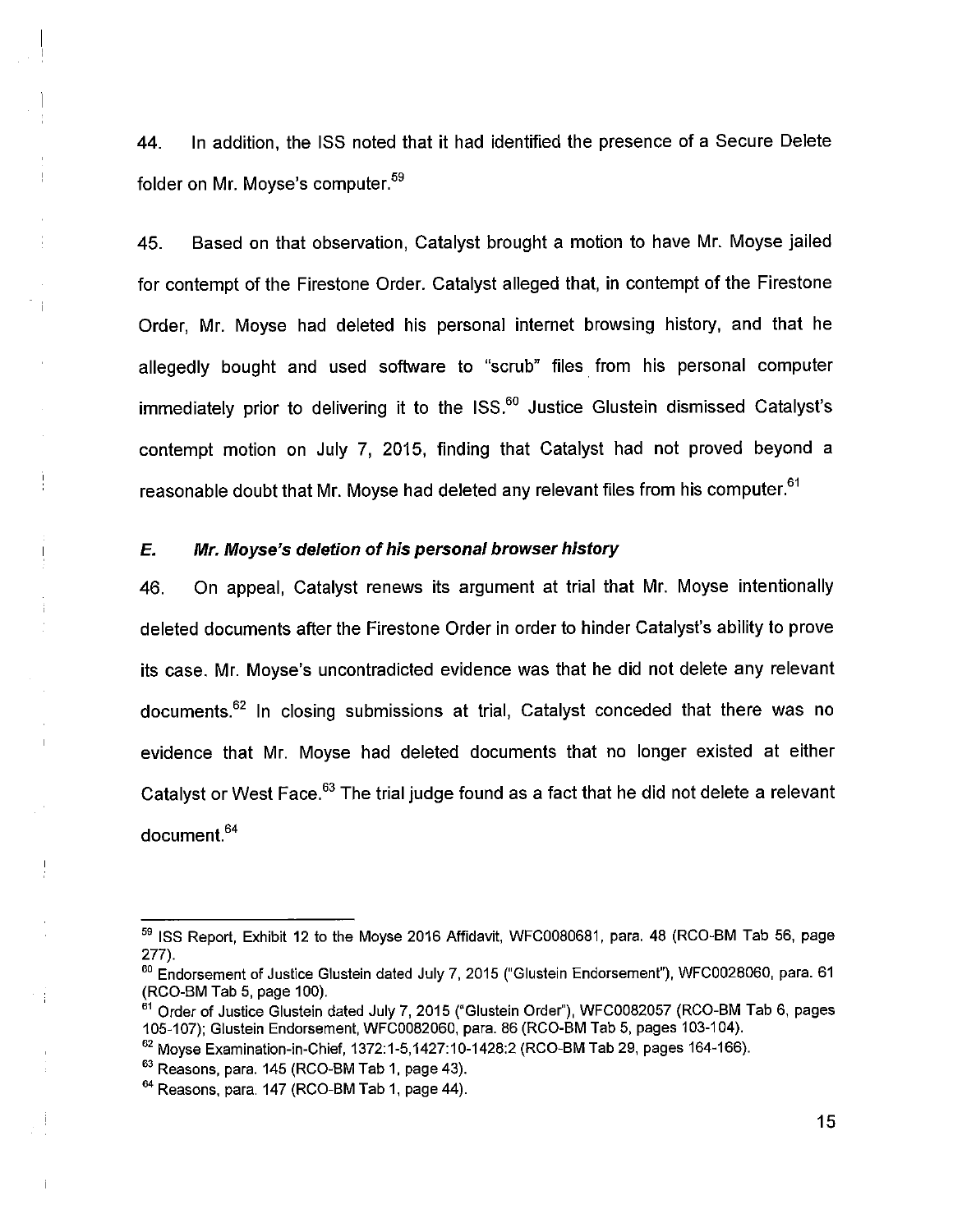47. Mr. Moyse never hid that he attempted to delete his Internet browsing history from his computer. He had explained that he did so because of his concern that his browsing history would reveal that he had accessed a number of adult entertainment websites.<sup>65</sup> Mr. Moyse did not believe there was anything improper about deleting his browser history: neither the Firestone Order, nor his undertaking to preserve all relevant documents required him to maintain his computer "as is" before delivering it to the ISS or to preserve irrelevant date and files. $^{66}$  The question at trial was whether or not Mr. Moyse deleted any relevant documents.

48. Catalyst insisted, without any direct evidence, that by deleting his web browsing history, Mr. Moyse would have deleted records that might have shown his use of a webbased document storage service called Dropbox. There was, however, no evidence that Mr. Moyse ever transferred confidential Catalyst documents regarding WIND to his Dropbox account. The only time Mr. Moyse had used his Dropbox account on his Catalyst computer was before he was on Catalyst's WIND team, and before he interviewed with Mr. Dea.<sup>67</sup>

49. The evidence at trial, and Catalyst's theory, turned on the presence of a folder on Mr. Moyse's computer called Secure Delete. There was, however, no evidence he had even run the program, let alone deleted relevant documents. The folder came to be on

Ŷ.

 $65$  Moyse 2016 Affidavit, para. 142 (RCO-BM Tab 55, page 265).

 $66$  Moyse 2016 Affidavit, para. 144 (RCO-BM Tab 55, page 266).

 $67$  Reasons, para. 146 (RCO-BM Tab 1, page 43-44).

On June 21, 2014, Catalyst's forensic experts created a forensic image of Mr. Moyse's desktop computer and then conducted an analysis of that image. Those images created a record of Mr. Moyse accessing Dropbox using his Catalyst computer, which show that that computer accessed Mr. Moyse's Dropbox through the Internet only once on February 10, 2014, long before he knew that Catalyst had an interest in pursuing a WIND transaction and long before he resigned on May 24, 2014: Exhibits "B" and "E" to the Musters June 2014 Affidavit (RCO-BM Tab 84, pages 431-432 and Tab 85, pages 433-435).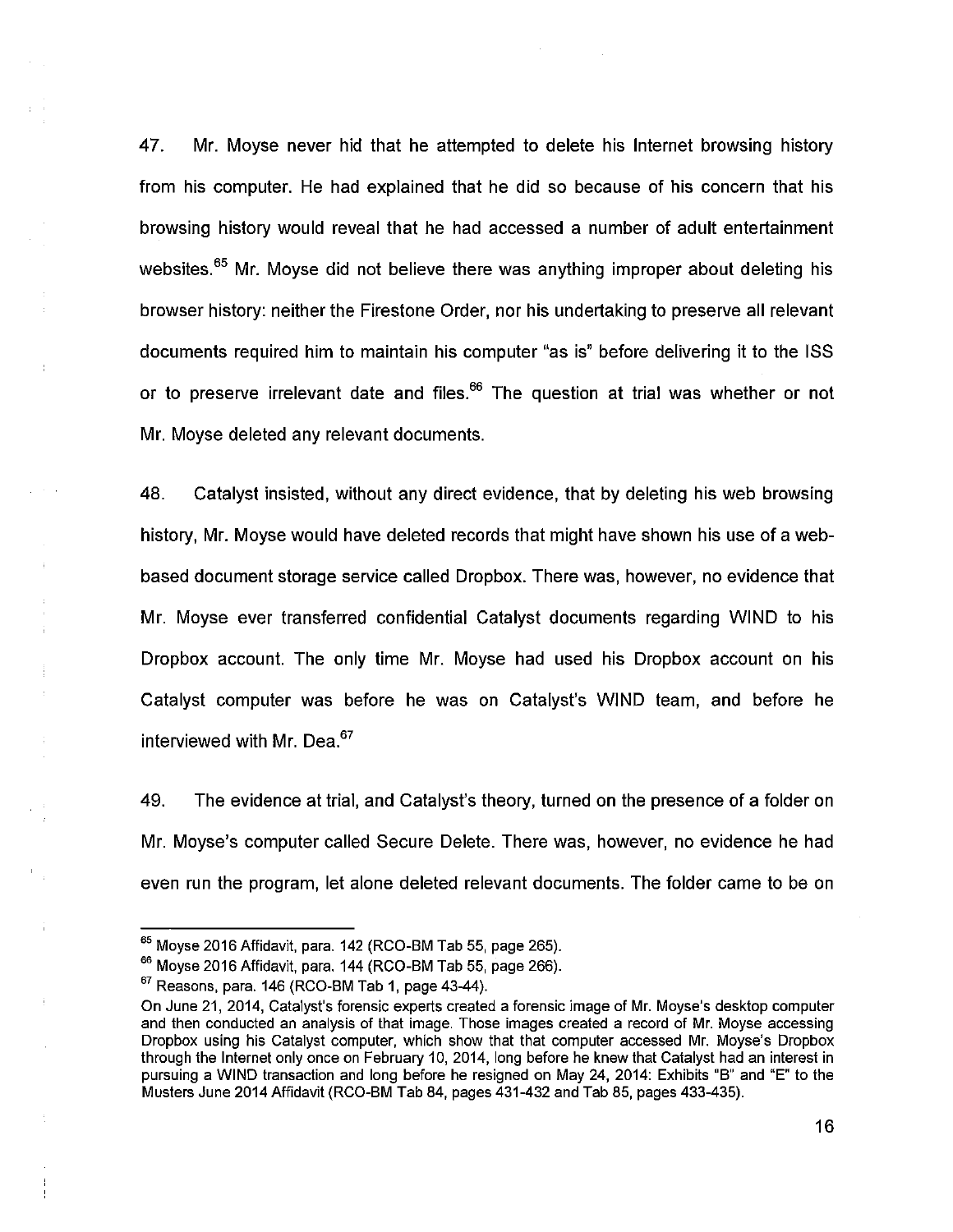Mr. Moyse's computer after he did some Internet searches on how to ensure a complete deletion of his Internet browsing history. Through these searches, Mr. Moyse came to believe that "cleaning" his computer's registry following the deletion of his Internet history would ensure the permanent deletion of that history.<sup>68</sup> Despite the information gleaned by Mr. Moyse through his online research, but consistent with Mr. Moyse's lack of technological sophistication, both experts at trial agreed that cleaning a computer's registry will not permanently delete a user's Internet browsing history.<sup>69</sup>

50. Mr. Moyse did some further online research for "registry cleaning" products, and ultimately purchased two software products from a company called Systweak: the first called RegCleanPro and the second called Advanced System Optimizer ("ASO"). He made no attempt to hide or dispose of the receipts and left them in plain sight in the inbox of his Hotmail account.<sup>70</sup>

51. On Sunday, July 20, 2014, the day before Mr. Moyse was scheduled to deliver his computer and other devices to his counsel, he opened both the RegCleanPro and ASO software products on his computer. He looked into how each operated. To the best of his recollection, Mr. Moyse ran the RegCleanPro software to clean up the computer registry after he deleted his Internet browser history.<sup>71</sup> He left this software in plain sight on his desktop.

<sup>68</sup> Moyse 2016 Affidavit, para. 145 (RCO-BM Tab 55, page 266).

<sup>&</sup>lt;sup>69</sup> Affidavit of Martin Musters, sworn April 30, 2015 paras. 4-5 ("Musters April 2015 Affidavit") (RCO-BM Tab 86, pages 436-437); Lo 2015 Cross-Examination, p. 27, q. 115 (RCO-BM Tab 30, page 167).

<sup>&</sup>lt;sup>70</sup> Tab 88 to the Paliare Roland Moyse Examination-in-Chief Brief (RCO-BM Tab 87, pages 438-439).  $71$  Moyse 2016 Affidavit, para. 149 (RCO-BM Tab 55, page 267).

The RegCleanPro Log for Mr. Moyse's computer reflects that he ran the RegCleanPro performed a scan at 8:11 p.m. on July 20, 2014: Exhibit "E" to the Affidavit of Kevin Lo, affirmed April 2, 2015 ("Lo Affidavit") (RCO-BM Tab 88, page 440).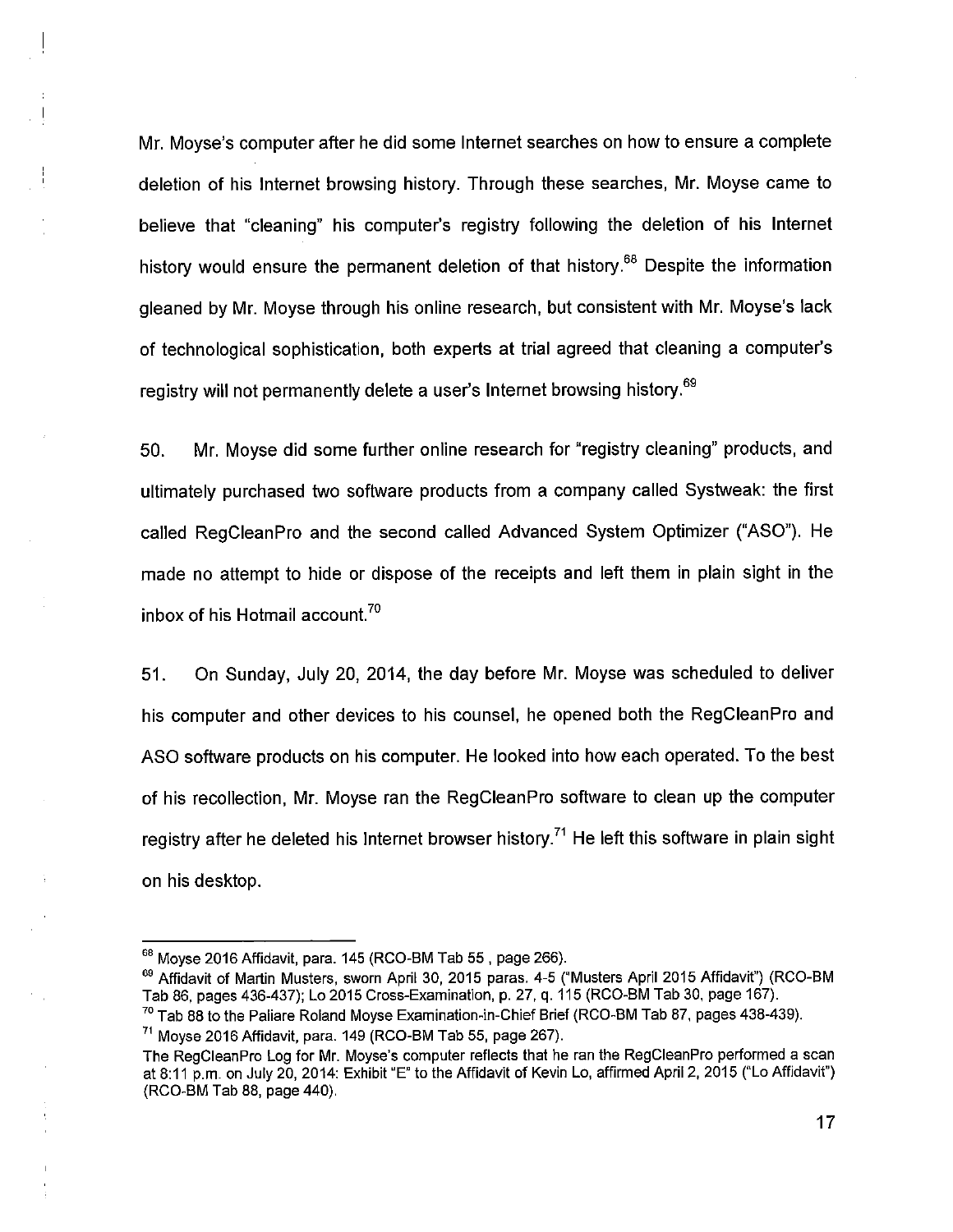52. The forensic evidence also showed that on July 20, 2014, at 8:09 p.m., a folder called Secure Delete was created on Mr. Moyse's computer.<sup>72</sup> Secure Delete was one of many programs included in the ASO suite of products.

53. Mr. Moyse testified that when he was running the RegCleanPro software, he also investigated the ASO software suite to find out what products it offered and what the use of those products would entail.<sup>73</sup>

54. Mr. Moyse's evidence, unshaken on cross-examination, was that he did not:

- (a) use the Secure Delete product included in the ASO suite to delete any files; or
- (b) delete any Catalyst documents or anything else from his computer that could have been relevant to this litigation.<sup>74</sup>

55. The ISS's forensic expert reached the following conclusion with respect to the Secure Delete Folder found on Mr. Moyse's computer:

DEI cannot determine whether or not the Secure Delete function may or may not have been used to delete an individual file or files and this report accordingly cannot express any conclusion on that possibility other than to note that it exists.<sup>75</sup> [emphasis added]

<sup>72</sup>Lo Affidavit, para. 16 (RCO-BM Tab 89, pages 441-442); Exhibit 12, WFC0080681, to the Moyse 2016 Affidavit, para, 45 (RCO-BM Tab 56, pages 276-277).

<sup>&</sup>lt;sup>73</sup> Moyse 2016 Affidavit, para. 150 (RCO-BM Tab 55, page 267-268).

<sup>74</sup> Moyse Cross-Examination, 1520:22-1521-10 (RCO-BM Tab 31, pages 168-169); Moyse Examinationin-Chief, 1372:6-9 (RCO-BM Tab 32, page 170); Moyse 2016 Affidavit, para. 150 (RCO-BM Tab 55, page 267-268).

 $75$  Exhibit 12 to the Moyse 2016 Affidavit, WFC0080681, para. 48 (RCO-BM Tab 56, page 277).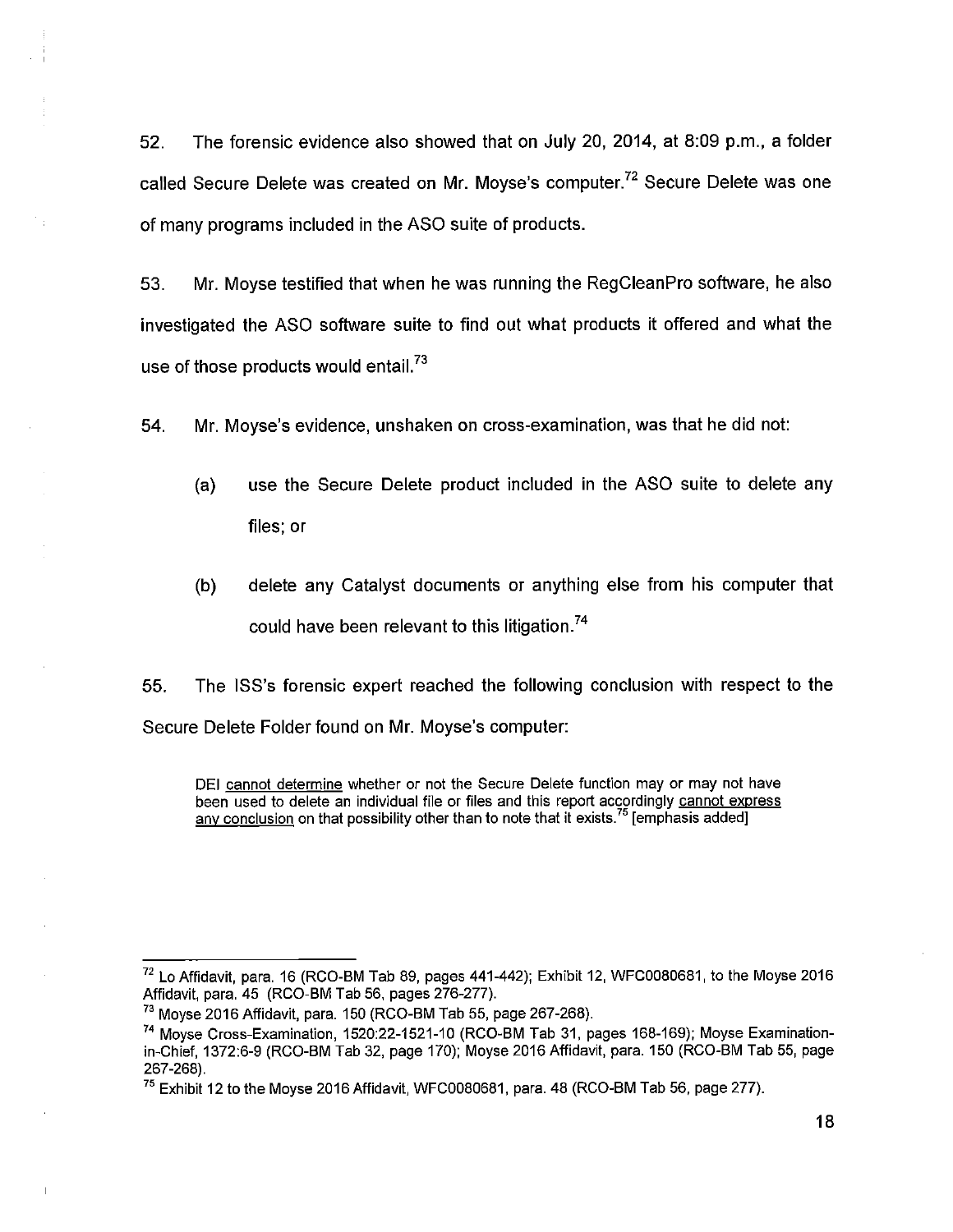56. Mr. Moyse and Catalyst both retained forensic experts, each of whom provided an opinion concerning the presence of the Secure Delete folder on Mr. Moyse's computer.

57. Both experts agreed that the presence of a Secure Delete folder on a device does not mean that the Secure Delete program was used to delete any files or folders. Rather, a Secure Delete folder is created as soon as a user clicks Secure Delete on the ASO menu, but before the product is used for any purpose.<sup>76</sup> The Secure Delete folder is created even if a user does not delete a single file.<sup>77</sup>

58. There was no evidence to support Catalyst's assertion in its factum that it was "highly unlikely that [Secure Delete] was launched by accident".<sup>78</sup> There was certainly no finding by the trial judge to this effect. In fact, there was no finding that Mr. Moyse ever used the Secure Delete program at all (because the program can be "launched" without being "run"), or did anything more than click once on Secure Delete while investigating the ASO suite of products.

## *F. Trial judge's reasons*

59. The evidence in this case was voluminous. The parties filed 39 affidavits and 11,535 pages of evidence in substitution for evidence in chief. Fourteen witnesses were cross-examined over the six day trial. The trial judge had a substantial body of evidence

 $\frac{1}{2}$ 

<sup>&</sup>lt;sup>76</sup> Lo Affidavit, para. 13 (RCO-BM Tab 90, page 443); Cross-Examination of Martin Musters, May 19, 2015 ("Musters 2015 Cross"), pp. 21-22, 24-25, qq. 78-83, 93 (RCO-BM Tab 33, pages 171-174).  $77$  Lo Affidavit, para. 13 (RCO-BM Tab 90, page 443).

<sup>&</sup>lt;sup>78</sup> Catalyst factum, p. 13, para. 48.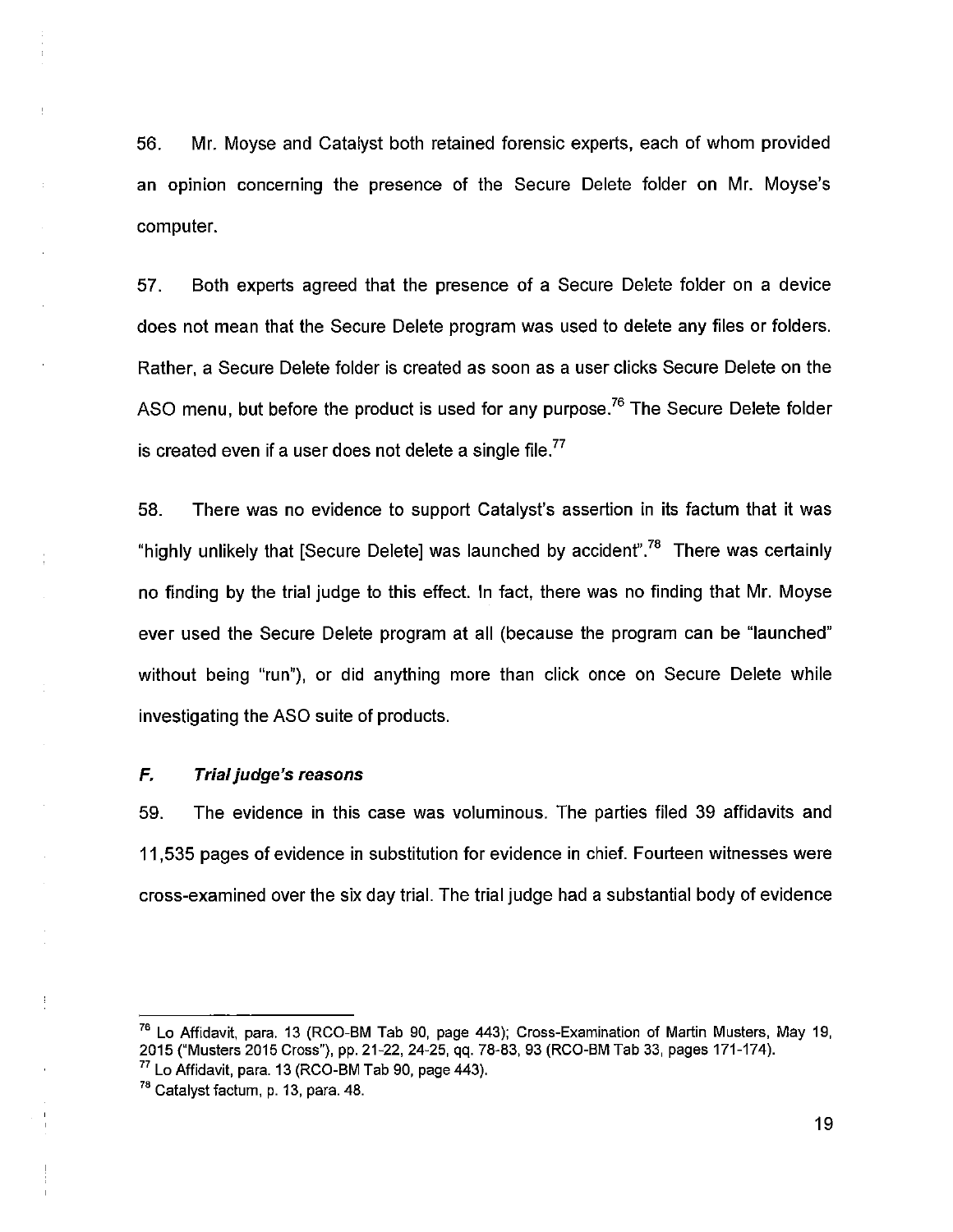to consider. Justice Newbould dismissed Catalyst's action in its entirety.<sup>79</sup> His detailed and thorough reasons demonstrate his familiarity with the evidence before him.

60. Catalyst acknowledged that it had no direct evidence that Mr. Moyse had provided confidential information to West Face regarding WIND, but asked the court to draw that inference.<sup>80</sup> Justice Newbould accepted Catalyst's submissions as to the applicable legal principles in drawing factual inferences:

The general rule with respect to inference drawing is that the inference must be reasonably and logically drawn from a fact or group of facts established by evidence. The first step in the inference-drawing process is that the primary facts which provide the basis for the inference must be established by the evidence. Inferences can be drawn on the basis of reasonable probability.<sup>81</sup>

61. The trial judge cautioned, however, that care must be taken to distinguish between conjecture and speculation:

A trier of fact may draw factual inferences from the evidence. The inferences must, however, be ones which can be reasonably and logically drawn from a fact or group of facts established by the evidence. An inference which does not flow logically and reasonably from established facts cannot be made and is condemned as conjecture and speculation. As Chipman J.A. put it in *R.* v. *White* (1994), 1994 CanLII 4004 (NS CA), 89 C.C.C. (3d) 336 at p. 351, 28 C.R. (4th) 160 (Nfld. C.A.):

These cases establish that there is a distinction between conjecture and speculation on the one hand and rational conclusions from the whole of the evidence on the other. The failure to observe the distinction involves an error on a question of law.<sup>8</sup>

62. Justice Newbould engaged in a careful and detailed review of the evidence before him and concluded that the evidence did not support the inferences Catalyst urged him to draw.

 $\sim 1$ 

 $\frac{1}{\sqrt{2}}$ 

重

 $79$  Reasons, para. 8 (RCO-BM Tab 1, page 3)

<sup>&</sup>lt;sup>80</sup> Reasons, para. 72 (RCO-BM Tab 1, page 21).

 $81$  Reasons, para. 74 (RCO-BM Tab 1, page 22).

*<sup>82</sup>R.* v. *Morrissey* (1995), 22 O R, (3d) 514 (C.A), 1995 CarswellOnt 18 at para. 52 citing R. v. *White*  (1996), 28 C.R. (4th) 160 (N.S.C.A), 1994 CarswellNS 20 (N.S.C.A.) at para. 57.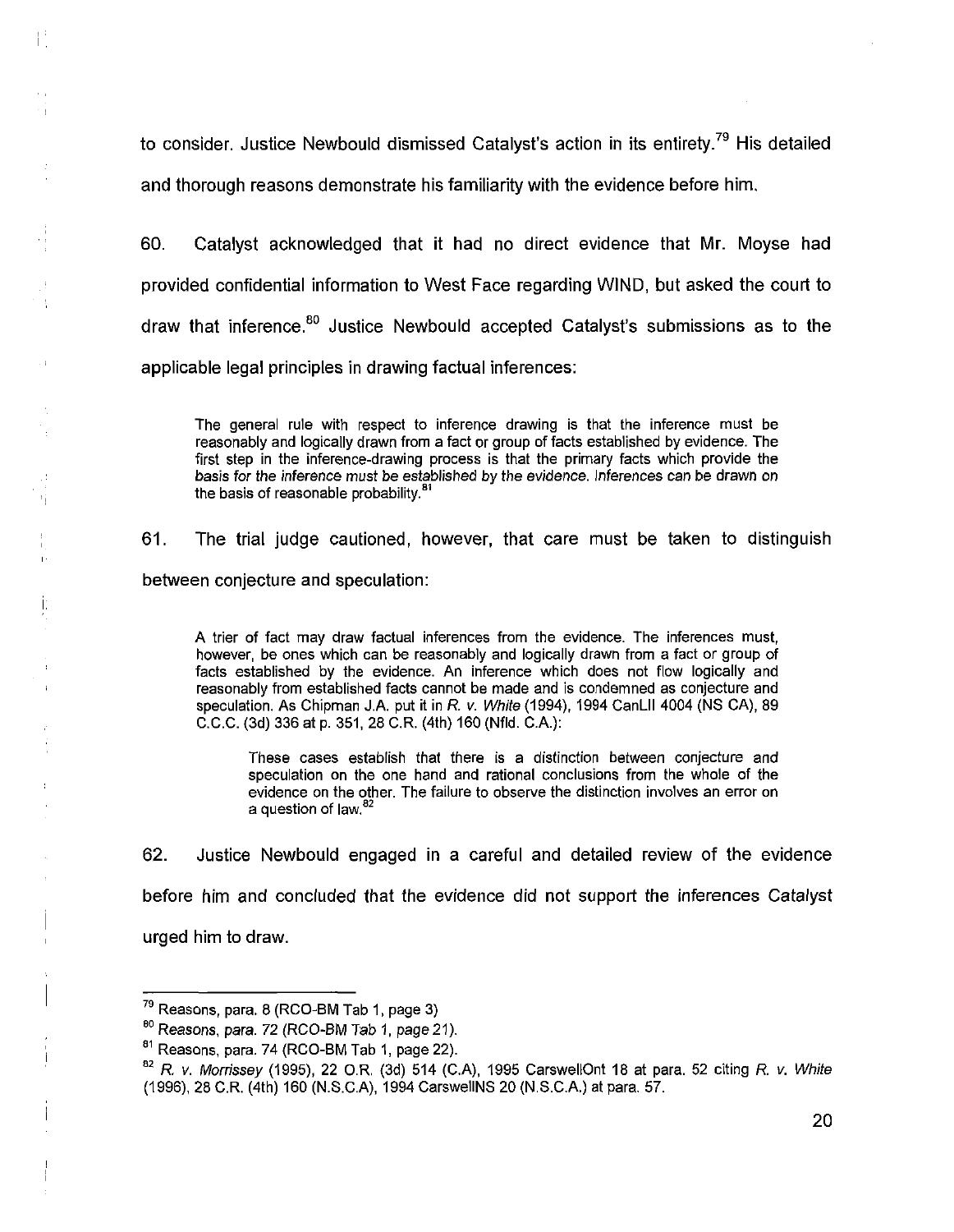The inference which Catalyst asks to be drawn that West Face acquired from Mr. Moyse confidential Catalyst information about its interest and strategy to acquire WIND and about its regulatory strategy and that West Face passed that information on to [other members of the consortium which ultimately purchased WIND] would amount to several witnesses purposely giving false testimony. I cannot make any such finding. To the contrary, I find that Mr. Moyse never communicated to anyone at West Face, either in the interview process or later, anything about Catalyst's dealings with WIND or of Catalyst's regulatory or telecommunications industry strategy regarding its interest in WIND and that [other members of the consortium which ultimately purchased WIND] were never advised of any such information by West Face or Mr. Movse.<sup>63</sup>

63. Catalyst also claimed that Mr. Moyse had committed the tort of spoliation. Catalyst argued that spoliation, which exists in Canadian law as a rule of evidence, should be recognized as an independent tort. After carefully reviewing the evidence, Justice Newbould concluded that Mr. Moyse had not intentionally destroyed evidence in order to affect the outcome of this litigation.<sup>84</sup> In light of this finding, Justice Newbould did not consider whether or not an independent tort of spoliation exists in Ontario.<sup>85</sup>

64. The trial judge ultimately awarded West Face its costs on a substantial indemnity basis, and Mr. Moyse his costs on a partial indemnity basis. Justice Newbould commented that while there may otherwise be a basis for Mr. Moyse to be awarded costs on a substantial indemnity basis, he was only entitled to recover on a partial indemnity basis because of the steps Mr. Moyse took leading up to and in the early days of this litigation which Mr. Moyse "readily acknowledged" were mistakes.<sup>86</sup>

## **PART III. ISSUES AND ARGUMENT**

65. As against Mr. Moyse, this appeal raises the following issues, which Mr. Moyse submits should be answered as follows:

<sup>&</sup>lt;sup>83</sup> Reasons, para. 117 (RCO-BM Tab 1, page 36).

 $84$  Reasons, para. 166 (RCO-BM Tab 1, page 49).

<sup>85</sup> Reasons, para. 167 (RCO-BM Tab 1, page 49).

<sup>86</sup> Costs endorsement, paras. 15-18 (RCO-BM Tab 3, pages 58-59).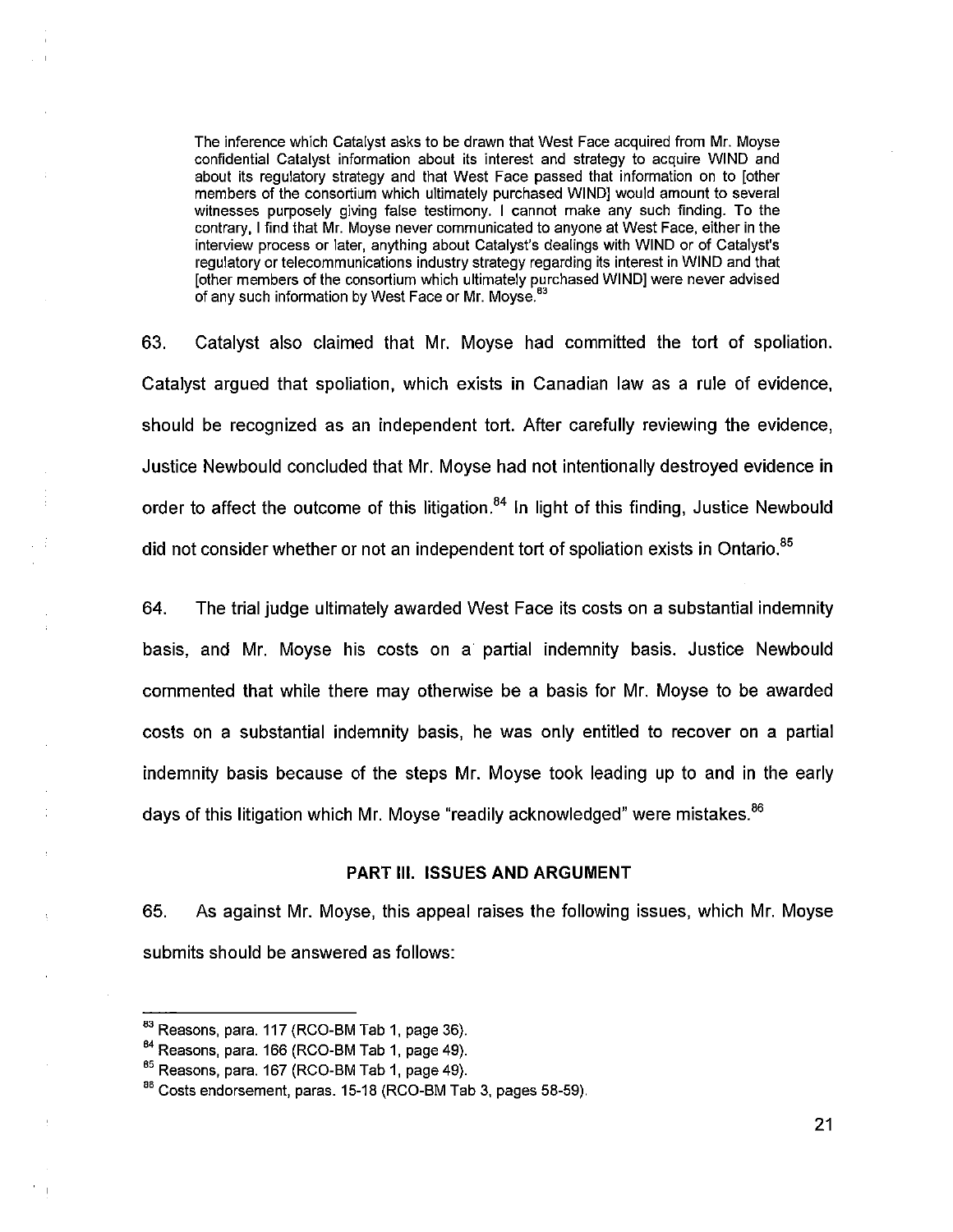$(a)$ *Did the trial judge err in articulating, or applying the test for the tort of spoliation?* 

No. Regardless of the proper test for spoliation, Catalyst's argument must fail on the basis of the trial judge's finding that Mr. Moyse did not destroy any relevant evidence. In any event, no Canadian court has determined the existence of the tort of spoliation in Ontario. The trial judge accepted and applied Catalyst's proposed test, which was consistent with the weight of authority.

*Did the trial judge apply an inconsistent standard of scrutiny to the*   $(b)$ *evidence ?* 

No. Catalyst's real complaint is that the trial judge found Mr. Moyse to be more credible than Catalyst's witnesses. Catalyst has failed to identify any inconsistencies in Mr. Moyse's evidence which the trial judge ignored or excused, and/or any clear indication in the trial judge's reasons, or the record, that he applied a different standard of scrutiny to the evidence.

*Did the trial judge commit palpable and overriding errors in his finding that*   $(c)$ *Mr. Moyse did not know Catalyst's confidential regulatory strategy and negotiating positions with respect to VimpelCom?* 

 $\mathbf{j}$ 

÷

No. The trial judge's findings are amply supported by the record, and any error on this point is not overriding, as it would not have affected the outcome in any event.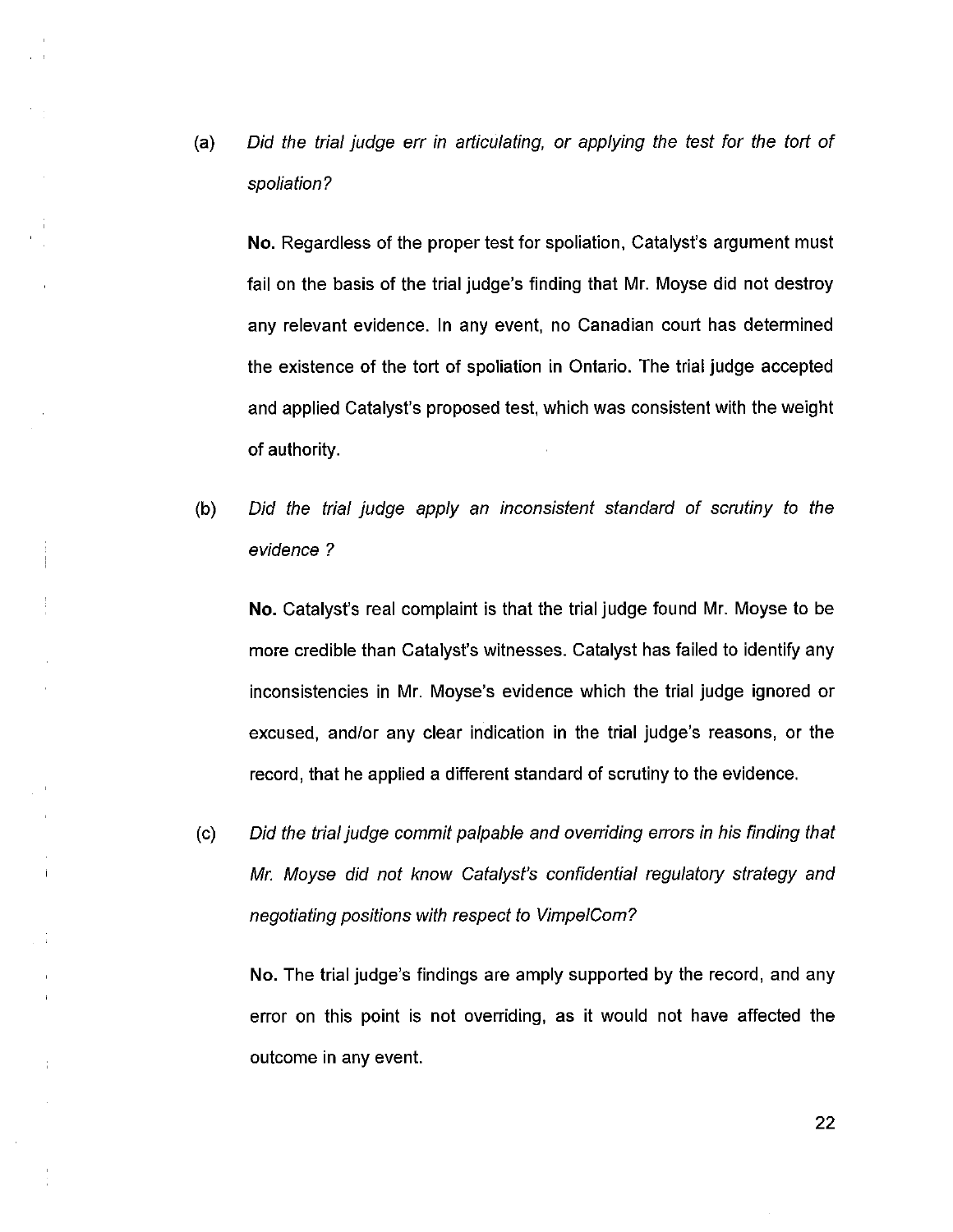*(d) Should Catalyst be granted leave to appeal the costs award made in favour of Mr. Moyse, and if leave is granted, should the appeal be granted?* 

**No.** There is no basis to interfere with the trial judge's exercise of discretion in awarding costs to Mr. Moyse.

#### *A. General principles on fact-based appeals*

66. Each ground of appeal asserted by Catalyst is a direct or indirect challenge to the trial judge's findings of fact and assessments of credibility. The guiding principles in a fact-driven appeal are well established in the jurisprudence.

67. A trial judge's findings of fact are entitled to significant deference on appeal. An appellate court will not overturn these findings "unless they are infected by palpable and overriding error or are otherwise clearly wrong, unreasonable, or unsupported by the evidence".<sup>87</sup> A palpable error is one which can be plainly seen:<sup>88</sup>

[T]he palpable and overriding test is met where the findings can be properly characterized as "unreasonable" or "unsupported by the evidence" and they are likely to have affected the result at trial.<sup>89</sup>

68. An appellate court also owes significant deference to the inferences drawn by a trial judge from her or his findings of fact:

Not infrequently, *different* inferences may reasonably be drawn from facts found by the trial judge to have been directly proven. Appellate scrutiny determines whether inferences drawn by the judge are "reasonably supported by the evidence". If they are, the reviewing court cannot *reweigh the evidence* by substituting, for the reasonable inference preferred by the trial judge, an equally — or even more — persuasive inference of its own. This

*<sup>87</sup>General Motors of Canada Ltd. v. Johnson,* 2013 ONCA 502 at para, 50,116 O.R. (3d) 457 (Ont. C.A.). *<sup>88</sup>Housen v. Nikolaisen*, 2002 SCC 33 at para. 6, [2002] 2 S.C.R. 235.

*<sup>89</sup>General Motors of Canada Ltd. v. Johnson*, 2013 ONCA 502 at para. 51, 116 O.R. (3d) 457 (Ont. C.A.).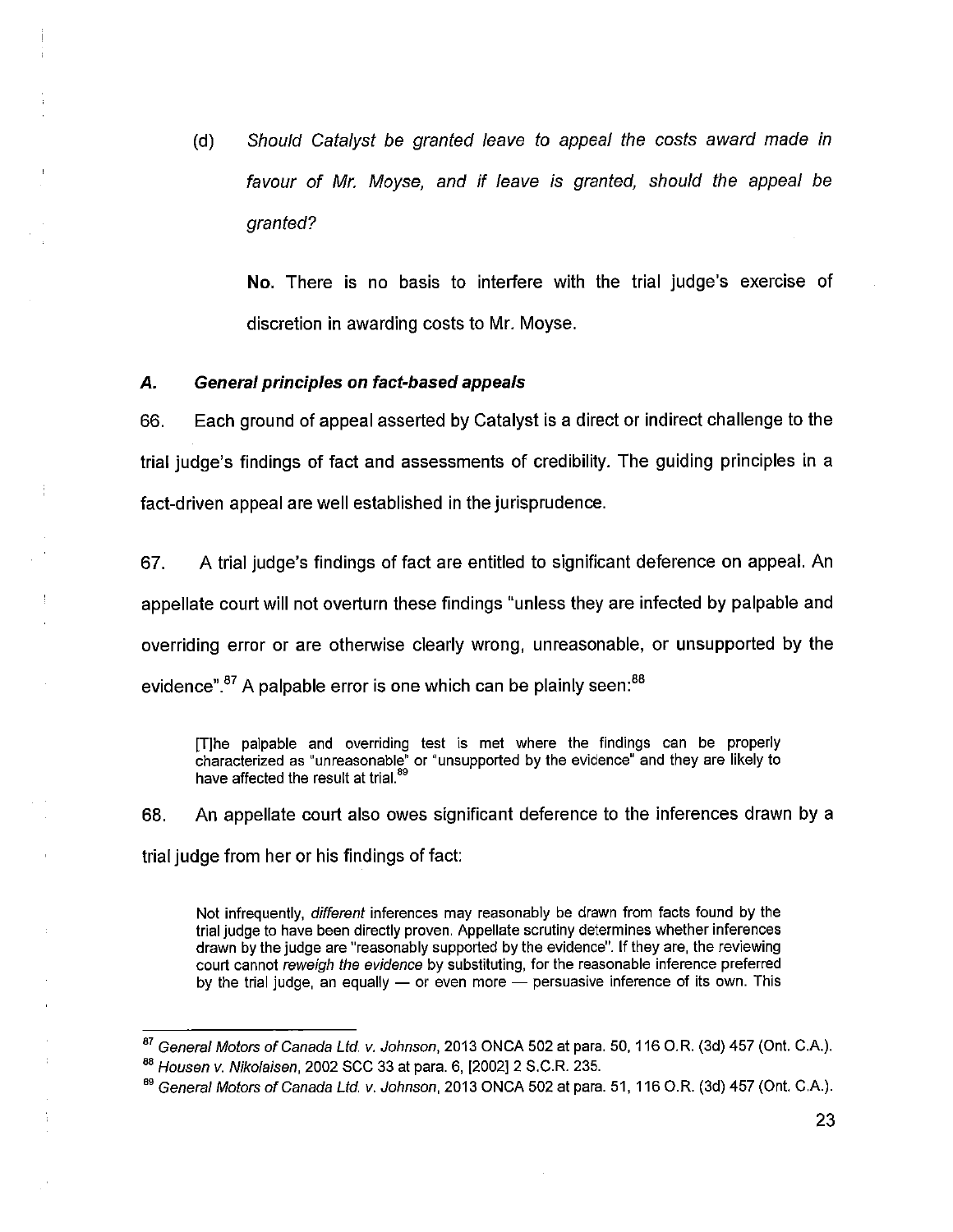fundamental rule is, once again, entirely consistent with both the majority and the minority reasons in *Housen.90* [Emphasis in original]

69. An appellate court may interfere with an inference drawn (or not drawn) by a trial judge only where the inference drawing process itself is palpably in error.<sup>91</sup>

70. An appellate court may not second-guess findings of fact merely because it would place different weight on the trial evidence:

> It is not the role of appellate courts to second-guess the weight to be assigned to the various items of evidence. Absent palpable and overriding error  $-$  that is, absent an error that is "plainly seen" and has affected the result — an appellate court may not upset a fact-finder's findings of fact.<sup>92</sup>

71. The reviewing court's task is not to posit alternative interpretations of the evidence, or to reassess the evidence. The task is to determine whether or not the decision had some basis in the evidence.

72. Deference on appellate review requires the court to abstain from subjecting the decision below to "painstaking scrutiny", because it would be "counterproductive to dissect" minutely a fact-finder's reasons "so as to undermine the fact-finder's responsibility for weighing all of the evidence".<sup>93</sup>

73. Where credibility and reliability are in issue, heightened deference is owed to the trial judge's assessments of credibility. Assessing credibility is a difficult and delicate matter, which does not always lend itself to precise and complete verbalization:

*<sup>90</sup>L(H) v. Canada (Attorney General),* 2005 SCC 25 at para. 74, [2005] 1 S.C.R. 401.

*<sup>91</sup>Housen v. Nikolaisen,* 2002 SCC 33 at para. 23, [2002] 2 S.C.R. 235.

*<sup>92</sup>Nelson (City)* v. *Mowatt*, 2017 SCC 8 at para. 38, 406 D.L.R. (4th) 1 (S.C.C.).

<sup>&</sup>lt;sup>93</sup> Noriega v. College of Physicians and Surgeons of Ontario (Div. Ct.), 2016 ONSC 924 at para, 58, 264 A.C.W.S. (3d) 242 (Div. Ct.).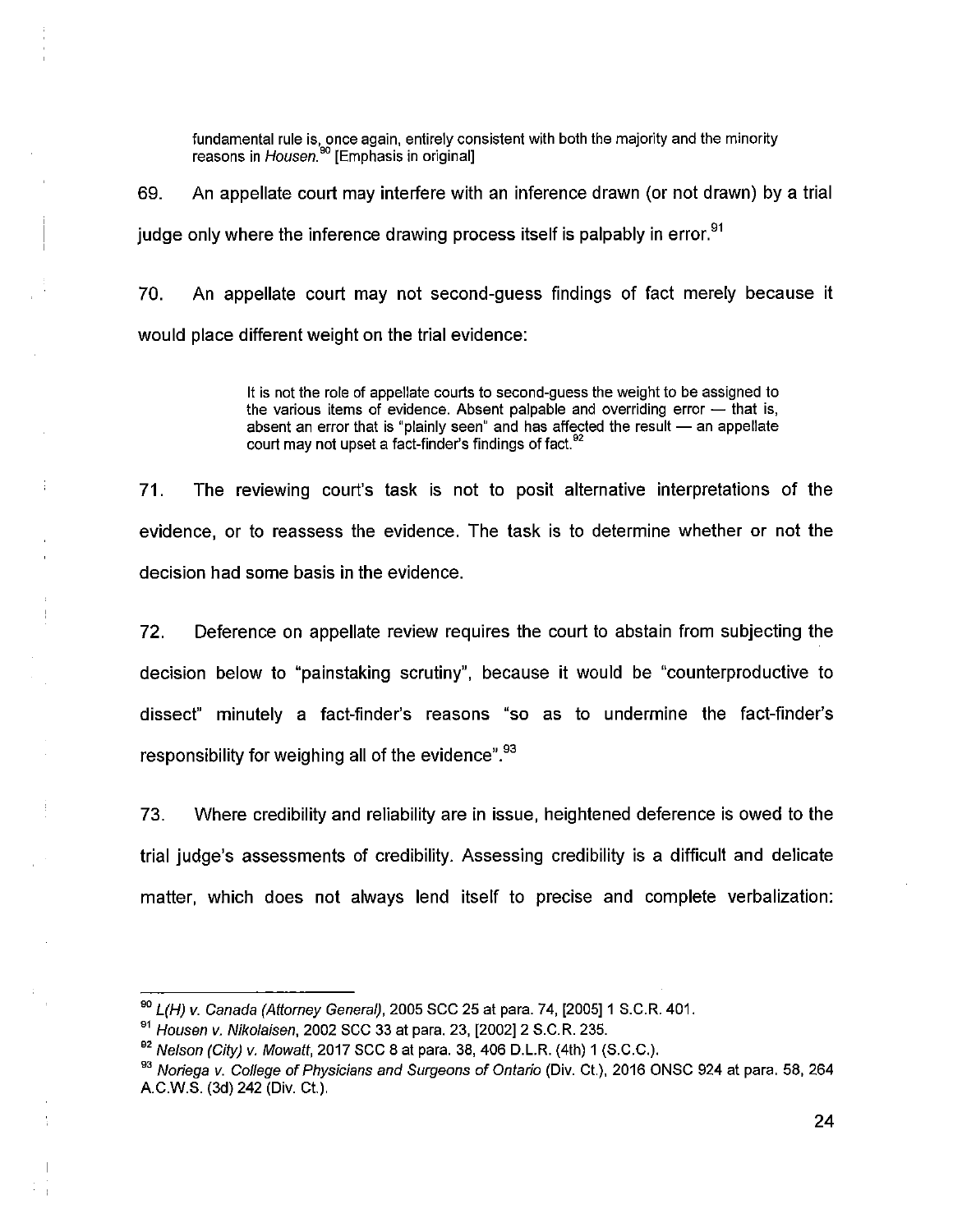"[a]ssessing credibility is clearly in the bailiwick of the trial judge and thus heightened deference must be accorded to the trial judge on matters of credibility."<sup>94</sup>

74. Where there are inconsistencies among the parties' witnesses that must be resolved by a credibility assessment, and the trial judge demonstrates she or he is alive to inconsistencies, but accepts a witness's evidence, in the absence of palpable and overriding error, there is no basis for interference.<sup>95</sup>

## *B. Spoliation*

 $\overline{1}$ 

#### **1. Standard of review**

75. Mr. Moyse agrees that the articulation of the correct legal test for the tort of spoliation is a question of law.<sup>96</sup> However, the application of that test to the facts is a question of mixed fact and law, and this court must defer to the trial judge's findings in this respect. The standard to be applied is that of palpable and overriding error.<sup>97</sup> In the context of a spoliation case, the Alberta Court of Appeal has commented that appellate courts should generally defer to a trial judge's findings of fact:

As a general rule, determining whether spoliation has occurred, and what relief should follow, if any, is a matter best left to the trial judge who can consider all of the surrounding facts.<sup>98</sup>

## **2. The trial judge's finding that Mr. Moyse did not destroy relevant evidence is fatal to Catalyst's position**

76. Even if this court were inclined to recognize a novel tort of spoliation, and even if the test for that tort did not require Catalyst to establish Mr. Moyse's subjective intent to

<sup>94</sup>C. *(R.) v. McDougali,* 2008 SCC 53 at para. 72, [2008] 3 S.C.R. 41.

<sup>95</sup>C. *(R.)* v. *McDougali*, 2008 SCC 53 at para. 70, [2008] 3 S.C.R. 41.

*<sup>96</sup>Housen* v. *Nikolaisen,* 2002 SCC 33 at para. 23, [2002] 2 S.C.R. 235.

*<sup>97</sup>1196303 Ontario Inc. v Glen Grove Suites Inc.,* 2015 ONCA 580 at para. 50, 257 A.C.W.S. (3d) 505 (Ont. C.A.).

*<sup>98</sup>McDougali* v. *Black & Decker Canada Inc.,* 2008 ABCA 353 at para. 4, 302 D.L.R. (4th) 661 (Alb.C.A.).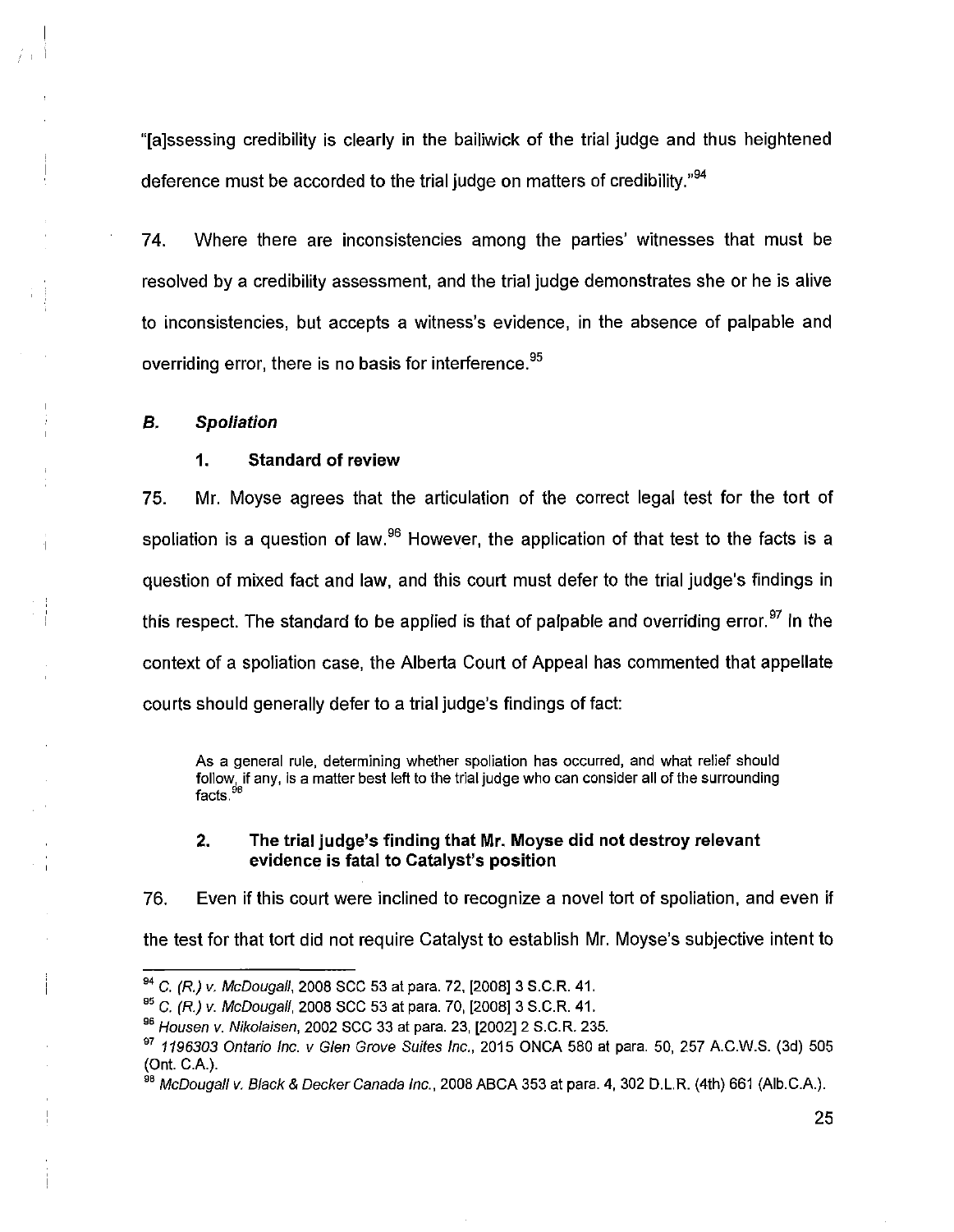affect the outcome of the litigation, Catalyst's claim would nevertheless fail in the face of Justice Newbould's critical finding that Mr. Moyse did not destroy relevant evidence. Even Catalyst does not suggest that it can recover damages for spoliation absent the intentional destruction of relevant evidence. Catalyst has been unable to identify the relevant documents it claims Mr. Moyse destroyed or how those documents affected its ability to present the case. The trial judge found that the only "documents" that Mr. Moyse deleted were (a) the contents of his Catalyst-issued Blackberry, which he deleted prior to returning it to Catalyst, and (b) the internet browsing history from his personal computer, which he deleted prior to turning it over for forensic imaging.

77. Justice Newbould analyzed in detail the evidence at trial with respect to Mr. Moyse's conduct, including expert evidence with respect to computer forensics.

78. With respect to the deletion of Mr. Moyse's internet browsing history, Justice Newbould made the following findings of fact:

- (a) Mr. Moyse deleted his internet browsing history because he did not want his internet search history, which included certain embarrassing content, to become part of the public record; $99$
- (b) Catalyst failed to establish that any evidence that might be relevant to the litigation was destroyed when Mr. Moyse deleted his internet browsing history;<sup>100</sup>

<sup>&</sup>lt;sup>99</sup> Reasons para. 144 (RCO-BM Tab 1, page 43).

 $100$  Reasons para. 147 (RCO-BM Tab 1, page 44).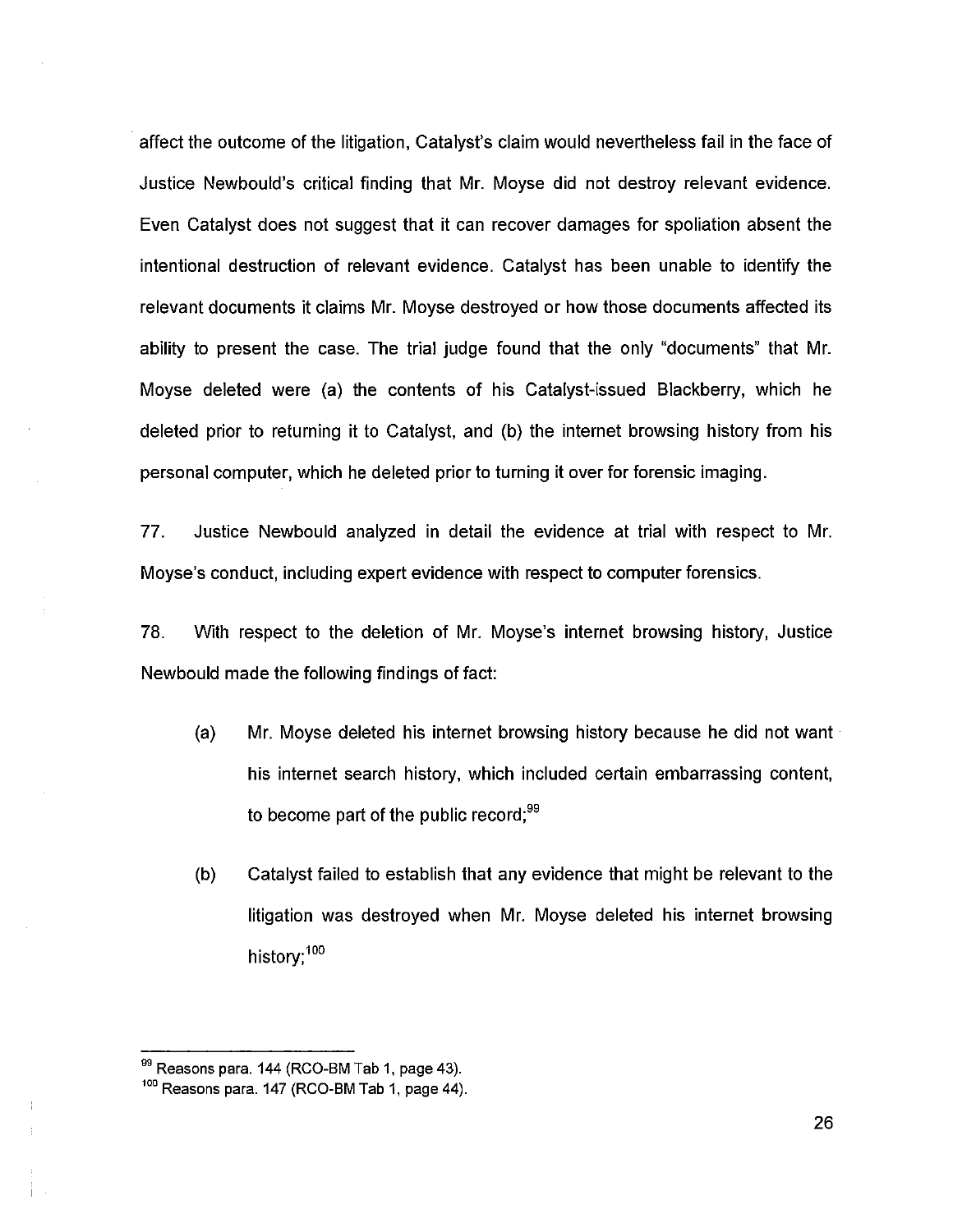- (c) Catalyst failed to establish that Mr. Moyse looked at any documents in his Dropbox account dealing with Catalyst's WIND initiative; in fact, the only time he used his Dropbox account on his personal computer was on February 10, 2014, before Mr. Moyse was on the WIND team at Catalyst and long before he decided to leave Catalyst for West Face. Critically, there is no evidence from Mr. Moyse's work computer that Mr. Moyse ever transferred any documents relating to WIND to his Dropbox account;<sup>101</sup>
- (d) There is no evidence that Mr. Moyse destroyed any documents that no longer existed either at Catalyst or West Face; $102$
- (e) There is no evidence that Mr. Moyse used the Secure Delete program to delete any documents from his computer or to delete any relevant evidence whatsoever. Catalyst argues in its factum that it was an "undisputed fact" that Mr. Moyse "launched a program to wipe his hard drive". To the contrary, Justice Newbould explicitly rejected the evidence of Catalyst's expert on this point and found that there was no cogent evidence that Mr. Moyse ever used the Secure Delete program to delete any documents from his computer. The Secure Delete program creates a record when it deletes files, and no such record was found on Mr. Moyse's computer.<sup>103</sup>

 $\mathbf i$ 

 $101$  Reasons, paras. 146-147 (RCO-BM Tab 1, pages 43-44).

 $102$  Reasons, paras. 145, 150 (RCO-BM Tab 1, pages 43, 44).

 $103$  Reasons, para. 163 (RCO-BM Tab 1, page 48).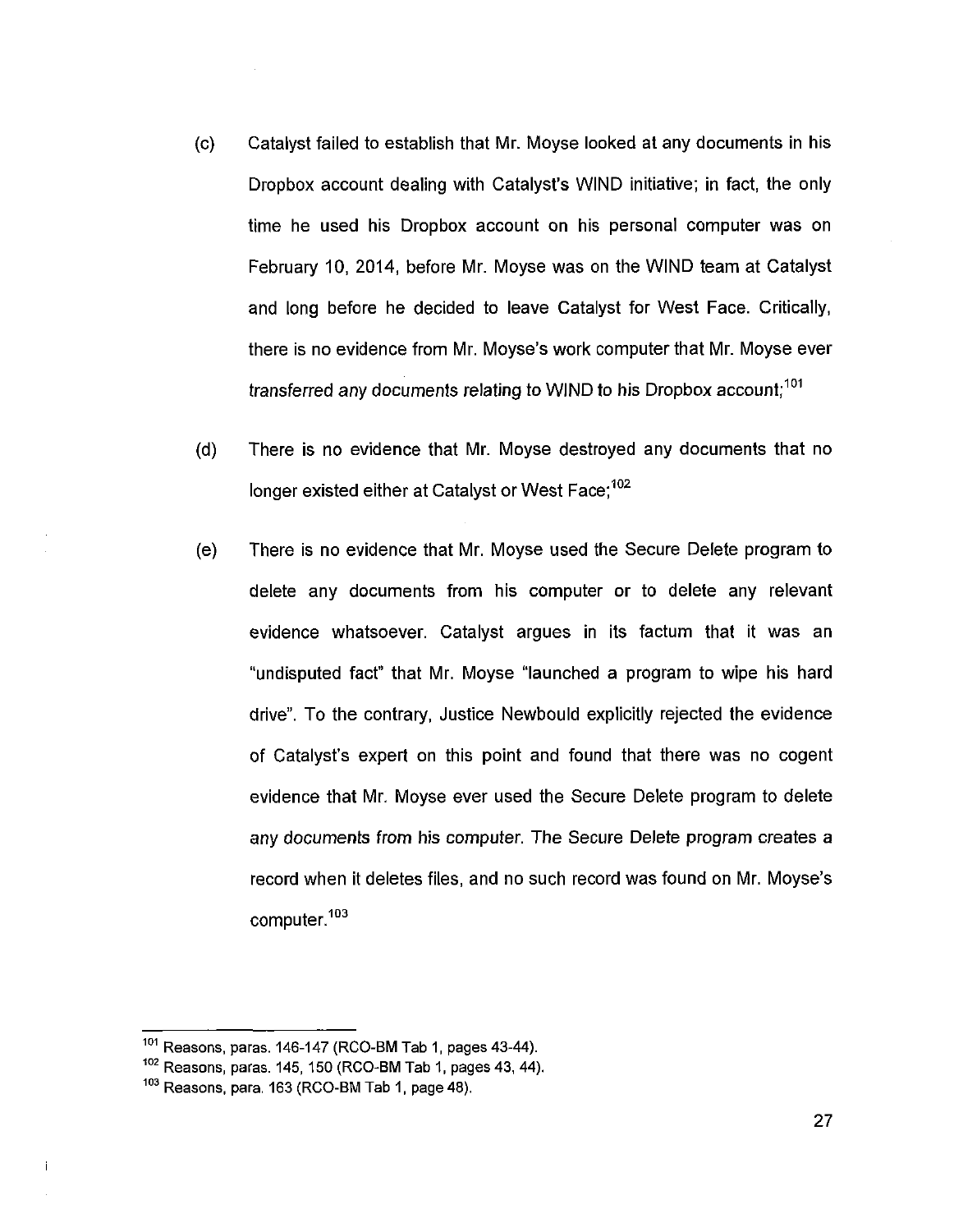79. With respect to Mr. Moyse wiping his Catalyst-issued Blackberry, a theory of spoliation which was not pleaded, Justice Newbould made the following findings of fact:

- (a) The only email address associated with the Blackberry was Mr. Moyse's Catalyst email address, and Catalyst had full access to those emails on its server;<sup>104</sup>
- (b) Although Mr. Moyse used the Blackberry once or twice to receive telephone calls from West Face, the logs of those calls were in evidence at trial;<sup>105</sup>
- (c) Mr. Moyse had no intent to destroy relevant evidence on his Blackberry, and there is no evidence that any relevant evidence was destroyed.<sup>106</sup>

80. Thus, even leaving aside the question of Mr. Moyse's intent, Justice Newbould found as a fact that no relevant documents or evidence were destroyed when Mr. Moyse deleted his internet search history or wiped his Blackberry.<sup>107</sup> In the face of this finding, Catalyst cannot meet even its own proposed formulation of the appropriate legal test for a novel tort of spoliation.

81. Catalyst has never alleged that West Face destroyed any relevant documents received from Mr. Moyse. Thus, even if Mr. Moyse had been found to have deleted relevant documents, there was no evidence that he ever conveyed such documents to West Face. Had he done so, any such documents would have been produced by West

 $104$  Reasons para. 164 (RCO-BM Tab 1, page 48).

 $105$  Reasons para. 165 (RCO-BM Tab 1, page 48).

 $106$  Reasons para. 165 (RCO-BM Tab 1, page 48).

 $107$  Reasons, para. 166 (RCO-BM Tab 1, page 49).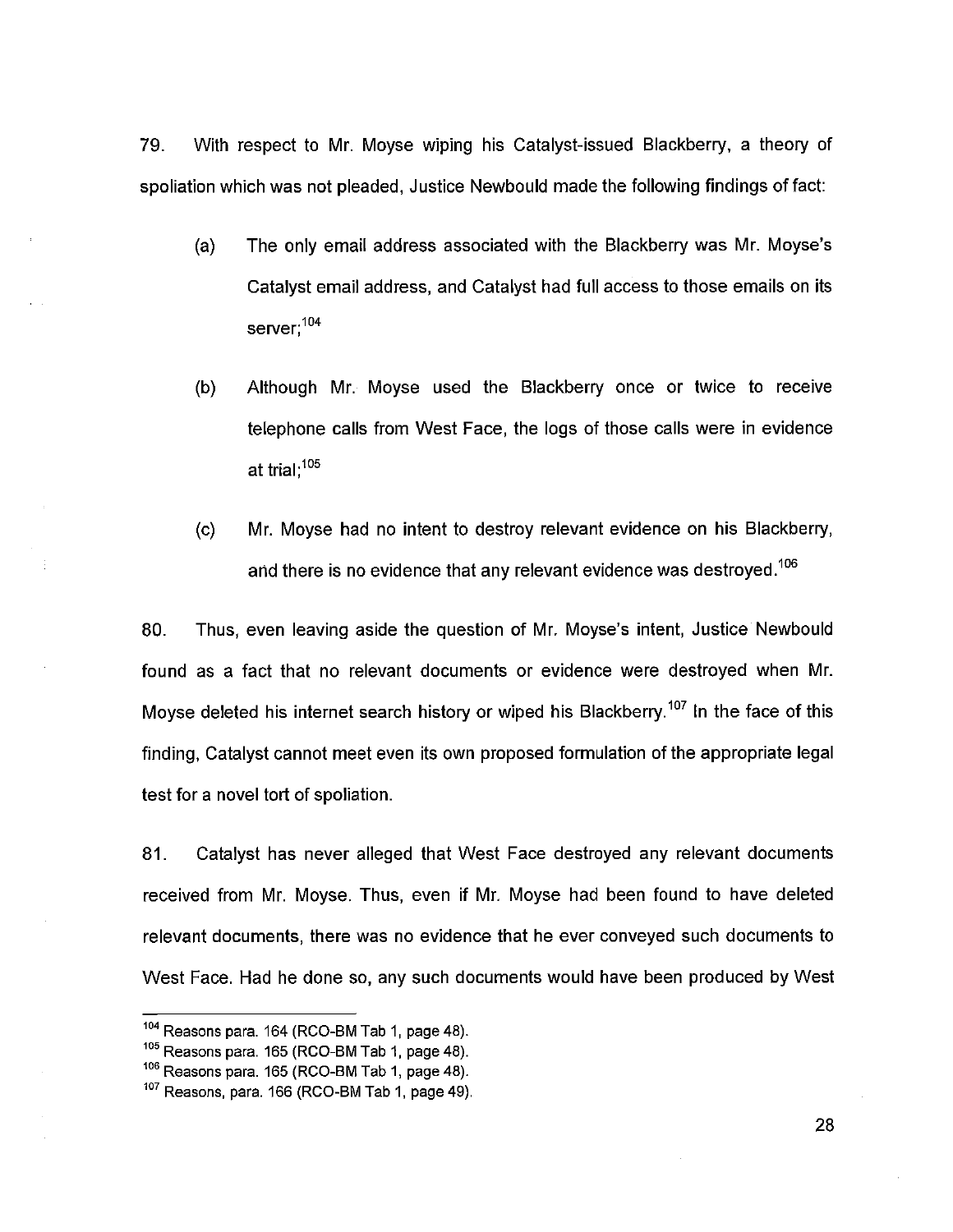Face in the litigation (and none were). As noted by Justice Newbould, Catalyst ultimately conceded in closing argument that "there is no evidence that Mr. Moyse destroyed documents that no longer exist either at Catalyst or West Face."

# **3. There is no recognized independent cause of action for spoliation**

82. Catalyst argues that "this Court can and should overturn the trial judge's finding that Mr. Moyse did not commit the tort of spoliation."108 This is a mischaracterization of Justice Newbould's decision. Although he did not find that Mr. Moyse committed the tort of spoliation, Justice Newbould's decision was also clear that:

- (a) The tort of spoliation has not been recognized as a free-standing tort in Canada, and
- (b) In light of his findings of fact that Mr. Moyse had not destroyed any relevant evidence, it was unnecessary for him to consider whether an independent tort of spoliation exists in Ontario.

83. While Catalyst pleaded spoliation as a free-standing cause of action, spoliation is more commonly known as a rule of evidence, whereby in circumstances where evidence is intentionally lost, destroyed, concealed, or mutilated by a party, a rebuttable presumption arises that the destroyed evidence was harmful to the spoliator's case.  $109$ 

84. It is important to note that no Canadian court has ever recognized the existence of an independent tort of spoliation. In any event, recognizing the existence of a tort would be inappropriate, and unnecessary, in the context of this case.

<sup>108</sup> Appellant's factum at para. 106.

*<sup>109</sup>St Louis v. R.* (1896), 25 S.C.R. 649, 1896 CanLII 65 (SCC) at pp. 652-653.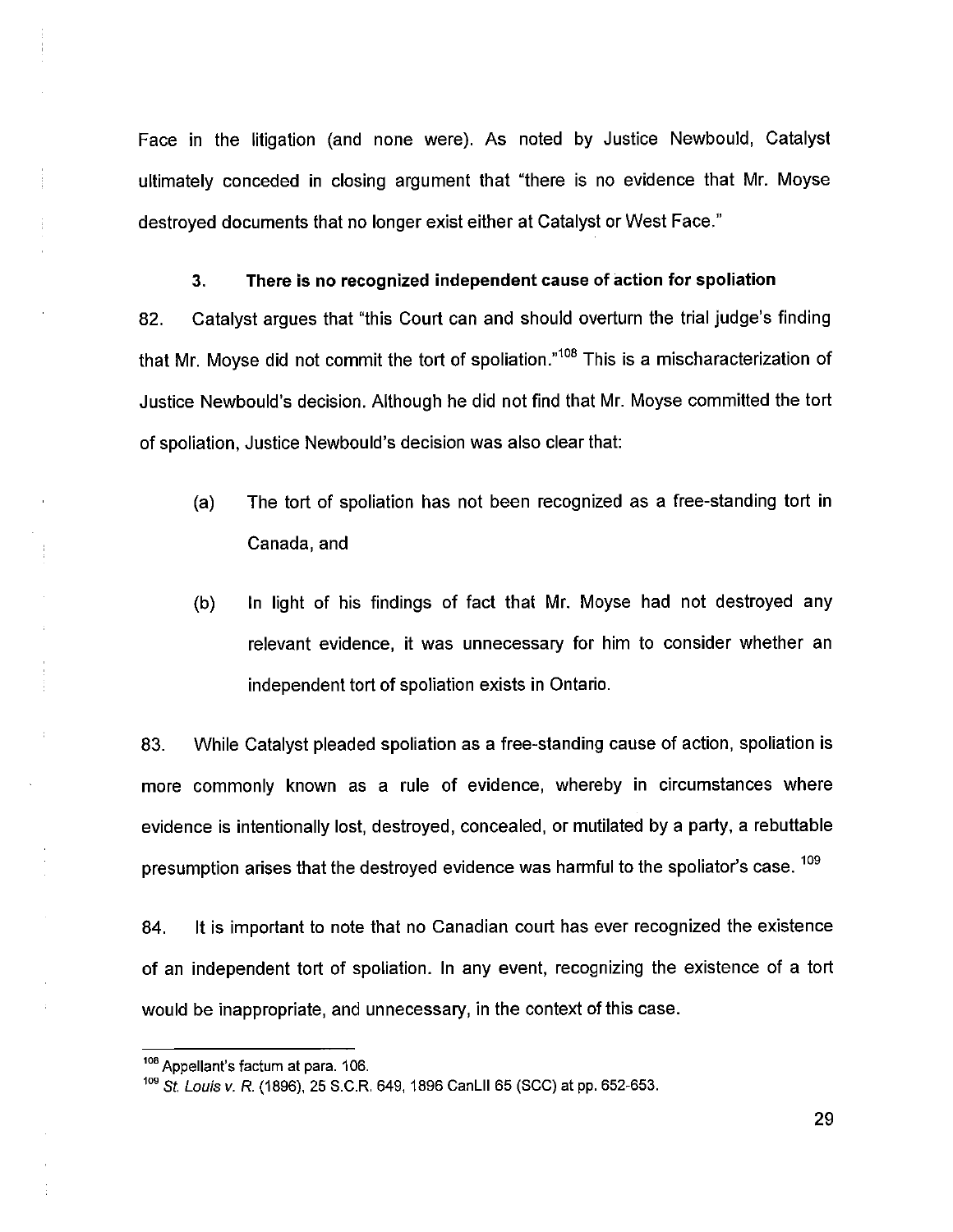85. Courts in the United States of America are divided on whether or not spoliation exists as an independent tort. Many American jurisdictions have rejected spoliation as an independent tort for policy reasons that apply with equal force here. In *Cedars-Sinai Medical Center v. Superior Court*,<sup>110</sup> the Supreme Court of California laid out a variety of policy reasons to deny recognition of a tort for spoliation against a defendant in a primary action:

[T]he conflict between a tort remedy for intentional ... spoliation and the policy against creating derivative tort remedies for litigation-related misconduct;<sup>111</sup> the strength of existing nontort remedies for spoliation; and the uncertainty of the fact of harm in spoliation cases.<sup>112</sup>

86. The court in *Cedars-Sinai* held that existing remedies allow underlying litigation to be decided fairly, and any incremental benefits of an independent spoliation tort are outweighed by policy considerations and costs.113 In *Foster v Lawrence Memorial*  Hospital,<sup>114</sup> the U.S. District Court for the District of Kansas summarized the grounds on which U.S. courts have refused to implement an independent tort for spoliation, which included:

(1) The availability of alternative remedies such as discovery sanctions and negative inferences;

(2) The uncertainty of the existence or extent of damages;

 $\ddotsc$ 

 $\ddotsc$ 

(4) Recognition of the tort interferes with a person's right to dispose of his property as he chooses;

*<sup>110</sup>Cedars-Sinai Medical Center v. Superior Court* (1998), 18 Cal. 4th 1 (US Cal 1998).

<sup>&</sup>lt;sup>111</sup> For instance, U.S. courts have declined to recognize causes of action for perjury or embracery on similar grounds,

*<sup>112</sup>Cedars-Sinai Medical Center v. Superior Court* (1998), 18 Cal. 4th 1 at p. 8 (US Cal 1998).

<sup>&</sup>lt;sup>113</sup> Cedars-Sinai Medical Center v. Superior Court (1998), 18 Cal. 4th 1 at pp. 13-17 (US Cal 1998).

*<sup>114</sup>Foster v. Lawrence Memorial Hospital* (1992), 809 F. Supp. 831 (D Kan 1992).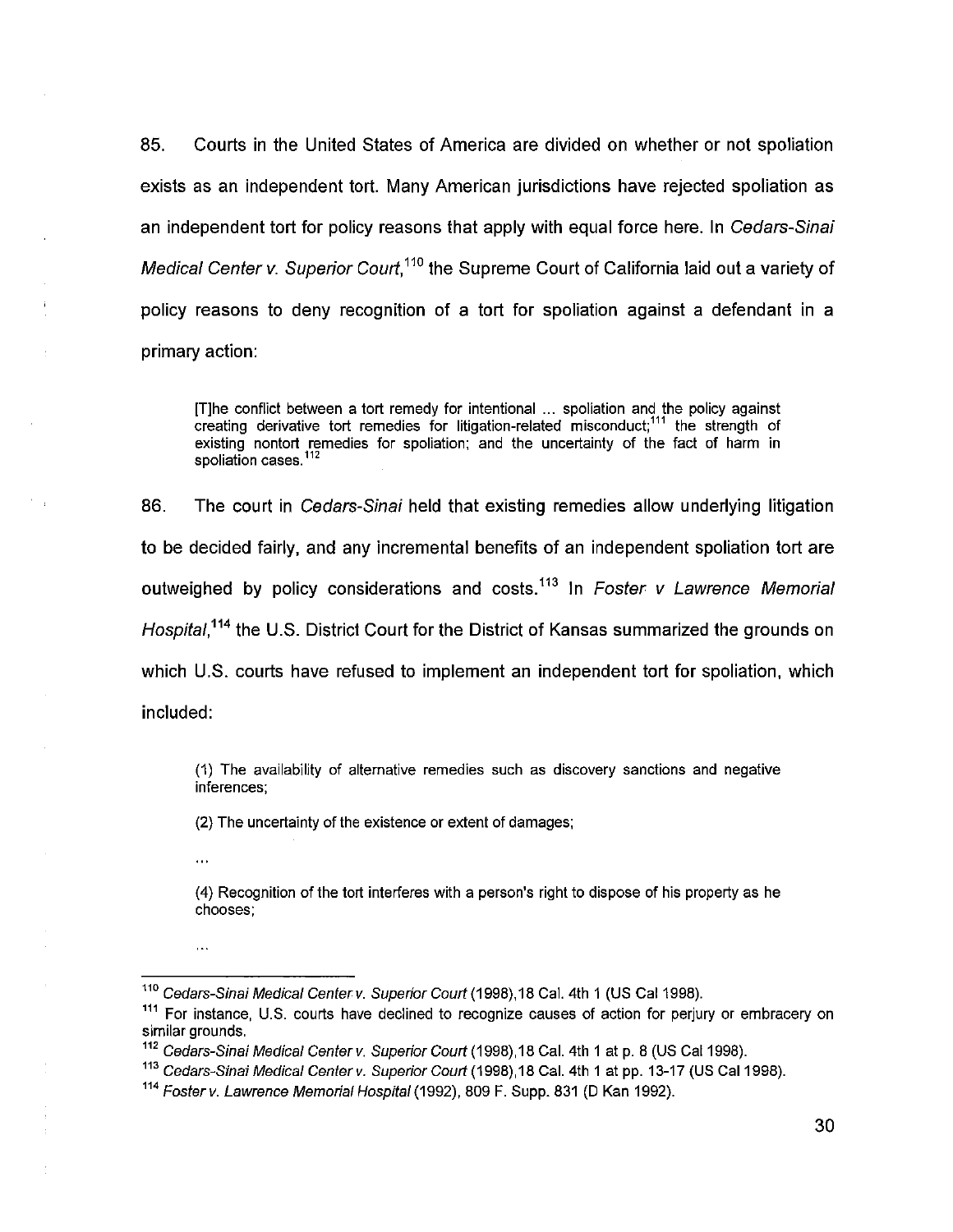(6) The tort may be inconsistent with the policy favoring final judgments; a plaintiff who loses his primary suit may bring a second suit by trying to establish that some relevant piece of evidence was not preserved.<sup>115</sup>

87. The American cases which have recognized a tort of spoliation can be clearly distinguished from this case. In those cases, the court considered a free-standing cause of action to be necessary because otherwise the plaintiff would be unable to establish its underlying claim entirely, or there would be considerable prejudice to the underlying claim due to the undeniable significance of the destroyed evidence. For example, in the U.S., independent torts for spoliation have been established where:

- (a) The spoliators first obtained an expert report that a ladder that had collapsed under the plaintiff was not defective and then destroyed that ladder:<sup>116</sup>
- (b) The spoliators disassembled, replaced, and lost pieces from an allegedly malfunctioning belt-lift shortly after the plaintiff fell from the belt-lift and suffered injuries;<sup>117</sup>
- (c) The spoliators altered the tape of the plaintiffs arrest, which interfered with the plaintiff's action based on false arrest and malicious prosecution;  $118$ and
- (d) The defendant physician disposed of his personal notes documenting the treatment of a patient, which interfered with a plaintiff's suit for negligence

*<sup>115</sup>Foster v. Lawrence Memorial Hosp* (1992), 809 F. Supp. 831 at p. 837 (D Kan 1992).

*<sup>116</sup>Rizzuto v. Davidson Ladders, inc.* (2006), 280 Conn. 225.

*<sup>117</sup>Coleman v. Eddy Potash, Inc.* (1995), 120 N.M, 645, reversed by *Delgado v. Phelps Dodge Chino, Inc.*  (2001), 131 N.M. 272.

*<sup>118</sup>Hazen* v. *Municipality of Anchorage* (1986), 718 P. (2d) 456 (Alaska 1986).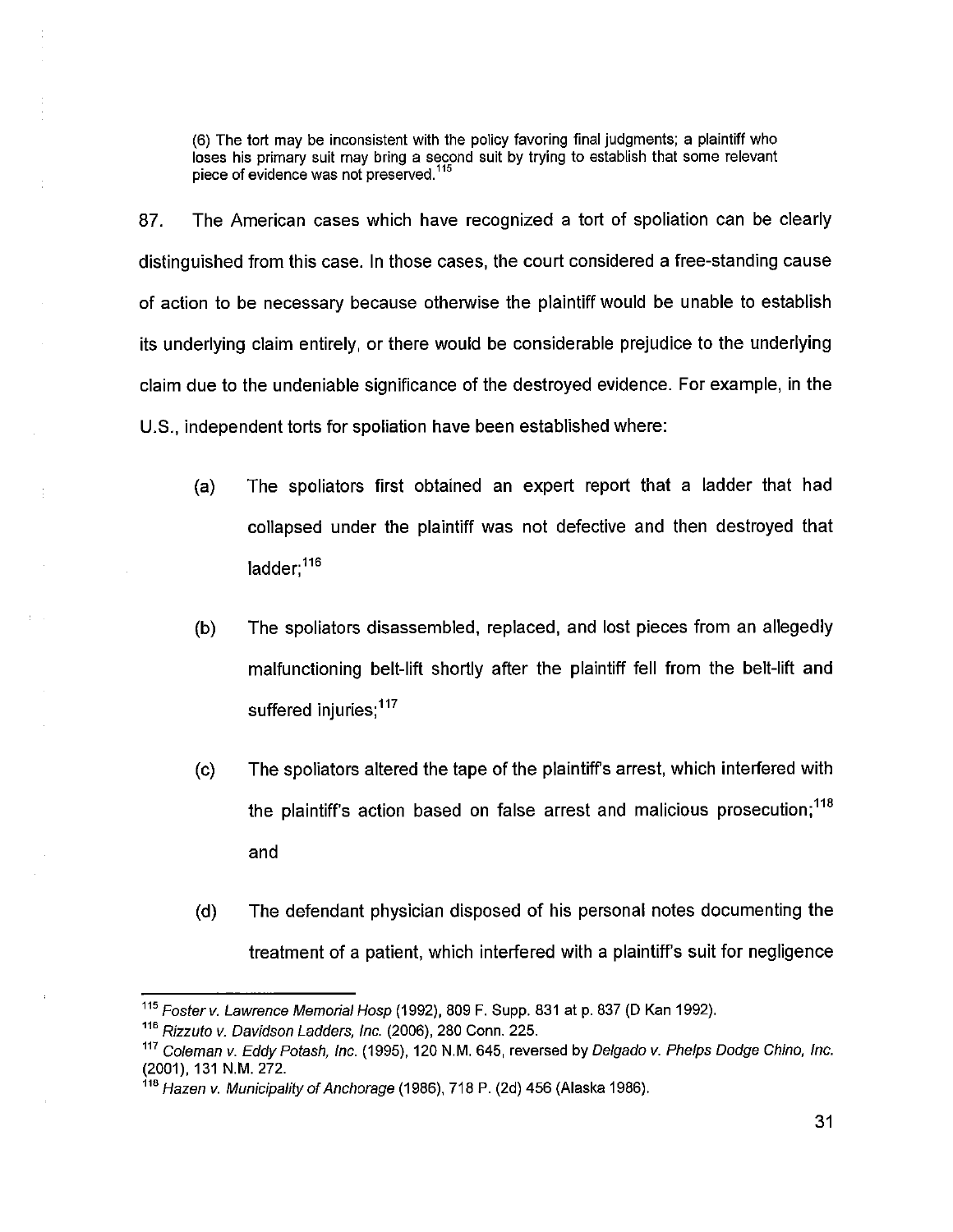and violation of the *Social Security Act* based on the death of the patient.<sup>119</sup>

88. All of these cases are distinguishable from the present case. The plaintiffs in these cases could clearly and with great specificity identify the evidence that was destroyed. The plaintiffs could easily demonstrate both that the destroyed evidence was relevant and highly material to those actions, and that the destruction of that evidence clearly imperilled the plaintiff's ability to prove the case. Catalyst established none of these points.

#### **4. The trial judge applied the correct legal test for spoliation**

89. Catalyst's submissions on this ground of appeal focus on Justice Newbould's articulation of the test for spoliation. At trial, the parties -- including Catalyst in its closing submissions – agreed that the proper test for establishing spoliation was the test from *Nova Growth v. Kepinsky.* 

- (a) the missing evidence is relevant;
- (b) the missing evidence must have been destroyed intentionally;
- (c) at the time of the destruction, litigation must have been ongoing or contemplated; and
- (d) it must be reasonable to infer that the evidence was destroyed in order to affect the outcome of the litigation.<sup>120</sup>

 $\overline{\phantom{a}}$ 

*<sup>119</sup>Fosterv. Lawrence Memorial Hospital,* 809 F. Supp. 831 (D Kan 1992).

*<sup>120</sup>Nova Growth Corp v. Kepinski,* 2014 ONSC 2763 at paras. 296, 242 A.C.W.S. (3d) 814 (Ont. S. C.).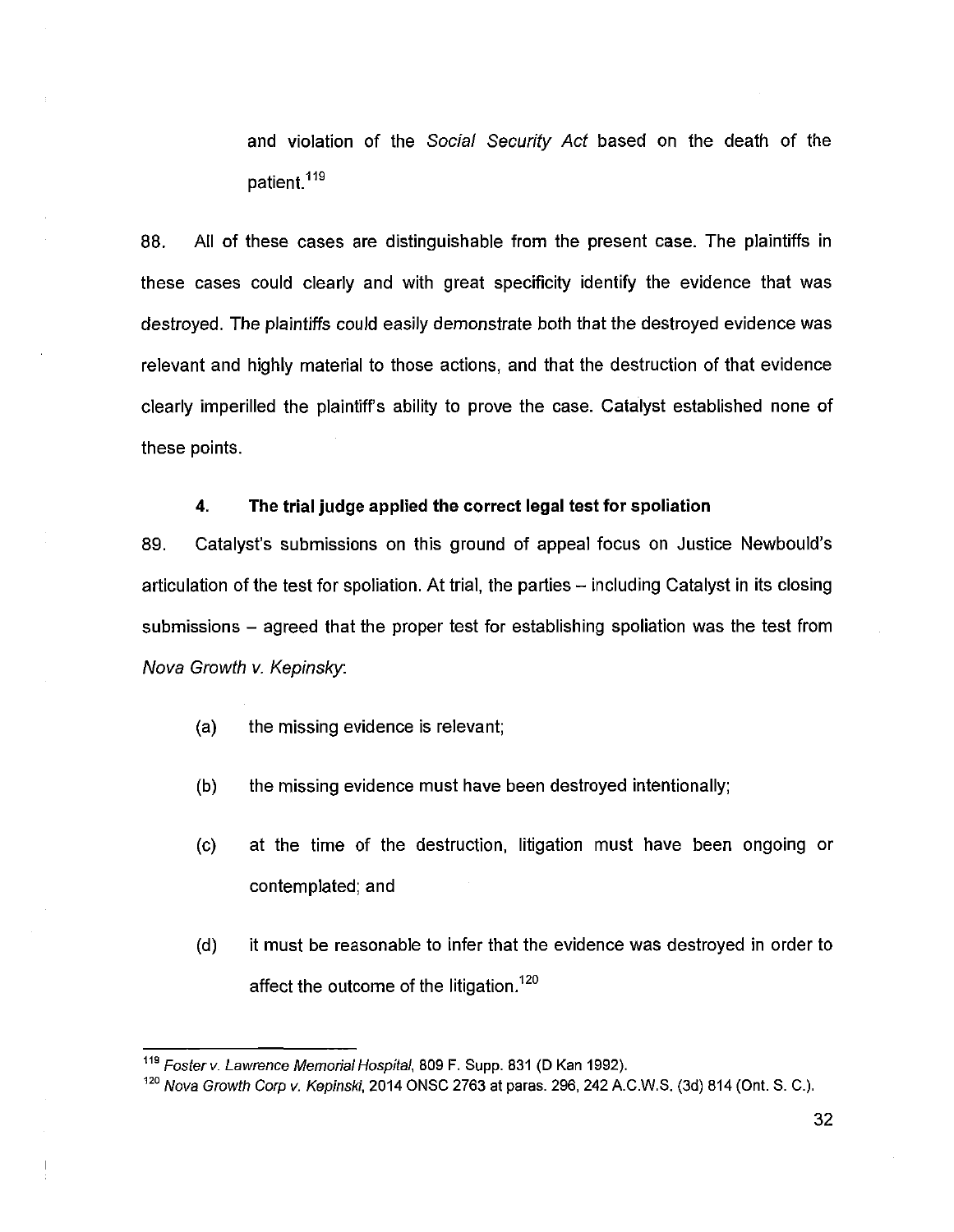90. Catalyst now takes the position that Justice Newbould erred in including the fourth element of the test  $-$  i.e., that an alleged spoliator, Mr. Moyse was aware that the destroyed documents (whatever those might be) were relevant evidence, and that he destroyed them for the purpose of affecting the litigation.

91. There is no reason to doubt the correctness of the test articulated by Justice Newbould, and in particular the requirement that it is reasonable to infer that the alleged spoliator destroyed the evidence in order to affect the outcome of the litigation. That test is entirely consistent with Canadian precedent. Moreover, the *Rules of Civil Procedure*  already permit a party to seek discovery-related sanctions where a party fails to disclose relevant documents, without requiring any intent requirement. That is the appropriate response to discovery violations regarding the loss or destruction of documents absent an intent to affect the litigation.

#### *(a) The* **McDougall** *case*

92. In *McDougall v. Black & Decker Canada Inc.*,<sup>121</sup> the Alberta Court of Appeal stated that spoliation cannot be made out simply on the basis that evidence has been destroyed, but further requires evidence of an intention that the evidence was destroyed in order to affect the litigation.<sup>122</sup> Justice Newbould relied on that decision in his reasons.

Catalyst closing submissions, para. 368

*<sup>121</sup>McDougall v. Black & Decker Canada Inc.,* 2008 ABCA 353, 302 D.L.R. (4th) 661 (Alb. C.A.) *[McDougall].* 

*<sup>122</sup>McDougall* v. *Black & Decker Canada Inc.,* 2008 ABCA 353 at para. 18, 302 D.L.R. (4th) 661 (Alb. C.A.).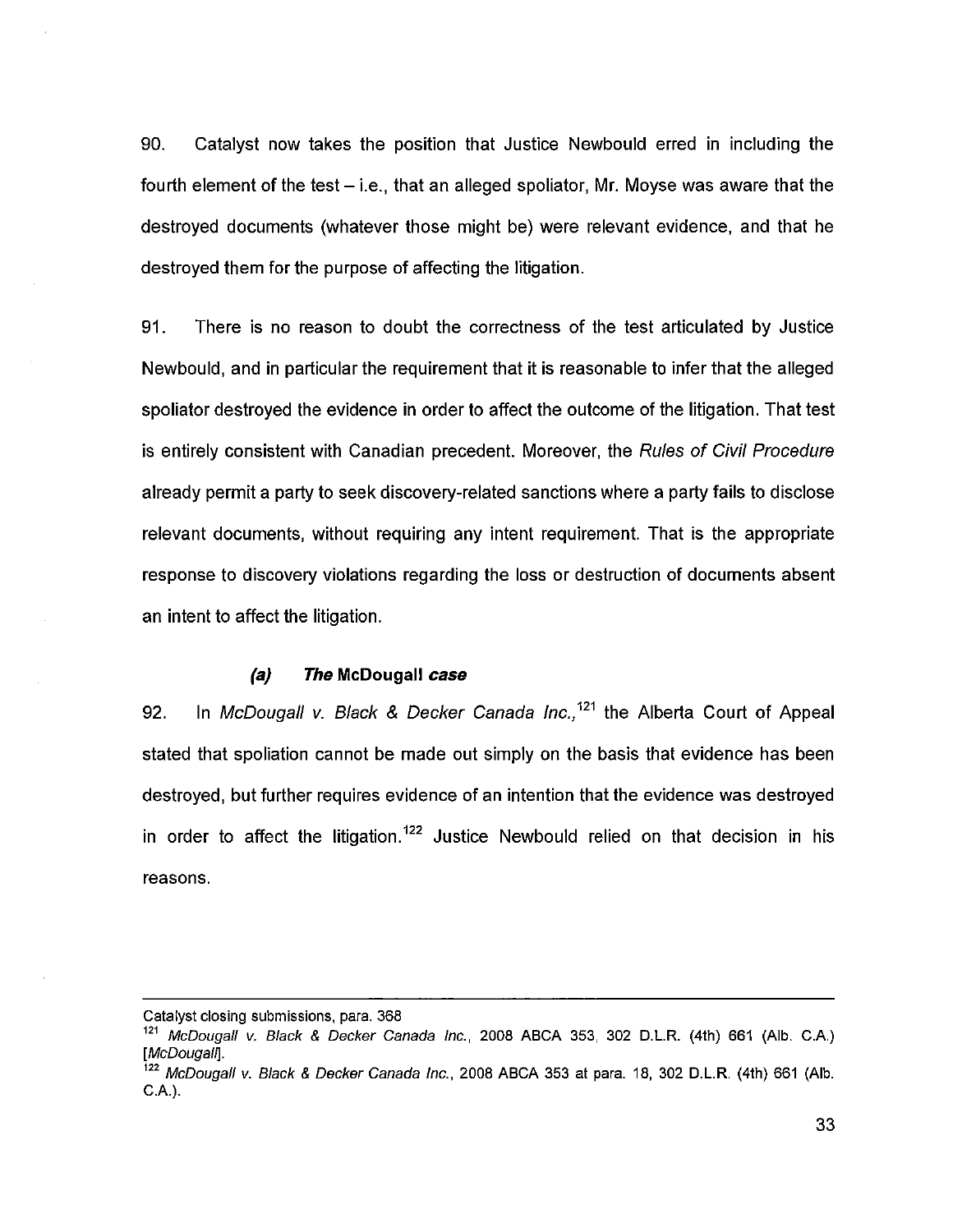93. Catalyst takes issue with that authority, arguing that the Alberta Court of Appeal did not cite a precedent for its articulation of the spoliation test and that the Court's version of the test was *obiter*.<sup>123</sup> Catalyst's skepticism of *McDougall* is misplaced. The case is a leading authority on spoliation in Canada which has been cited favourably on over 30 occasions (at least 14 of which were by Ontario courts), and the decision has been followed directly in Ontario at least five times since 2011.<sup>124</sup>

94. The reasons in *McDougall* also belie Catalyst's claim that the Alberta Court of Appeal "cited no precedent for its test".<sup>125</sup> To the contrary, the Alberta Court of Appeal conducted a broad survey of existing Canadian spoliation cases, including the very cases that Catalyst cites in its factum.<sup>126</sup> The court explained that its initial articulation of the test<sup>127</sup> was based on its reading of the seminal Supreme Court of Canada spoliation case *St. Louis v.* R.128 and that its more comprehensive comments were a summary of the existing Canadian cases on the topic.<sup>129</sup>

95. The Alberta Court of Appeal's reasoning and its articulation of the test are both sound and widely accepted, including its requirement that "a reasonable inference can

<sup>&</sup>lt;sup>123</sup> Appellant's factum at paras. 72-73.

*<sup>124</sup>Blais v. Toronto Area Transit Operating Authority,* 2011 ONSC 1880, 105 O.R. (3d) 575 (Ont. S.C.); *Wight v. Pickering Automobiles Inc.,* 2011 ONSC 7602, 213 A.C.W.S. (3d) 509 (Ont. S.C.); *Nova Growth Corp v. Kepinski*, 2014 ONSC 2763 at paras. 295-96, 242 A.C.W.S. (3d) 814 (Ont. S.C.); *Andersen v. St. Jude Medical Inc.,* 2012 ONSC 3660 at para. 306, 219 A.C.W.S. (3d) 725 (Ont. S.C.); *Leon v. Toronto Transit Commission,* 2014 ONSC 1600 at para. 9, 238 A.C.W.S. (3d) 659 (Ont. S.C.) aff'd in *Leon v. Toronto Transit Commission* (Div. Ct.), 2016 ONSC 3394, 267 A.C.W.S. (3d) 747 (Div. Ct.).

<sup>&</sup>lt;sup>125</sup> Appellant's factum at para. 73.

<sup>&</sup>lt;sup>126</sup> The Court in *McDougall* considered both *Cheung (Litigation Guardian of) v. Toyota Canada Inc.* (2003), 29 C.P.C. (5th) 267 (Ont. S.C.), 2003 CarswellOnt 481 (Ont. S. C.) and *Spasic Estate v. Imperial Tobacco Ltd.* (2000), 49 O.R. (3d) 699 (Ont. C.A.), 2000 CanLII 17170 (ON CA), cases on which the Appellants rely at paras. 79-86 of their factum.

*<sup>127</sup>McDougall v. Black <& Decker Canada Inc.,* 2008 ABCA 353 at para. 18, 302 D.L.R. (4th) 661 (Alb. C.A.).

*<sup>128</sup>St. Louis* v. *R.* (1896), 25 S.C.R. 649, 1896 CanLII 65 (SCC).

*<sup>129</sup>McDougall* v. *Black & Decker Canada Inc.,* 2008 ABCA 353 at para. 29, 302 D.L.R. (4th) 661 (Alb. C.A.).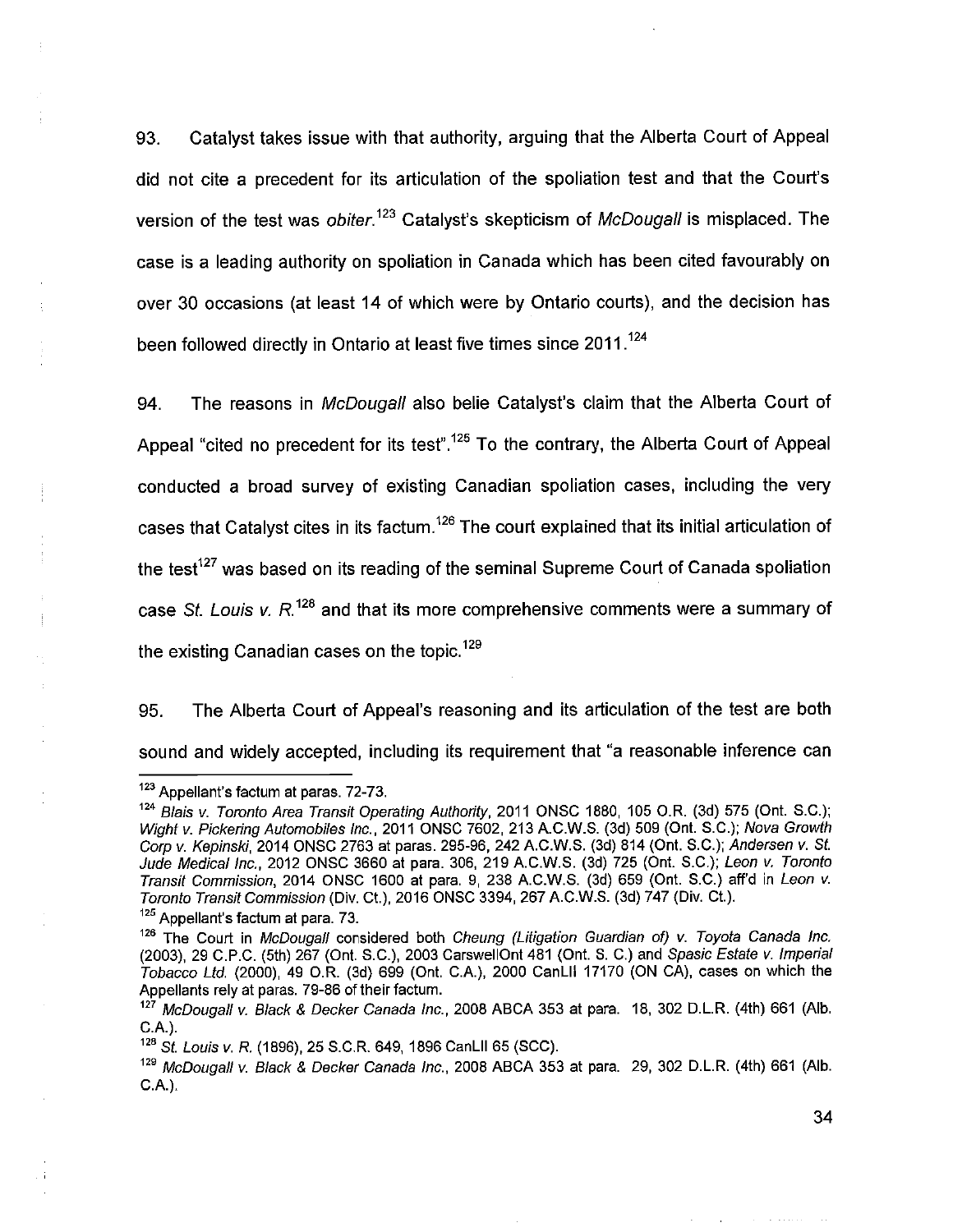be drawn that the evidence was destroyed to affect the litigation" in order to make out spoliation.<sup>130</sup> There is no reason not to apply this version of the test for spoliation especially considering that Catalyst urged Justice Newbould to apply the *McDougaH* test and relied heavily on the case in its closing submissions.<sup>131</sup>

## *(b) The* **Spasic** *case*

96. Catalyst then relies on this court's decision in *Spasic Estate* v. *Imperial Tobacco Ltd.* to establish that spoliation does not, and should not, require proof of what it describes as "specific intent". In that case, this court overturned a motion judge's holding that there was no cause of action for spoliation, and that the plaintiff's claim should be permitted to proceed to trial. Catalyst relies on the following passage from *Spasic:* 

As I stated earlier, I view the plaintiff's claim based on the tort of spoliation as an additional, or alternative, claim to be considered only if it is established that the destruction or suppression of evidence by the respondents results in the inability of the plaintiff to establish the other nominate torts pleaded in the statement of claim.<sup>132</sup>

97. Neither this passage nor any other statement in *Spasic* purports to establish the elements of a test for spoliation. *Spasic* contains no consideration or discussion of the level of knowledge or intention required to establish spoliation. Although Catalyst argues that this court "did not apply heightened intent<sup>"133</sup> in *Spasic* (as it submits Justice Newbould wrongly did), it ignores that this court merely held that the claim for the tort of

*<sup>130</sup>McDougaH* v. *Black & Decker Canada Inc.,* 2008 ABCA 353 at para. 18, 302 D.L.R. (4th) 661 (Alb. C.A.).

<sup>&</sup>lt;sup>131</sup> Reasons at para 136 (RCO-BM Tab 1, page 41); Catalyst closing submissions paras. 366-369, 372-373.

*<sup>132</sup>Spasic Estate* v. *Imperial Tobacco Ltd* (2000), 49 O.R. (3d) 699 (Ont.C.A.), 2000 CanLII 17170 (ON CA) at para. 21, cited in Appellant's factum at para. 80.

<sup>&</sup>lt;sup>133</sup> Appellant's factum at para. 79.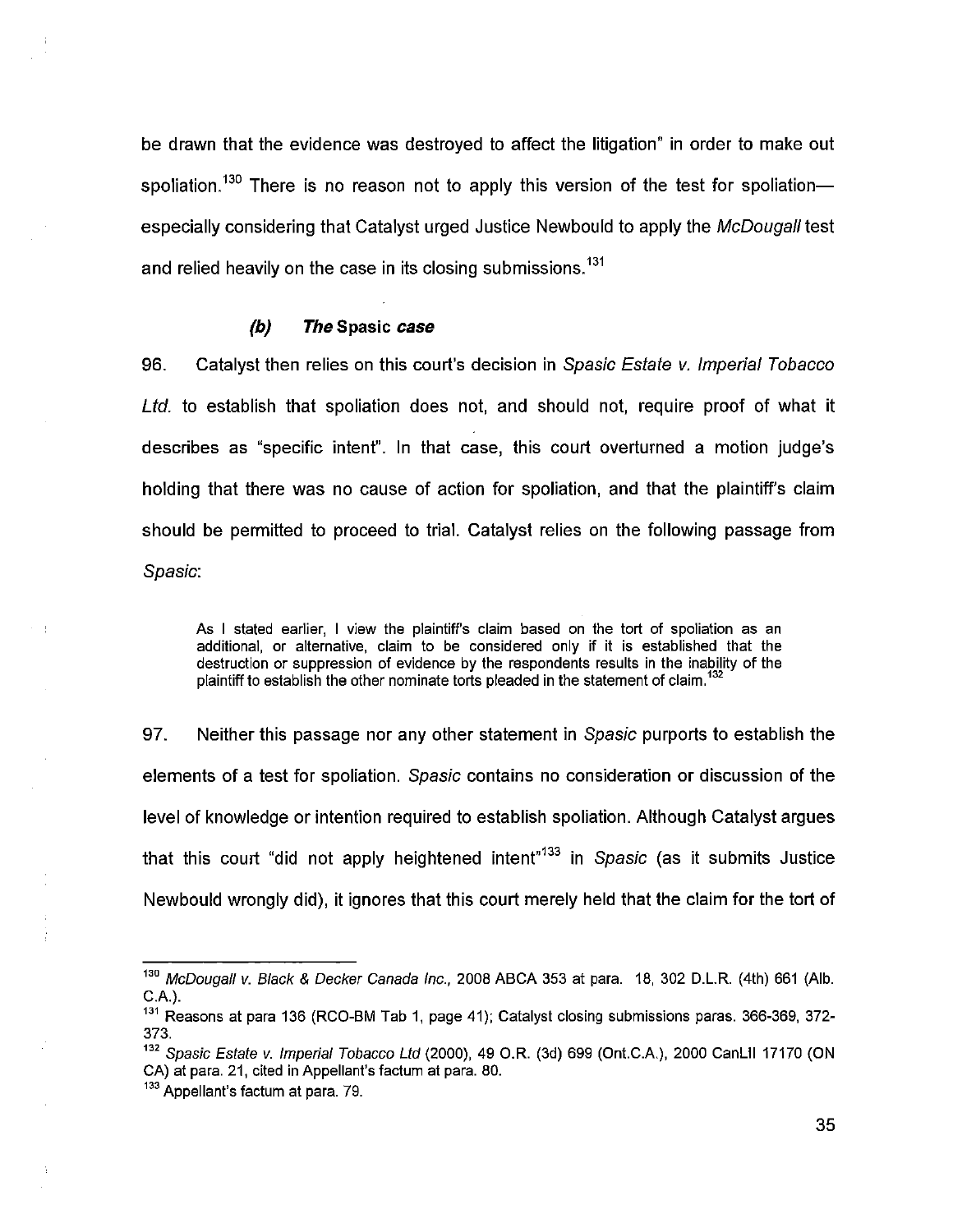spoliation should not be struck from the pleadings. The court did not articulate or "apply" any spoliation test whatsoever. In fact, the court declined to say whether an independent tort of spoliation even exists in Canada.134 In this context, *Spacic* does not support an argument that this court has already decided that there is no requirement or subjective intent.

## *(c) The* **Dickson** *case*

98. Catalyst also relies on *Dickson v. Broan-Nutone Canada Inc.*<sup>135</sup> for the proposition that spoliation does not require evidence of intent to suppress the truth.<sup>136</sup> In that case, the defendant argued that the evidentiary principle of spoliation should apply. Justice Himel concluded that the presumption of an adverse inference had been rebutted in that case.

99. While Justice Himel in that case was "not convinced" that spoliation in Ontario requires evidence of fraudulent intent,137 both before and since *Dickson* was released in 2007, her view has been the distinctly minority view in Ontario courts, with numerous Ontario cases concluding that either fraudulent intent, bad faith, or a deliberate

*<sup>134</sup>Spasic Estate* v. *Imperial Tobacco Ltd* (2000), 49 O.R. (3d) 699 (Ont. C.A.), 2000 CanLII 17170 (ON CA) at para. 24 ("Cameron J. and counsel for the respondents referred to the substantial body of case law in the United States which has accepted and rejected the tort of spoliation. The very few Canadian cases which have considered the question are far from definitive. Accordingly, the trial judge is free to consider the appellant's claim based on the tort of spoliation as if it were a claim at first instance").

*<sup>135</sup>Dickson* v. *Broan-Nuton Canada Inc.,* 2007 CarswellOnt 9931 (Ont. S.C.), [2007] O.J. No. 5114 (Ont. S. C.), aff'd without comment on the spoliation issue in *Dickson v. Broan-Nuton Canada Inc.,* 2008 ONCA 734, 170 A.C.W.S. (3d) 430 (Ont. C A).

<sup>136</sup> Appellant's factum at para, 87.

*<sup>137</sup>Dickson v. Broan-Nuton Canada Inc.,* 2007 CarswellOnt 9931 (Ont. S.C.) at para. 42, [2007] O.J. No. 5114 (Ont. S. C.).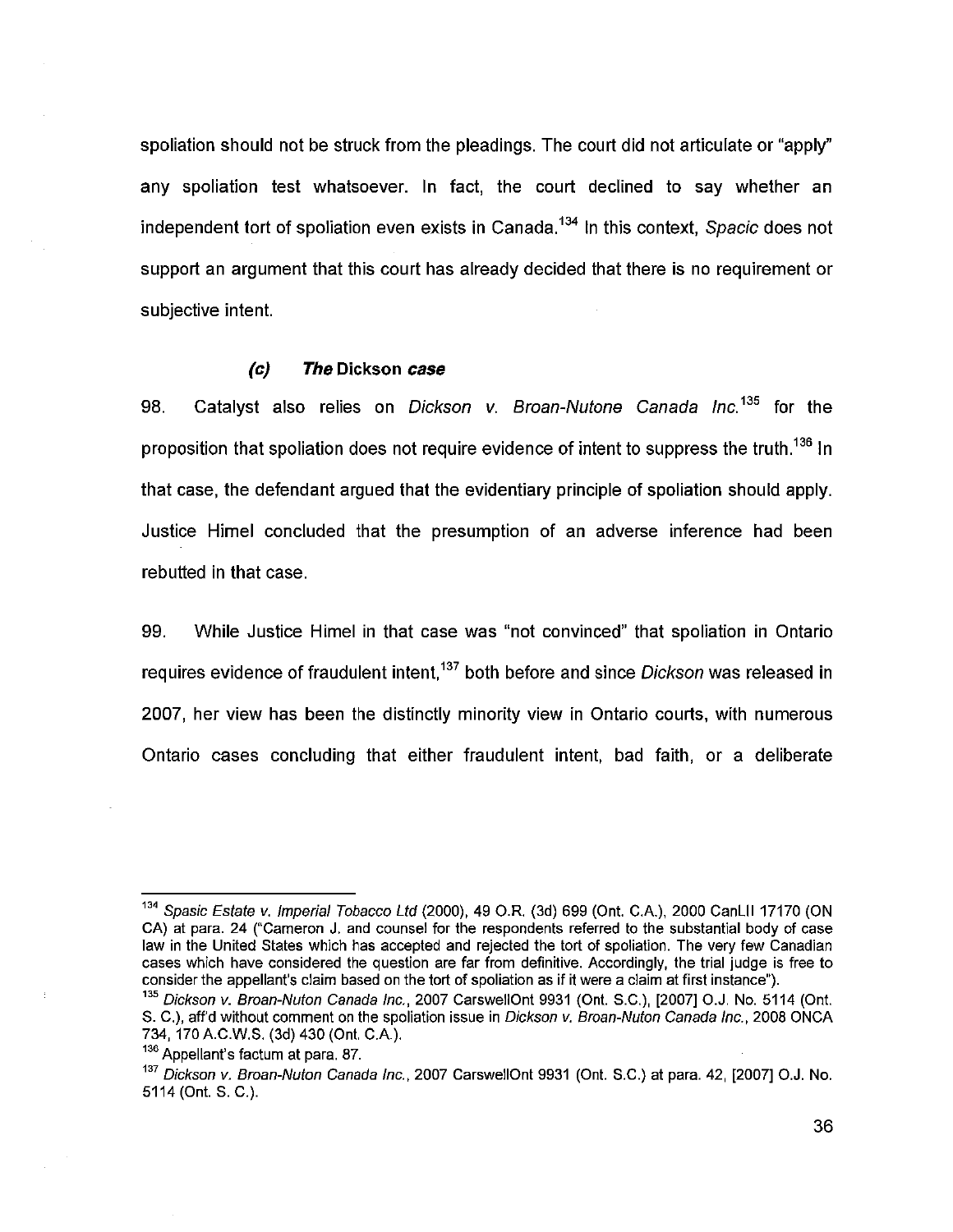calculation to affect the outcome of the litigation are necessary to make out spoliation.<sup>138</sup>

## *(d) Catalyst's floodgates argument should be rejected*

100. Catalyst argues that requiring a party to show a spoliator's subjective intent to affect the outcome of the litigation will "eliminate" the possibility of a finding of spoliation because a would-be spoliator "can always claim" that they did not intend to destroy relevant evidence.<sup>139</sup> Catalyst says that "proving specific intent is difficult" and thus the subjective intention requirement should be dropped altogether.

101. This approach ignores the actual wording of the test from *McDougall* as it was applied by the trial judge. The party arguing spoliation only needs to demonstrate that it

139 Appellant's factum at para. 78.

<sup>&</sup>lt;sup>138</sup> See e.g. *Gutbir v. University Health Network*, 2010 ONSC 6752 (CanLII) at para. 23 (spoliation "requires that the destroyer did so in order to influence the litigation"), 195 A.C.W.S. (3d) 1035 (Ont. S.C.); *Muskoka Fuels* v. *Hassan Steel Fabricators Ltd* (2009), 182 A.C.W.S. (3d) 369 (Ont. S.C.), 2009 CanLII 63125 (ON SC) at para. 5 (pleadings should not be struck for spoliation unless it is "beyond doubt that this was a deliberate act done with the clear intention of gaining an advantage in the litigation"); *Burrill v. Ford Motor Co, of Canada Ltd.* (2006), 151 A.C.W.S. (3d) 1084 (Ont. S.C.), 2006 CarswellOnt 6216 at para. 125 (accepting that spoliation required "intentional act of the party or the party's agent indicative of fraud or an intent to suppress the truth" and rejecting spoliation claim for lack of evidence of such intention); *Leon v. Toronto Transit Commission,* 2014 ONSC 1600 at paras. 9-10 ("Spoliation in law, however, does not occur merely because evidence has been destroyed. Rather, it occurs where a party has intentionally destroyed evidence relevant to ongoing or contemplated litigation in circumstances where a reasonable inference can be drawn that the evidence was destroyed to affect the litigation... The unintentional destruction of evidence is not spoliation"), 238 A.C.W.S. (3d) 659 (Ont. S.C.); *Stilwell v. World Kitchen Inc.,* 2013 ONSC 3354 at paras. 56, 65 ("the authorities also make it clear that an adverse inference does not arise merely because evidence has been destroyed... [A]pplication of the spoliation doctrine still requires evidence of the requisite intention"), 229 A.C.W.S. (3d) 303 (Ont. S.C.); *Enterprise Excellence Corp.* v. *Royal Bank* (2002), 116 A.C.W.S. (3d) 102 (Ont. S.C.), 2002 CanLII 49637 (ON SC) at para. 74 (adopting comment from *Dawes v. Jajcaj* (1995), 15 B.C.L.R (3d) 240 (B.C.S.C.) that "the Court must at least be satisfied that the object in issue was intentionally destroyed through bad faith and not as a result of mere negligence"); *Andersen v. St. Jude Medical Inc.,* 2012 ONSC 3660 at para. 306 ("it must be reasonable to infer that the evidence was destroyed in order to affect the outcome of the litigation"), 219 A.C.W.S. (3d) 725 (Ont. S.C.); *Nova Growth Corp v. Kepinski*, 2014 ONSC 2763 at para. 326 (spoliation claim rejected as plaintiffs failing to establish "that relevant documents were specifically destroyed... with the intention of affecting the outcome of the litigation"), 242 A.C.W.S. (3d) 814 (Ont. S.C.).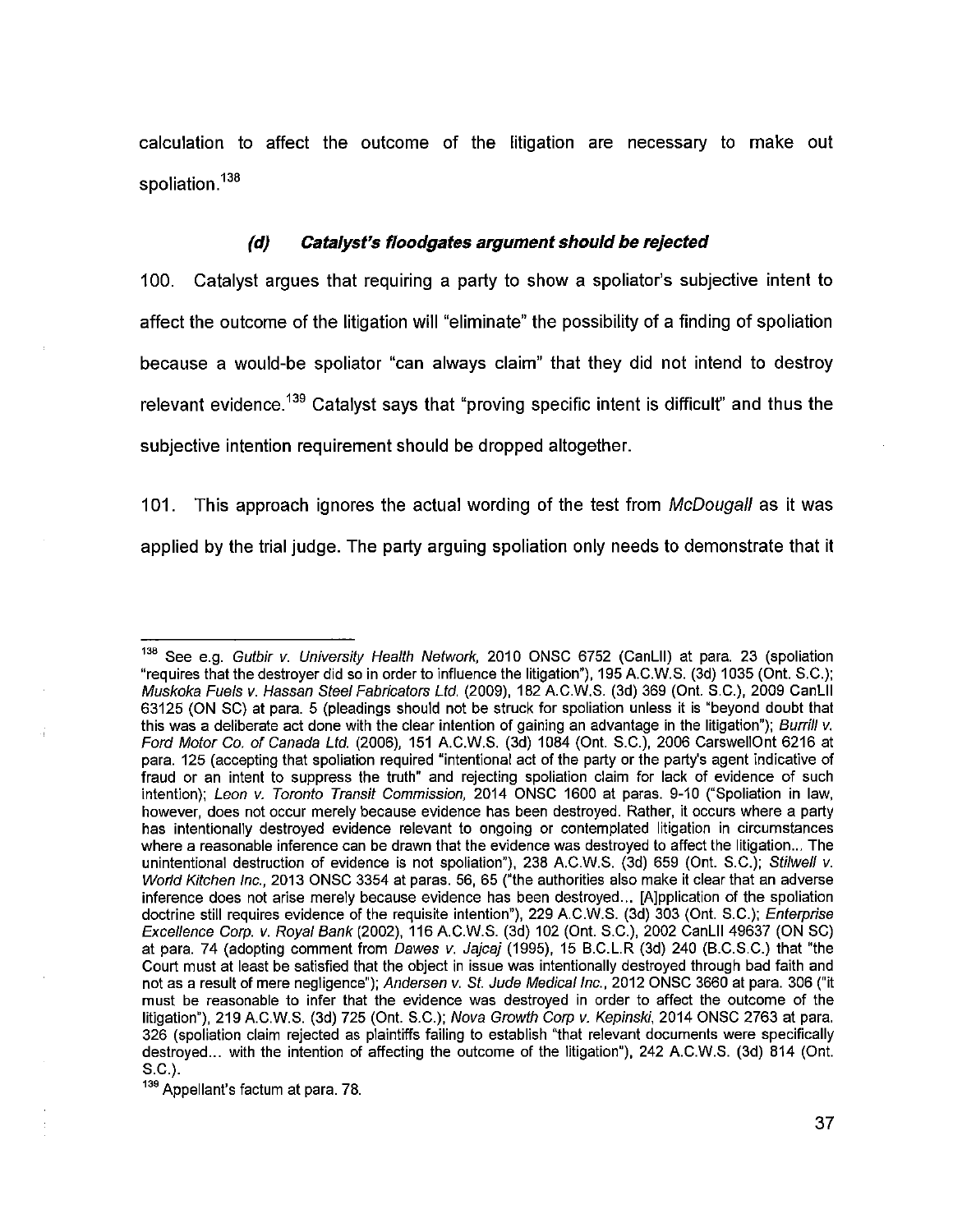is "reasonable to infer" the requisite intent.<sup>140</sup> Asking the party claiming spoliation to establish the reasonableness of such an inference does not give the alleged spoliator carte blanche to destroy evidence with impunity. Asking the trial judge to consider the reasonableness of such an inference in all of the circumstances is a sound approach.

102. Catalyst's inflammatory suggestion that electronic data spoliation claims will invariably be defeated by a party who merely claims a so-called "porn defence" has no merit.<sup>141</sup> While an alleged spoliator may claim a lack of intention, it falls to the trial judge to determine whether such a claim is believable—a determination trial judges make every day in a variety of settings. In this case Justice Newbould found that Moyse had no intention to affect the litigation. That is not a reversible error.

#### *(e) Availability of discovery-related sanctions*

103. The *Rules of Civil Procedure* already allow a parly to obtain pretrial relief with respect to another alleged party's destruction of evidence without requiring proof of intent. The *Rules* provide the court with a broad discretion to sanction a party that fails to disclose relevant documents that are not favourable to the party's case, including revoking or suspending a party's right to initiate or continue an examination for discovery, dismissing a party's claim, striking a party's defence, or making any such order as is just.<sup>142</sup>

104. Moreover, the Sedona Canada Principles expressly deal with potential sanctions for a party's failure to meet its production obligations:

 $140$  Reasons at para 136 (RCO-BM Tab 1, page 41).

<sup>&</sup>lt;sup>141</sup> Appellant's factum at para. 100.

*<sup>142</sup> Rules of Civil Procedure,* R.R.O. 1990 Reg. 194, Rule 30.08(1), 30.08(2).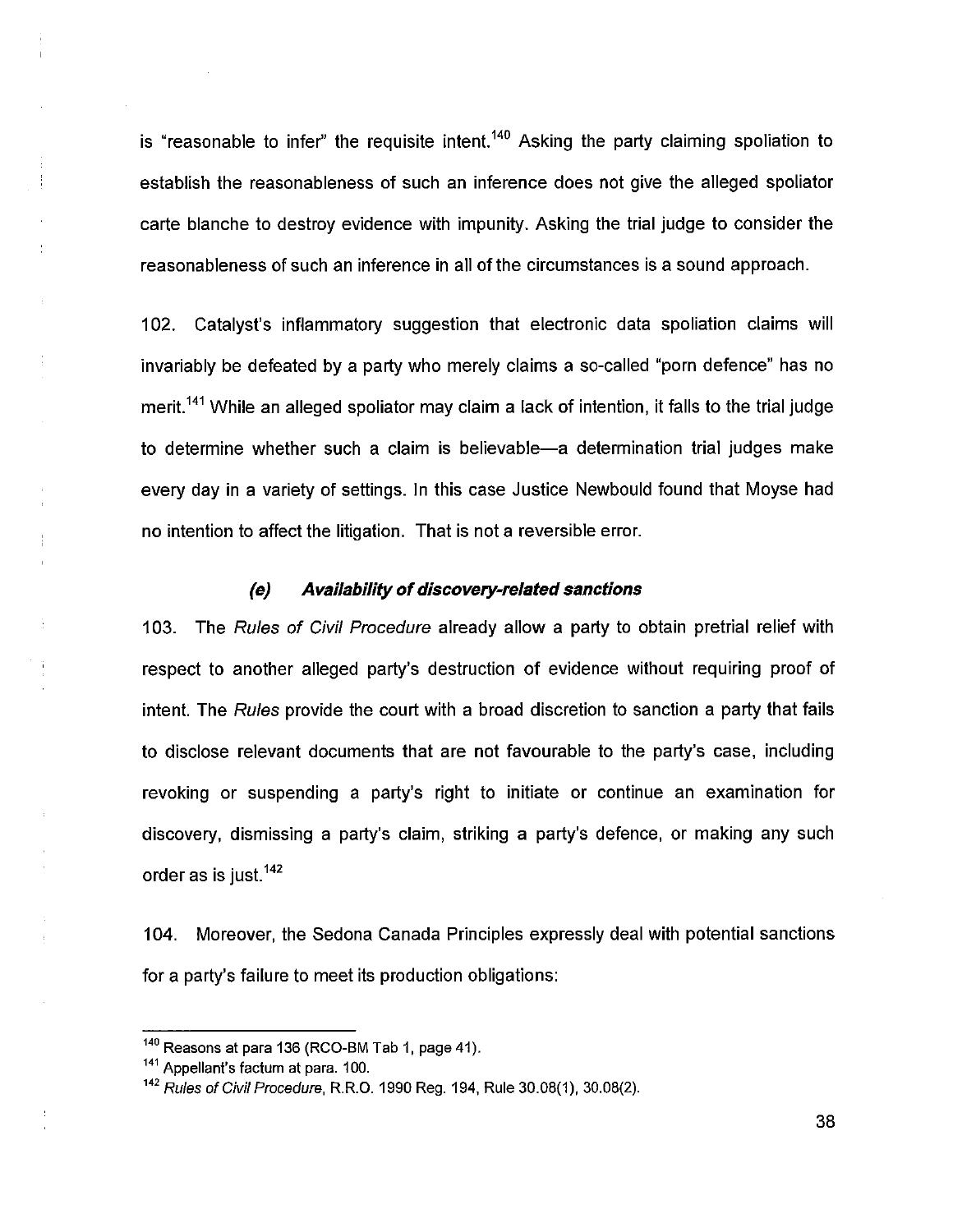Sanctions should be considered by the court where a party will be materially prejudiced by another party's failure to meet any obligation to preserve, collect, review or produce electronically stored information.<sup>143</sup>

105. The range of sanctions available is proportionate to the nature of the nondisclosure, and its significance to the action. For instance, in one American case, as a result of the plaintiff's intentional destruction of evidence, the court recommended that plaintiff be precluded from presenting any expert evidence concerning alleged defects in the vehicle that was the subject of the plaintiff's action.<sup>144</sup>

106. Catalyst could have, but did not seek pretrial relief from the court with respect to Mr. Moyse's alleged failure to disclose documents related to his web browsing history, without being required to show that he intended to destroy those documents.

## **5. Catalyst's proposed remedy is improper**

107. Catalyst led no evidence at trial with respect to its damages for any spoliation. For the first time in its oral closing submissions at trial, and now again on appeal, Catalyst argues that Mr. Moyse should be required to bear Catalyst's costs of the trial.<sup>145</sup> It further argues that the breach of confidence issue should be re-tried.

108. In jurisdictions that have accepted spoliation, damages are the most difficult aspect of spoliation claims to establish because one cannot guarantee the outcome of a claim even with all relevant evidence available, and because the value of destroyed

<sup>&</sup>lt;sup>143</sup> The Sedona Working Group, "The Sedona Canada Principles Addressing Electronic Discovery Second Edition" (2016), 17:1 Sed Con J 203 at p. 220.

*<sup>144</sup>Headley* v. *Chrysler Motor Corp.,* 141 F.R.D. 362 (D. Mass. 1991).

<sup>145</sup> Reasons para. 35 (RCO-BM Tab 1, page 10).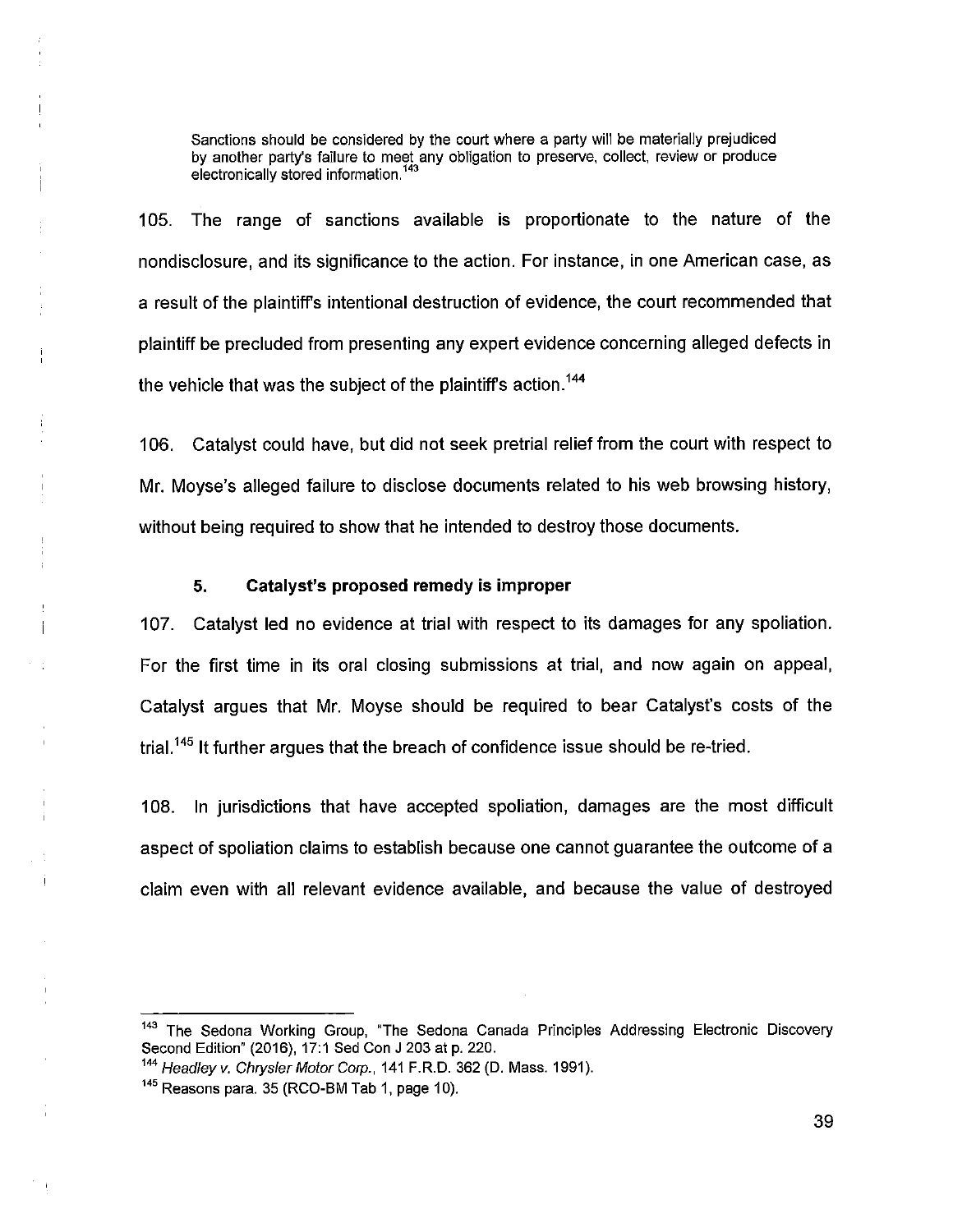evidence is difficult to quantify. Thus, damages are often calculated by "reasonable estimate."<sup>146</sup>

109. In this case, even if spoliation were made out, any damages award against Mr. Moyse should be nominal, and the proposed re-trial should be rejected out of hand. Catalyst's underlying claim against West Face for breach of confidence was weak, and was overwhelmed at trial by mountains of compelling evidence marshalled by West Face demonstrating that it had not received any confidential information about WIND belonging to Catalyst. Even if Catalyst had been able to prove that Mr. Moyse had passed on relevant confidential information to West Face, it would still have had to establish misuse by the party to whom it was communicated, and Catalyst's loss. West Face led extensive evidence explaining the basis on which it completed the WIND transaction, all of which Justice Newbould found to be credible. Further, Justice Newbould held that Catalyst would have been unable to close the deal in any event.<sup>147</sup> Catalyst's claim would have failed regardless.

## **C.** *Issue Two: the trial judge properly assessed the witnesses' credibility*

## **1. Applicable principles**

÷

110. Mr. Moyse agrees that it is "an error of law for a trial judge to apply a higher or stricter level of scrutiny to the evidence of the defence than to the evidence of the Crown".148 However, this court has observed that this "different standards of scrutiny" argument is rarely successful for two related reasons:

*<sup>146</sup>Holmes v. Amerex Rent-A-Car,* 710 A. (2d) 846 at p. 853 (DC 1998),

 $147$  Reasons, paras. 127-131 (RCO-BM Tab 1, pages 38-40).

*<sup>148</sup>R.* v. *Gravesande,* 2015 ONCA 774 at para. 18, 128 O.R. (3d) 111 (Ont. C.A.).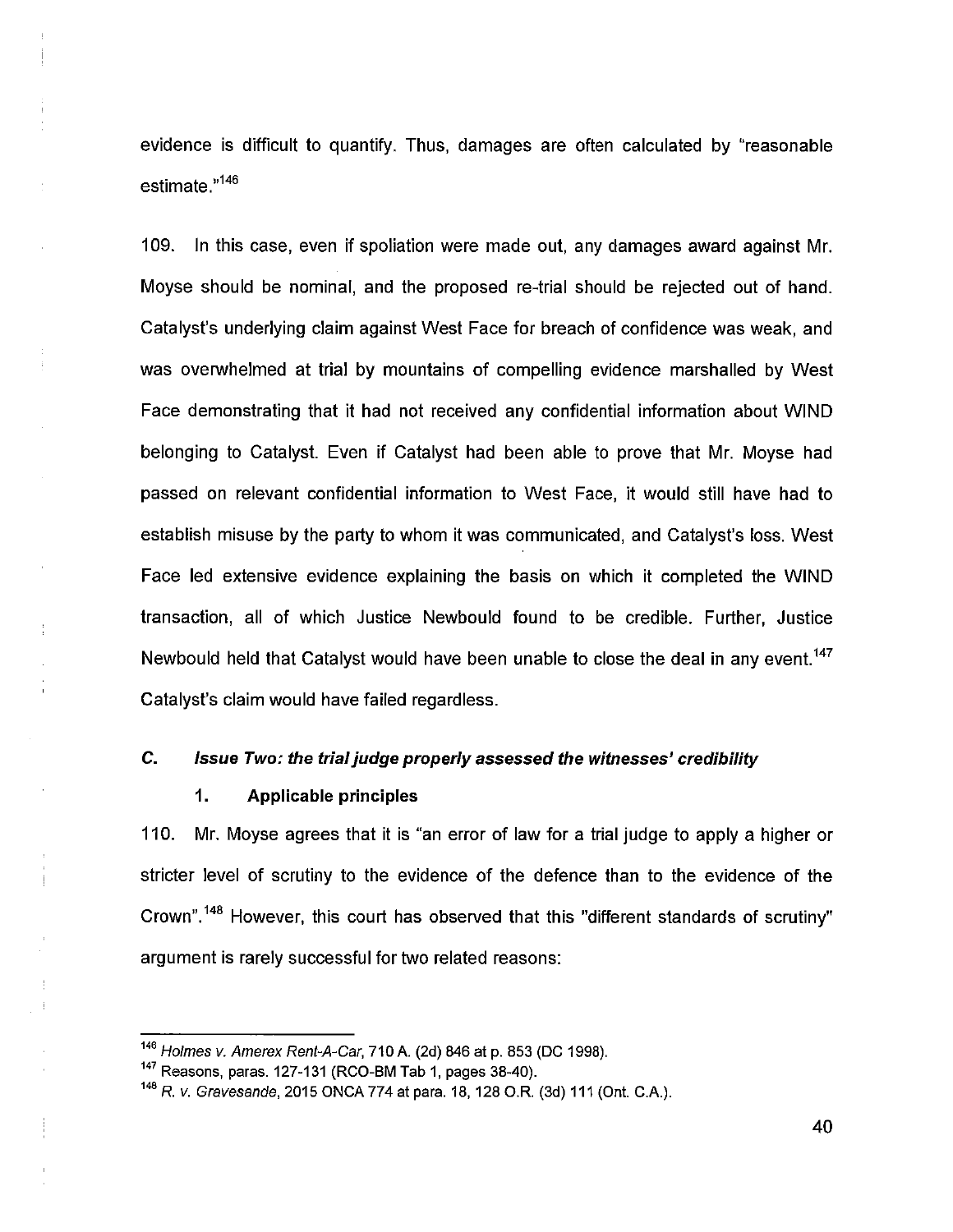[Credibility findings are the province of the trial judge and attract a very high degree of deference on appeal; and appellate courts invariably view this argument with skepticism, seeing it as a veiled invitation to reassess the trial judge's credibility determinations.<sup>14</sup>

111. In cases where an appellant has succeeded in this type of argument, the reviewing court engages in a clear and detailed analysis of both parties' evidence, including articulating the logical inferences that flow from a trial judge's conclusions but that may have been unexpressed in the reasons below and seeing where these conflict.150 Catalyst's factum includes no such submissions.

112. Another common element of a successful argument on appeal is where the trier of fact found both parties' evidence to suffer from similar defects, but ignored such defects or recharacterized them in a positive light for one party but not the other.<sup>151</sup>

113. Catalyst's argument is a thinly-veiled invitation to reassess the trial judge's credibility determinations. Stripped to its essence, Catalyst's complaint is that the trial judge found Mr. Moyse to be more credible than Catalyst's witnesses. Critically, Catalyst has failed to identify;

- (a) Any inconsistencies in Mr. Moyse's evidence which the trial judge ignored or excused;
- (b) A clear indication in the trial judge's reasons, or the record, that he applied a different standard of scrutiny to Catalyst's witnesses than to Mr. Moyse's evidence; or

*<sup>149</sup>R. v. Aird,* 2013 ONCA 447 at para. 39, 307 O.A.C. 183 (Ont. C.A.).

<sup>&</sup>lt;sup>150</sup> See e.g. *R. v. Norman* (1993), 16 O.R. (3d) 295 (Ont. C.A.), 1993 CarswellOnt 140 (Ont. C.A.) at paras. 28, 34, 35, 51, 52.

<sup>151</sup> See e.g. *R. v. Gravesande*, 2015 ONCA 774 at paras. 23, 24, 39, 41, 128 O.R. (3d) 111 (Ont. C.A.).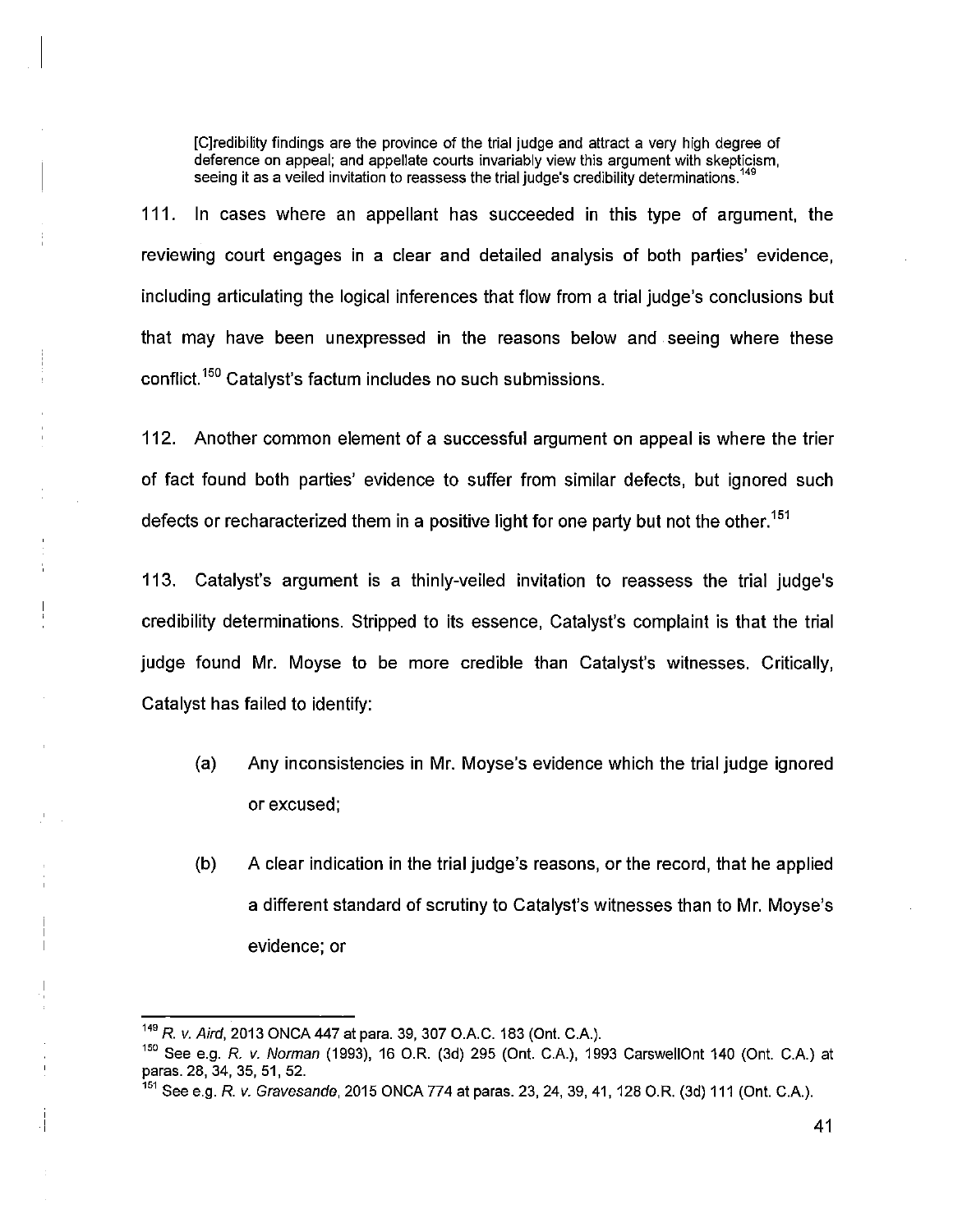(c) Any reason to displace the deference due to a trial judge's credibility assessments.

## **2. Inconsistencies in Catalyst's evidence**

114. Catalyst submits that the trial judge applied an inappropriate level of scrutiny to the inconsistencies in its own witnesses' evidence. Critically, it has not identified any inconsistencies, let alone similar inconsistencies, in Mr. Moyse's evidence which the trial judge ignored or excused. This ground of appeal fails on this basis alone.

115. In any event, the trial judge's rejection of Catalyst's witnesses' evidence on the basis of these inconsistencies is entitled to deference. Catalyst seeks to re-argue the significance of each of these specific examples, which this court has expressly held is not its role.<sup>152</sup>

116. Catalyst cites four examples of Mr. Glassman's evidence to which the trial judge allegedly applied an overly stringent level of scrutiny. Mr. Moyse adopts West Face's submissions in its factum that the trial judge's findings with respect to these four examples are amply supported by the record, and entitled to deference.<sup>153</sup>

117. Catalyst also submits that the trial judge applied an inappropriate level of scrutiny to Mr. De Alba's evidence when he concluded that Mr. De Alba "overstated matters and refused to concede points he should have". Specifically, it argues that the trial judge erred in refusing to accept Mr. De Alba's evidence that Mr. Moyse was a "critical" part of Catalyst's telecommunications deal team. Mr. De Alba's evidence with respect to Mr.

*<sup>152</sup>Waxman* v. *Waxman* (2004), 132 A.C.W.S. (3d) 1046 (Ont. C.A.), 2004 CanLlI 39040 (ON CA) at paras. 275-277,

<sup>&</sup>lt;sup>153</sup> Factum of the Defendant (Respondent) West Face Capital Inc. at paras. 74-82,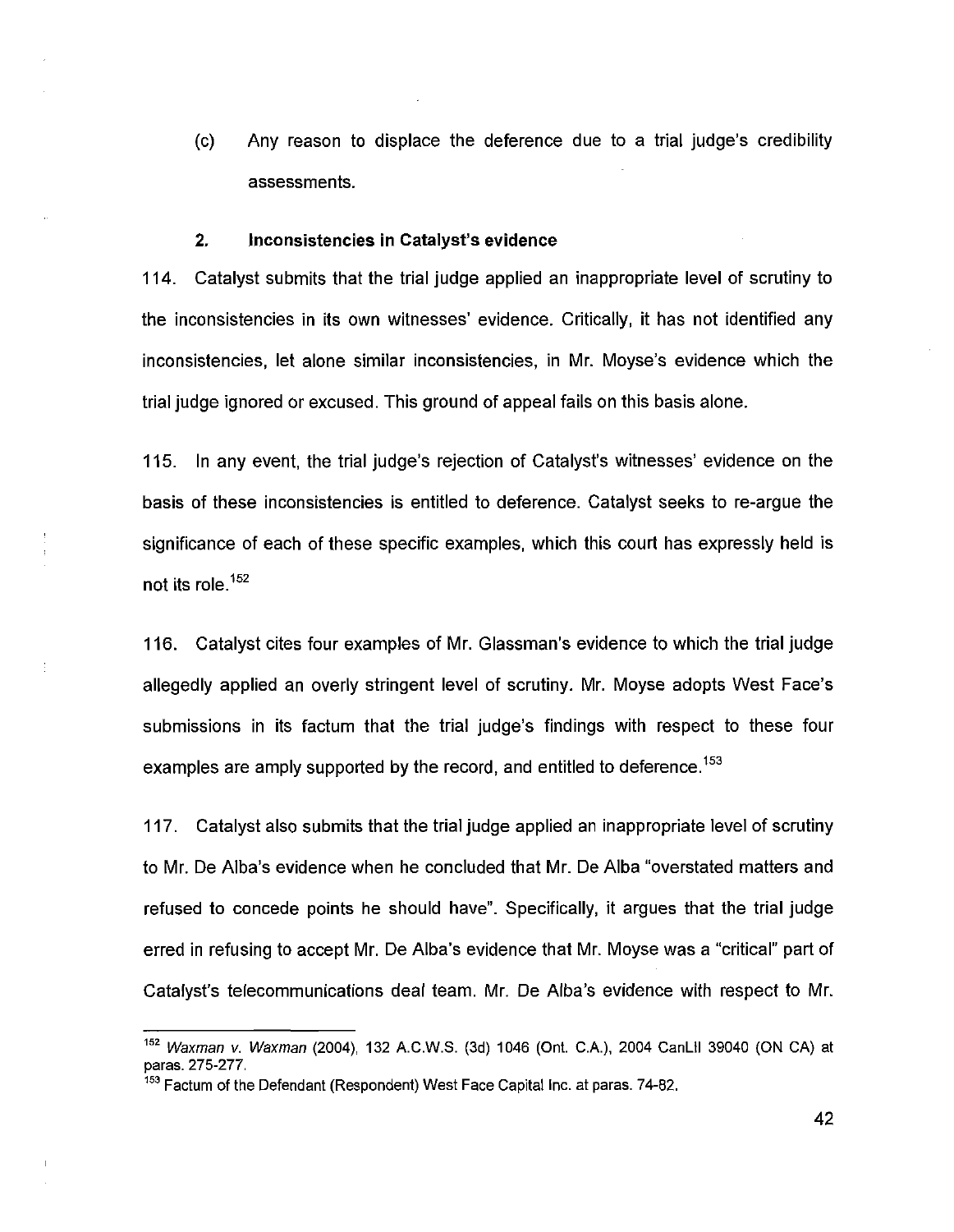Moyse's role on the WIND team was intended to demonstrate Mr. Moyse's importance to the Catalyst WIND team, in order to argue that Mr. Moyse had a deep understanding of Catalyst's WIND position.<sup>154</sup>

118. The trial judge found, however that Mr. De Alba exaggerated ("blew up by far")<sup>155</sup> what Mr. Moyse had done as a member of the team. His finding is amply supported by the record. As set out above, Mr. Moyse's contributions to the team consisted of:

- (a) Contributing to a *pro-forma* showing a combined WIND and Mobilicity entity, which was a simple exercise based on public information or information already known to Catalyst and required no knowledge of Catalyst's WIND strategy;<sup>156</sup>
- (b) Providing essentially administrative support in the creation of two slide decks for presentations Catalyst made to Industry Canada;<sup>157</sup> and
- (c) Business due diligence during the first ten days of a potential WIND transaction before he left on vacation and resigned.<sup>158</sup>

 $154$  Reasons para. 12 (RCO-BM Tab 1, page 5-6).

 $155$  Reasons para. 12 (RCO-BM Tab 1, page 5-6).

<sup>&</sup>lt;sup>156</sup> Exhibit 22 to the Moyse 2016 Affidavit, CCG0011536 (RCO-BM Tab 58, pages 288-289); Moyse 2016 Affidavit, p. 13-16, paras. 34-38 (RCO-BM Tab 55, pages 228-231); De Alba Cross-Examination, 207:6- 212:8 (RCO-BM Tab 10, pages 112-117).

<sup>157</sup>Moyse Examination-in-Chief, 1418:19-1419:6 (RCO-BM Tab 11, pages 118-119); Moyse 2016 Affidavit, paras, 39-41 (RCO-BM Tab 55, pages 231-232); Moyse 2016 Affidavit, para. 45-52 (RCO-BM Tab 55, pages 234-236); Moyse 2016 Affidavit, paras. 84-85 (RCO-BM Tab 55, page 246).

 $158$  Moyse 2016 Affidavit, p. 32-33, paras. 89-91 (RCO-BM Tab 55, pages 247-248); Moyse 2016 Affidavit, p. 31-33, paras. 86-91 (RCO-BM Tab 55, pages 246-248); Moyse 2016 Affidavit, p. 35, paras. 95-97 (RCO-BM Tab 55, pages 250-251); Moyse 2016 Affidavit, p. 33-35, paras. 92-94 (RCO-BM Tab 55, pages 248-249); Exhibit 45 to the Moyse 2016 Affidavit CCG0010041 (RCO-BM Tab 62, pages 316-369).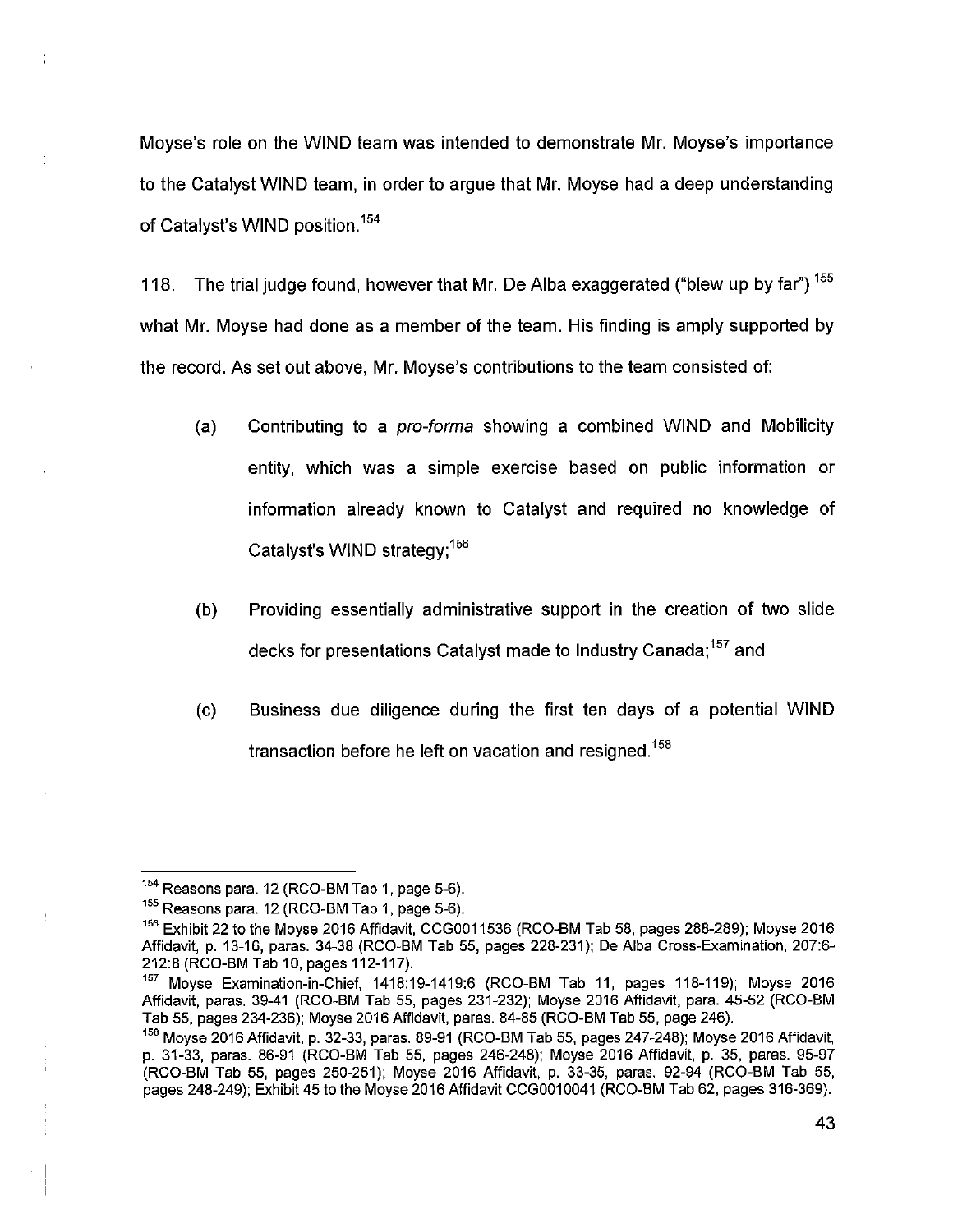119. In his evidence at trial, Mr. De Alba greatly exaggerated Mr. Moyse's role. As just one example, Mr. De Alba testified that Mr. Moyse, who was Catalyst's most junior employee and had just joined Catalyst telecommunications team, was involved in the creation of three options which Catalyst presented to the federal government for developing a viable fourth national telecommunications carrier.<sup>159</sup> This evidence was simply not credible, and contradicted Mr. Glassman's own evidence that Mr. Moyse was not the architect of Catalyst's strategy in dealing with the federal government, but that instead he, Mr. Glassman, was the chief architect, and the other architects were Mr. De Alba and Mr. Riley.<sup>160</sup>

120. The trial judge was entitled to reject Mr. De Alba's evidence with respect to Mr. Moyse's role, and his findings in this respect are entitled to deference.

## **3. The trial judge appropriately scrutinized Mr. Moyse's evidence**

121. Catalyst relies on comments made in the course of the trial judge's costs endorsement to support its argument that the trial judge "assumed that Moyse ... had no reason to tell anything but the truth".<sup>161</sup> It submits that the trial judge "never" considered Mr. Moyse's conduct in the events leading up to the litigation in assessing his credibility, and that he applied a "much more lenient level of scrutiny" to Mr. Moyse's evidence. Catalyst also argues that the trial judge "characterized Moyse's past

<sup>&</sup>lt;sup>159</sup> Paliare Roland De Alba Cross-Examination Brief, Tab 35, pp. 7, 8, 9. (RCO-BM Tab 91, pages 444-446); De Alba Cross-Examination, 221:10-24 (RCO-BM Tab 34, page 175).

See also: De Alba Affidavit, para. 60 (RCO-BM Tab 92, pages 447-448), where Mr. De Alba's evidence was that Mr. Moyse "led" the creation of the PowerPoint presentation. He suggested Mr. Moyse was involved in developing the substantive content and analysis contained in that presentation, and understood Catalyst's strategic approach.

<sup>&</sup>lt;sup>160</sup> Glassman Cross-Examination, 388:22-389:10 (RCO-BM Tab 35, pages 176-177).

<sup>&</sup>lt;sup>161</sup> Appellant's factum at para. 117.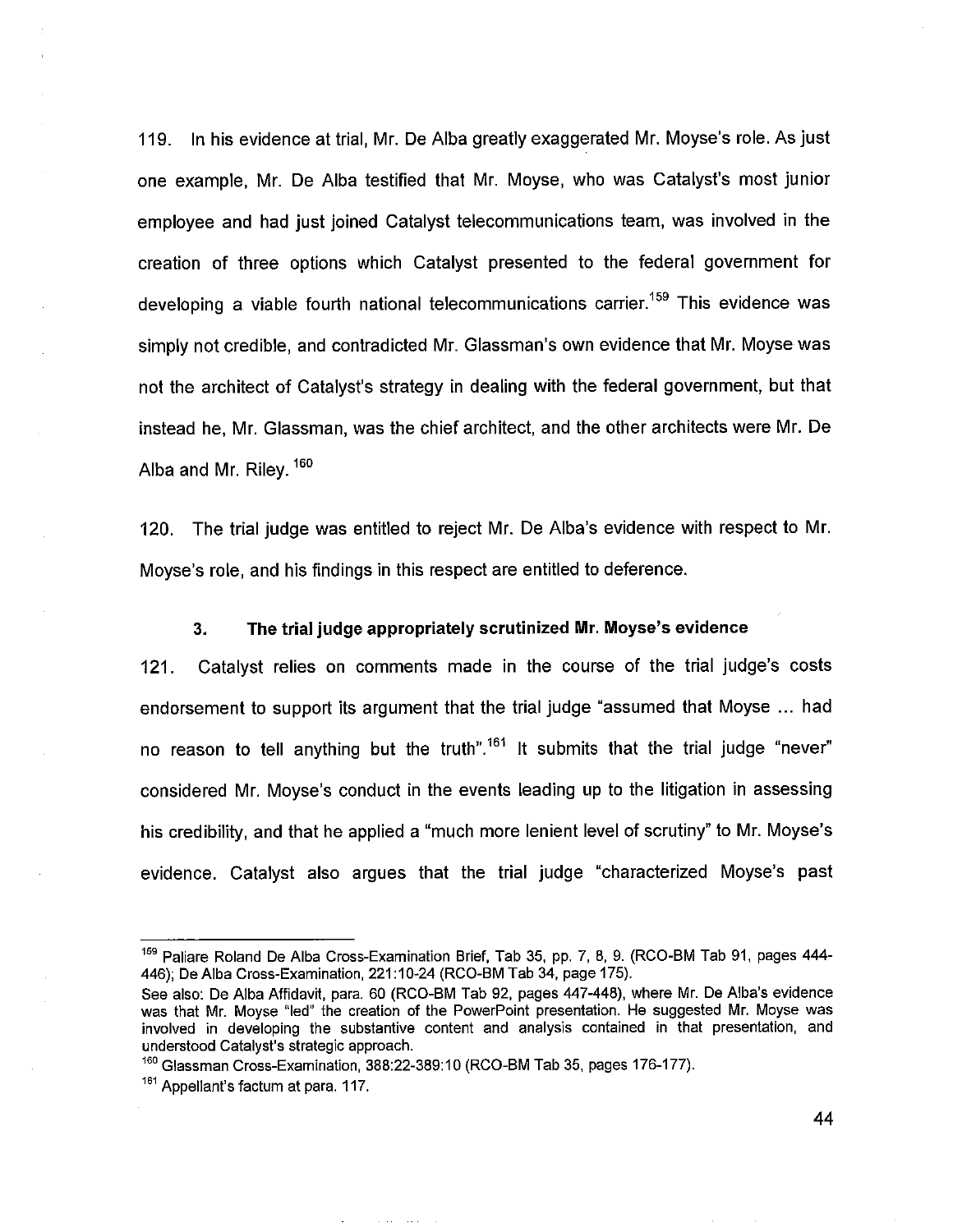transgressions as 'youthful mistakes'", though the trial judge did not use any such phrase in his reasons.<sup>162</sup>

122. Contrary to Catalyst's submission, the trial judge turned his mind to the mistakes Mr. Moyse had made both leading up to and at the outset of this litigation, and considered each of them in detail.<sup>163</sup> Justice Newbould noted that while Mr. Moyse had acknowledged his errors, these various mistakes nevertheless "raised a question of why he had done those things and whether his explanations were to cover up improper activity in providing confidential Catalyst information regarding WIND to West Face".<sup>164</sup> Given these questions, Justice Newbould expressly stated that he gave a "critical eye to all of Mr. Moyse's evidence".<sup>165</sup>

123. Justice Newbould wrote that he was particularly careful when considering Mr. Moyse's evidence on the critical question of whether Mr. Moyse passed on confidential information to West Face:

I have considered the evidence of Mr. Moyse carefully, particularly as he made some mistakes in providing confidential documents to West Face during his interview process and then deleted the email from his computer shortly afterwards when he realized it was a mistake to have done so. What he did later that has given rise to the spoliation allegation against him was done out of a personal concern not involving WIND or Catalyst and while it was a mistake which he acknowledges, I do not draw an inference of a general inclination to destroy relevant evidence or that his evidence should be disregarded. I viewed his evidence as being honestly given.<sup>166</sup>

124. Catalyst also submits that the trial judge erred in refusing to find that Mr. Moyse deliberately misled the court in an earlier affidavit. Mr. Moyse candidly acknowledged at

<sup>162</sup> Appellant's factum at para. 145.

<sup>&</sup>lt;sup>163</sup> Reasons, para. 15 (RCO-BM Tab 1, pages 6-7).

 $164$  Reasons, para. 15 (RCO-BM Tab 1, pages 6-7).

 $165$  Reasons, para. 15 (RCO-BM Tab 1, pages 6-7).

 $166$  Reasons, para. 83 (RCO-BM Tab 1, pages 24-25).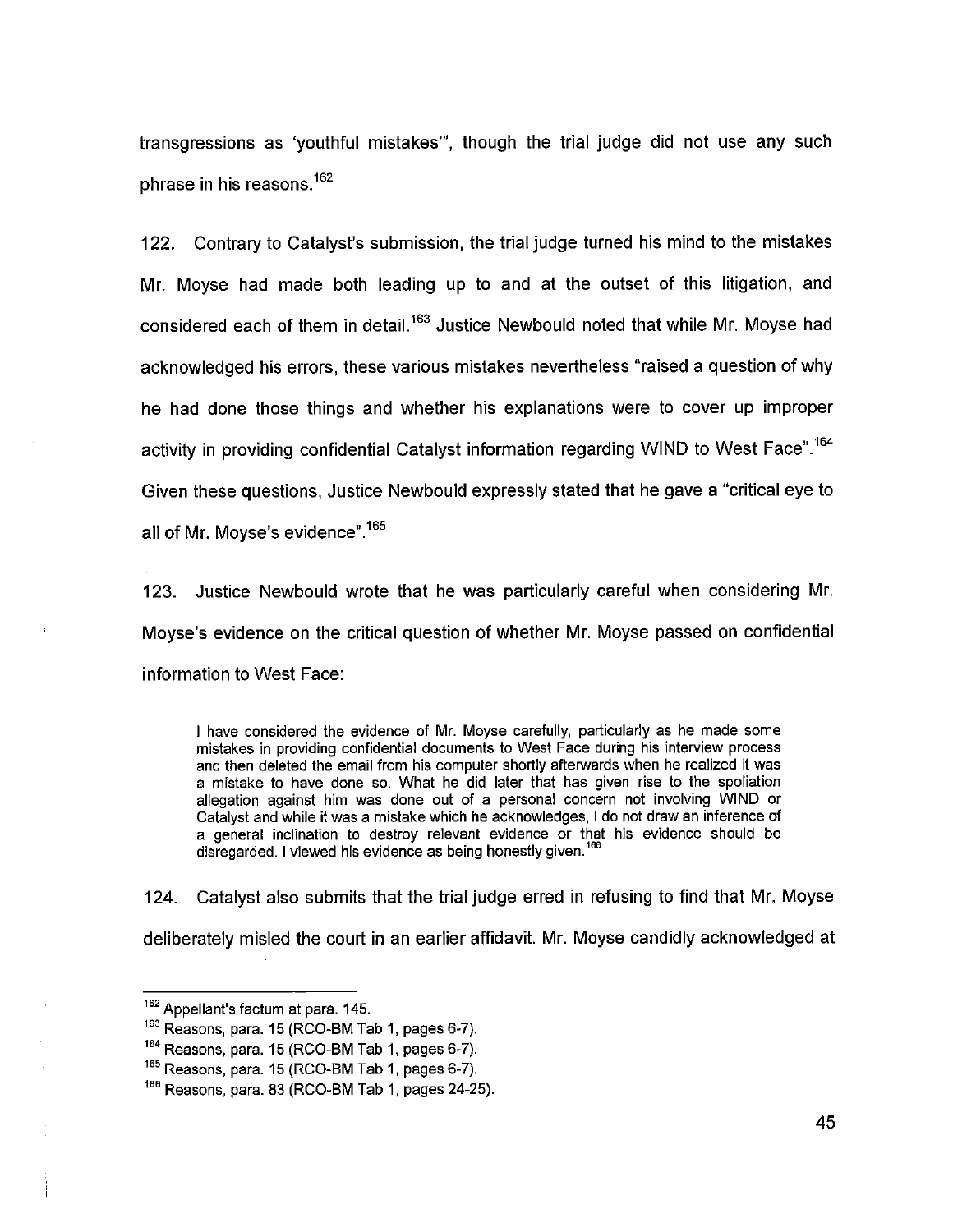trial that his evidence of his involvement in the events at issue in this action had evolved since his initial affidavits.<sup>167</sup> It is to Mr. Moyse's credit that he acknowledged errors and mischaracterizations in his previous evidence. The trial judge carefully considered, and rejected Catalyst's submission at trial that Mr. Moyse had, in his earlier affidavits, sought to deliberately mislead the court, and his finding in this respect is entitled to deference.<sup>168</sup>

125. There is no merit to Catalyst's submissions on this point. The trial judge noted the problematic elements of Mr. Moyse's evidence, expressly stated that he was giving a "critical eye" to all of Mr. Moyse's evidence, and considering the effect of those elements on the balance of his evidence, and explained why, at the end of the day, he made the findings that he did.<sup>169</sup>

# *D. No palpable and overriding error in factual findings*

126. Catalyst submits that the trial judge erred in making several critical factual findings, and that these were palpable and overriding errors. Indeed, Catalyst has set out a laundry list of alleged factual errors in Schedule C to its factum. Those alleged errors are as immaterial and inaccurate as they are numerous. None of those errors, even considered together, rise to the level of palpable and overriding error. Mr. Moyse's response to this catalogue is set out in Schedule "C" to this factum.

127. With respect to Mr. Moyse, Catalyst submits that the trial judge erred in holding that Mr. Moyse "knew nothing confidential" about its WIND strategy. This is a straw

 $167$  Moyse Examination-in-Chief, 1522:3-1523:4 (RCO-BM Tab 36, page 178-179).

<sup>&</sup>lt;sup>168</sup> Reasons, para. 16 (RCO-BM Tab 1, page 7); Reasons, footnote 2 (RCO-BM Tab 1, page 15). 169 Reasons, paras. 15-16 (RCO-BM Tab 1, pages 6-7).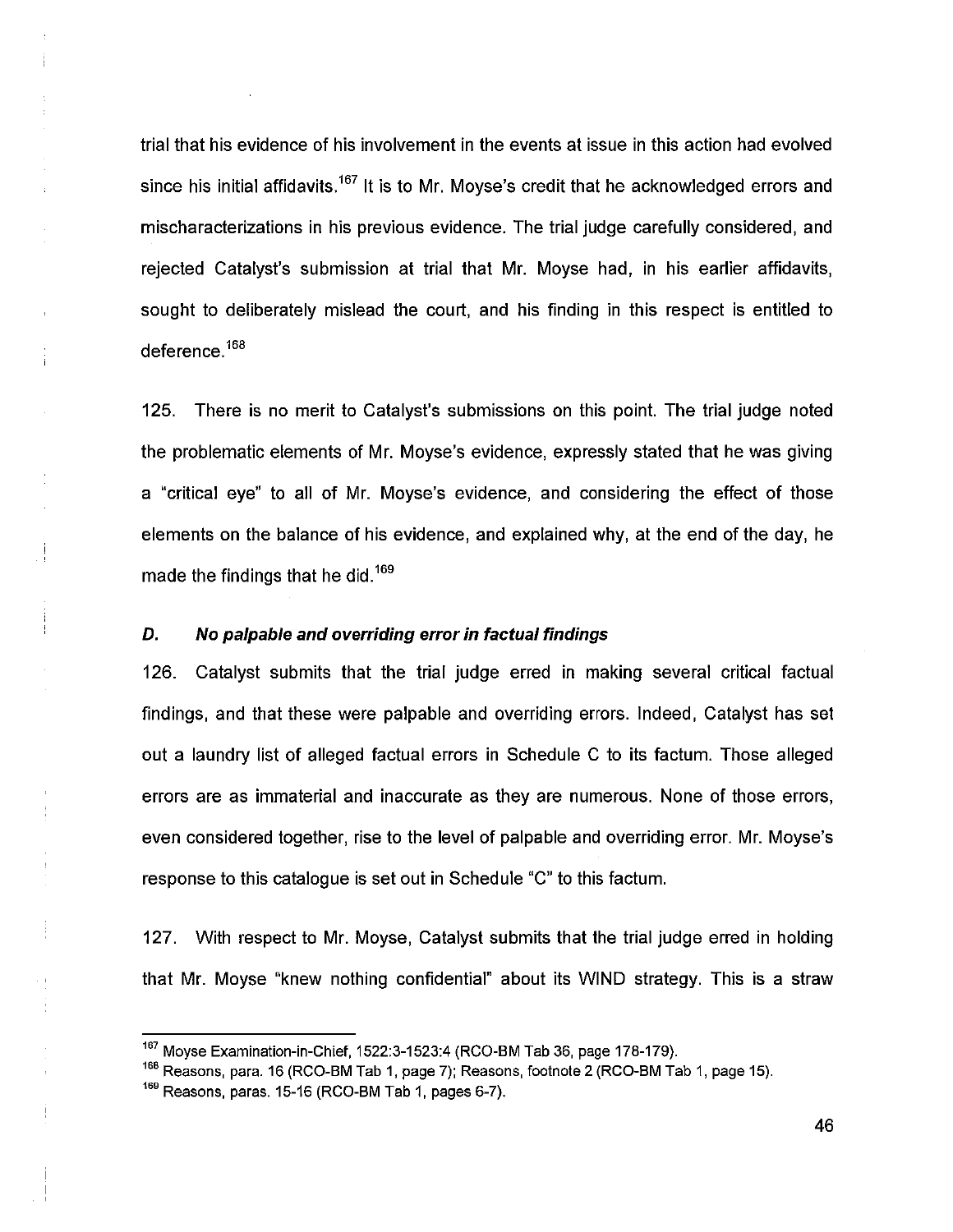person argument. The trial judge did not find that Mr. Moyse had "no knowledge" of Catalyst's confidential regulatory strategy or negotiations with federal government officials.<sup>170</sup> Mr. Moyse's evidence was not that Mr. Moyse "knew nothing" about Catalyst's confidential information with respect to WIND. Mr. Moyse candidly acknowledged that he possessed Catalyst confidential information with respect to WIND.

128. Put at its highest, Catalyst appears to be arguing that the trial judge erred in finding that Mr. Moyse's role in the presentations to Industry Canada was largely "administrative",171 and that from these documents, Mr. Moyse was not intimately aware of Catalyst's negotiating strategy with the government on regulatory matters, or with VimpelCom on the purchase for WIND.<sup>172</sup>

## **1. The trial judge's findings are supported by the record**

129. The trial judge's findings that Mr. Moyse's role in the PowerPoint presentations was largely administrative were amply supported by the record:

(a) Mr. Moyse's own evidence with respect to the first presentation was that his role was largely administrative. He described how Mr. De Alba, Mr. Riley, and Mr. Michaud generated the content and analysis which was contained in this presentation, and Mr. Moyse's contributions involved layout and data input, and the creation of two tables based on publicly

<sup>170</sup> Appellant's factum at para. 165.

 $171$  Reasons, paras. 44-45, 51 (RCO-BM Tab 1, pages 13, 16).

<sup>&</sup>lt;sup>172</sup> Reasons, paras. 48 (RCO-BM Tab 1, pages 14-15).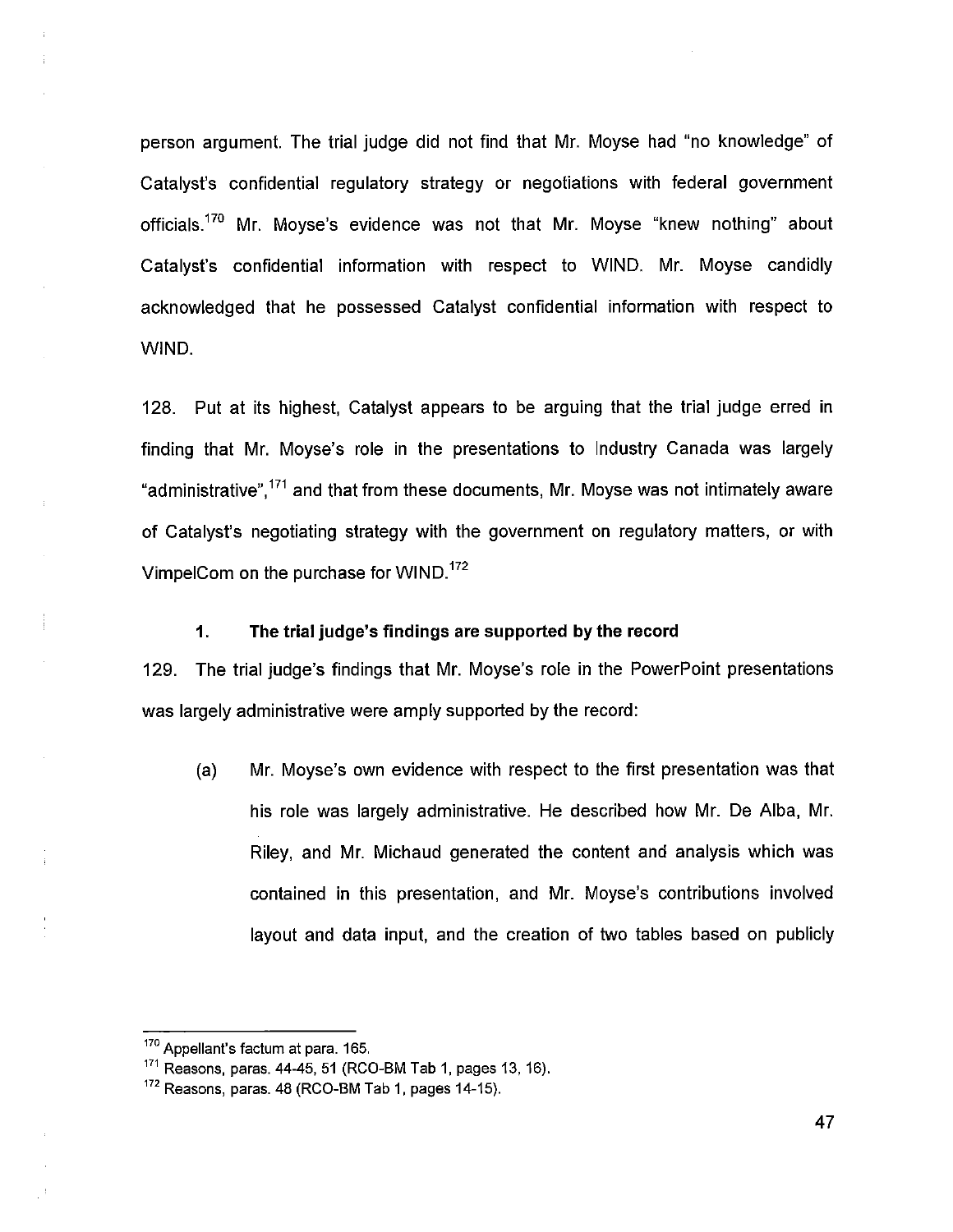available information (one of which was the *pro-forma* described above).<sup>173</sup>

- (b) Mr. Moyse's evidence of his role in the creation of the slide deck was consistent with the surrounding circumstances, the documentary evidence, and common sense.<sup>174</sup>
- (c) At times Mr. Glassman's evidence, perhaps inadvertently, resembled Mr. Moyse's account, and the trial judge relied on Mr. Glassman's evidence in this respect in accepting Mr. Movse's account.<sup>175</sup>

130. The trial judge's finding that Mr. Moyse's role in the second slide deck presented to Industry Canada was largely administrative was again amply supported by the record:

(a) Mr. Moyse's evidence was that he performed a largely administrative function in the creation of the second slide deck.<sup>176</sup>

<sup>&</sup>lt;sup>173</sup> Moyse Examination-in-Chief, 1418:19-1419:6 (RCO-BM Tab 11, pages 118-119); Moyse 2016 Affidavit, paras. 39-41 (RCO-BM Tab 55, pages 231-232).

<sup>&</sup>lt;sup>174</sup> Mr. De Alba agreed on cross-examination that:

<sup>(</sup>a) Mr. De Alba, Mr. Glassman, and Mr. Riley all had much greater experience in the telecommunications file than Mr. Moyse did: De Alba Cross-Examination, 217:16-218:4 (RCO-BM Tab 37, pages 180-181);

<sup>(</sup>b) Mr. Moyse did not attend the presentation in Ottawa, which one would have expected had he "led" its creation: De Alba Cross-Examination, 216:7-12 (RCO-BM Tab 38, page 182);

<sup>(</sup>c) there are no emails or other documents assigning him any research tasks with respect to the PowerPoint: D

<sup>(</sup>d) there are no documents reflecting work performed by Mr. Moyse, other than the pro-forma, which got incorporated into the PowerPoint: de Alba Cross-Examination, 216:13-217:9 (RCO-BM Tab 39, pages 183-184);

 $175$  Reasons, para. 45 (RCO-BM Tab 1, page 13); Glassman Examination-in-Chief, 323:3-21 (RCO-BM Tab 40, page 185)

 $176$  Moyse 2016 Affidavit, p. 29, para. 79, 84-85 (RCO-BM Tab 55, pages 244. 246); Exhibit 36 to the Moyse 2016 Affidavit, CCG0009517 (RCO-BM Tab 61, pages 306-315).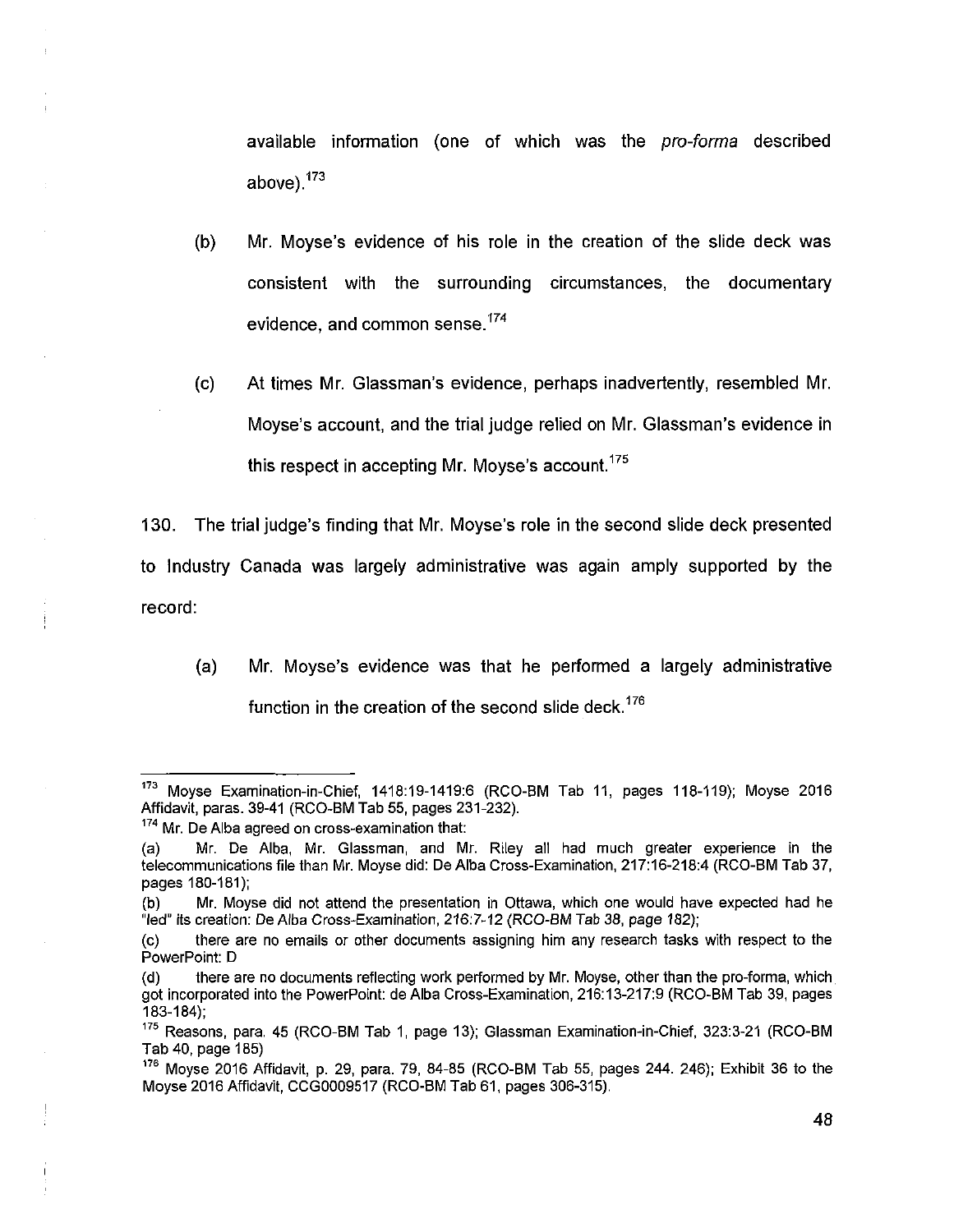(b) Mr. Moyse's evidence was that he added the handwritten changes made by Mr. De Alba, Mr. Michaud, or Mr. Riley, and had a limited understanding of the contents of the presentation given his limited knowledge of Catalyst's regulatory priorities, and the hurried manner in which it was created.<sup>177</sup>

131. There is no merit to Catalyst's submission that Mr. Moyse himself "created" the PowerPoint presentations which set out in detail Catalyst's regulatory strategy, and the regulatory concessions it would require from the federal government.<sup>178</sup> The inference Catalyst urges upon this court is inconsistent with Catalyst's own evidence at trial, which was that Mr. Moyse was not the architect of Catalyst's strategy in dealing with the federal government. Rather, Mr. Glassman, was the chief architect, along with Mr. De Alba and Mr. Riley.<sup>179</sup>

132. The suggestion that Mr. Moyse played any greater role than this in the PowerPoint's creation, and had any role in the creation of the underlying regulatory strategy, was simply not credible, and the trial judge's finding on this point is entitled to deference.

 $177$  Moyse 2016 Affidavit, paras. 84-85 (RCO-BM Tab 55, page 246).

As with the first PowerPoint presentation, there is no contemporaneous documentation assigning any tasks to Mr. Moyse or suggesting that he played any role in formulating the research or analysis, other than the contributors which he acknowledged. Moreover, the few contemporaneous documents with respect to this presentation make clear that Catalyst expressly did not consider Mr. Moyse to be the "team lead". On May 12, 2014, when he was seeking a copy of the presentation in advance of the meeting, Mr. Glassman did not email Mr. Moyse asking for a copy of it, but a series of other Catalyst professionals and advisors involved in the telecommunications file. It defies logic that he would not have emailed the person who was "leading" the presentation to ask where it was. Paliare Roland De Alba Cross-Examination Brief, Tab 48 (RCO-BM Tab 93, pages 449-450); De Alba Cross-Examination, 226:2-19 (RCO-BM Tab 41, page 186).

<sup>178</sup> Appellant's factum at para. 166.

<sup>&</sup>lt;sup>179</sup> Glassman Cross-Examination, 388:22-389:10 (RCO-BM Tab 35, pages 176-177).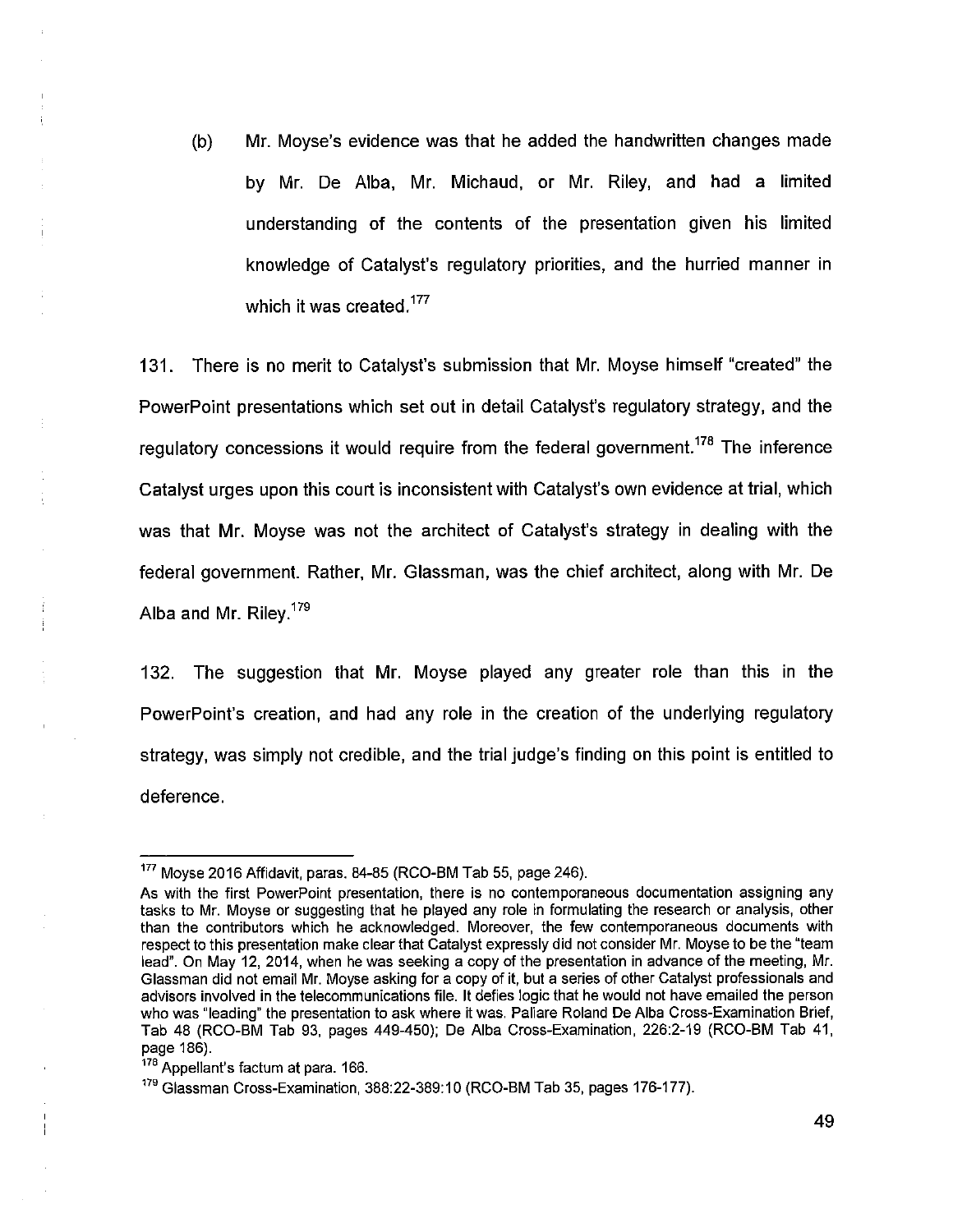133. Catalyst relies on another document which sets out, in some level of detail, Catalyst's regulatory strategy: a series of emails between Mr. Glassman and Mr. De Alba with respect to the WIND deal, and the government's approach to the deal, on which Mr. Moyse was copied.<sup>180</sup> Mr. Moyse candidly acknowledged that this email increased his understanding of Catalyst's strategy,<sup>181</sup> however, that did not mean that he possessed the same level of sophistication and understanding as Mr. Glassman and Mr. De Alba.<sup>182</sup>

134. Given the nature of the Catalyst organization, and Mr. Moyse's role, it was not necessary for Mr. Moyse to be involved in the strategic decisions made by Catalyst's principals, and Justice Newbould found he was not.<sup>183</sup>

135. Catalyst submits in its factum that Mr. Moyse was "clearly privy" to Catalyst's "litigation strategy", which involved litigation relating to the federal government approach to the 2008 spectrum licenses, which Mr. Glassman believed would be successful and force the Government to give concessions. Catalyst did not produce a single document that supported this claim and cannot and does not cite a single piece of evidence from trial that would support this inference.<sup>184</sup> Mr. Moyse's evidence was that the first time he learned of this strategy was upon reading Mr. Glassman's and Mr. De Alba's affidavits at trial. There is no basis to set aside the trial judge's finding on this point.

 $\sim$  1

 $\frac{1}{2}$ 

 $180$  Moyse 2016 Affidavit, p. 27-29, paras. 73-78 (RCO-BM Tab 55, pages 242-243).

<sup>&</sup>lt;sup>181</sup> Moyse 2016 Affidavit, para. 77 (RCO-BM Tab 55, page 243).

<sup>&</sup>lt;sup>182</sup> Moyse 2016 Affidavit, para. 78 (RCO-BM Tab 55, pages 243-244), where Mr. Moyse denies Mr. Glassman's allegations that he would have understood a number of very specific aspects of Catalyst's regulatory strategy from this email: (Glassman Affidavit, at paras. 33-34, RCO-BM Tab 94, page 451-453)  $183$  Reasons, para. 39 (RCO-BM Tab 1, pages 11-12).

<sup>&</sup>lt;sup>184</sup> Appellant's factum at paras. 171-176.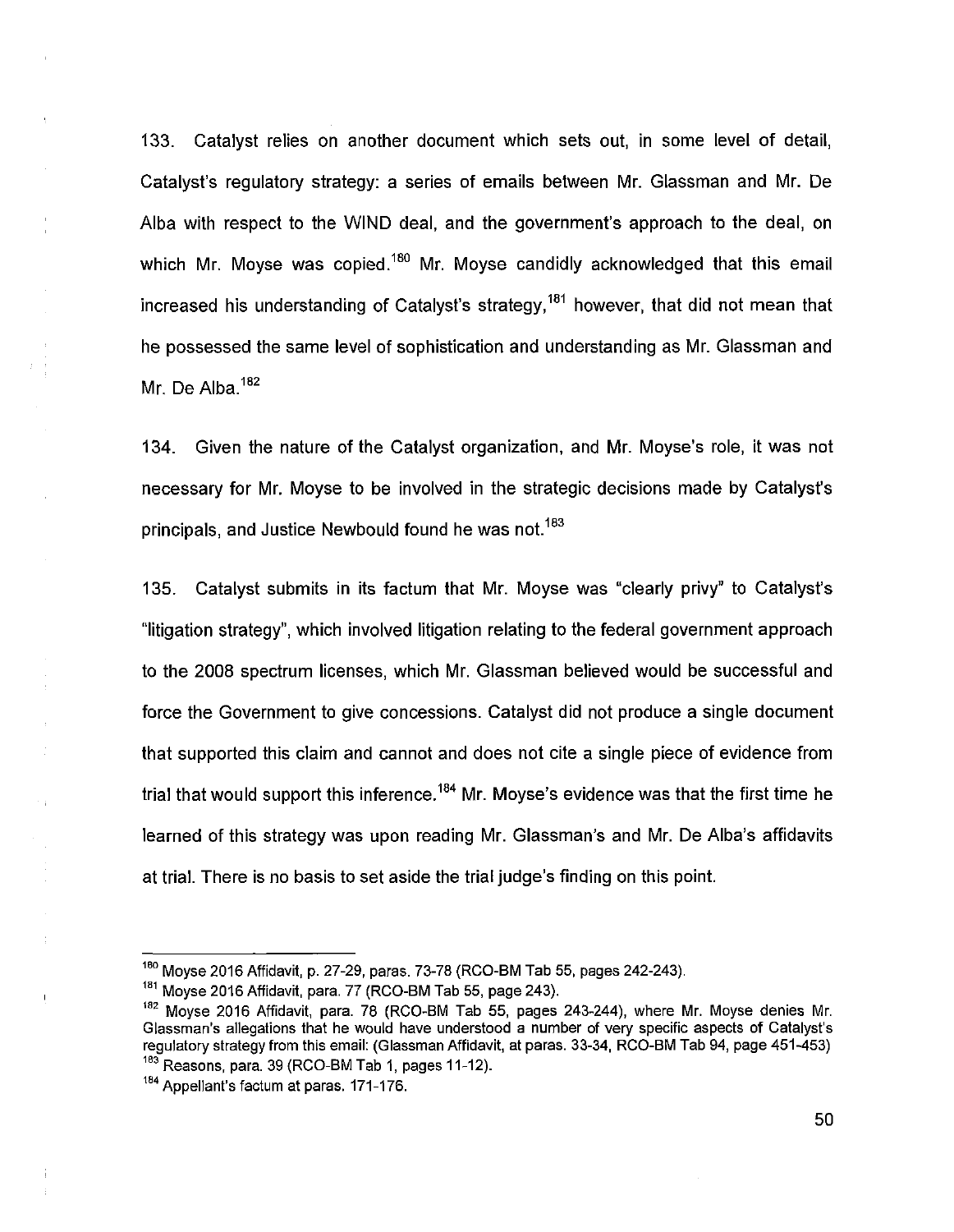# **2. Any error was not overriding**

136. Even if the trial judge erred in these findings, which Mr. Moyse submits he did not, his error cannot be described as "overriding". Catalyst submits that upon concluding that Mr. Moyse did not have knowledge of Catalyst's regulatory strategy, this "ended" the trial judge's "analysis of whether there was a breach of confidence". This mischaracterizes Justice Newbould's reasons. In fact, any factual errors by the trial judge with respect to Mr. Moyse's knowledge of Catalyst's regulatory strategy could not have been overriding. Even assuming a different finding, it could not have altered his conclusion that Catalyst's claim in breach of confidence failed because :

- (a) Mr. Moyse did not provide West Face with confidential Catalyst information about Catalyst's interest and strategy to acquire WIND;<sup>185</sup>
- (b) Even if he did, such information was not used by West Face in its acquisition from VimpelColm of its interest in WIND;<sup>186</sup> and.
- (c) In any event, any misuse by West Face did not cause Catalyst any detriment or damage.<sup>187</sup>

#### *E. Costs appeal*

 $\ddot{1}$ 

137. The awarding and fixing of costs is highly discretionary and is to be afforded significant deference.188 Accordingly, s.133(b) of the *Courts of Justice Act* prohibits appeals as to costs, absent leave of the court.<sup>189</sup>

 $185$  Reasons, para. 117 (RCO-BM Tab 1, page 36).

 $186$  Reasons, para. 125 (RCO-BM Tab 1, page 38).

 $187$  Reasons, para. 126 (RCO-BM Tab 1, page 38).

*<sup>188</sup>Feinstein v. Freedman*, 2014 ONCA205 at para. 52, 119 O.R. (3d) 385 (Ont. C.A.).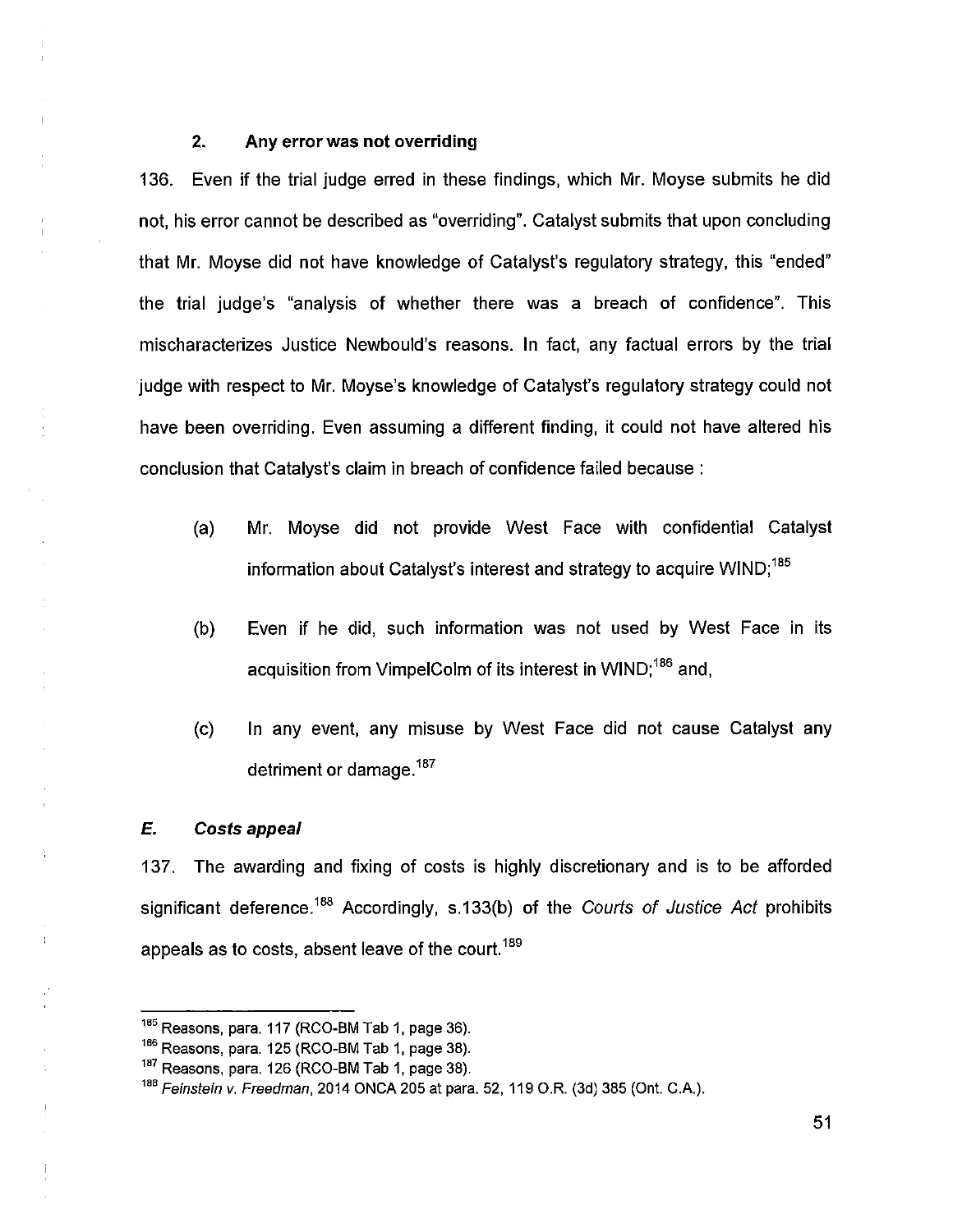138. This court has repeatedly indicated that "leave to appeal a costs order will be granted sparingly".<sup>190</sup>In *McNaughton Automotive Ltd. v. Co-operators General Insurance Co.,* this court quoted the following summary of the test for leave to appeal from an order of costs:

Leave to appeal a costs order will not be granted save in obvious cases where the party seeking leave convinces the court that there are "strong grounds upon which the appellate court could find that the judge erred in exercising his discretion."<sup>191</sup>

139. This court went on to observe that costs awards will be set aside on appeal only where the trial judge has made an "error in principle", or if the costs award is "plainly wrong" <sup>192</sup>

#### **1. The Costs Endorsement should be upheld**

140. Catalyst has not established any grounds for this court to interfere with Justice Newbould's proper exercise of his discretion to award Mr. Moyse his costs. Its request for leave to appeal the Costs Endorsement should be denied.

141. Catalyst submits that Justice Newbould "ignored" the fact that Mr. Moyse engaged in "questionable conduct", and that Mr. Moyse should not have been awarded any costs.<sup>193</sup> However, it is plain that Justice Newbould did not ignore Mr. Moyse's mistakes in this litigation. Justice Newbould specifically held that Mr. Moyse should

*<sup>189</sup>Courts of Justice Act,* R.S.0.1990, c. C.43, s. 133(b).

*<sup>190</sup>Feinstein v. Freedman,* 2014 ONCA 205 at para. 52, 119 O.R. (3d) 385 (Ont. C.A.). See also: *McNaughton Automotive Ltd. v.* Co-operators *General Insurance Co.,* 2008 ONCA 597 at para. 25, 164 A.C.W.S. (3d) 25 (Ont. C.A.).

*<sup>191</sup>McNaughton Automotive Ltd. v. Co-operators General Insurance Co.,* 2008 ONCA 597 at para. 24, 164 A.C.W.S. (3d) 25 (Ont. C.A.) citing *Brad-Jay Investments Ltd. v. Szijjarto* (2006), 218 O.A.C. 315 (Ont. C A), 2006 CarswellOnt 8188 (Ont. C.A.) at para. 21.

*<sup>192</sup>McNaughton Automotive Ltd. v. Co-operators General Insurance Co.,* 2008 ONCA 597 at para. 26, 164 A.C.W.S. (3d) 25 (Ont. C.A.) citing *Hamilton v. Open Window Bakery Ltd.* (2003), 2004 SCC 9 at para. 27, [2004] 1 S.C.R. 303.

<sup>&</sup>lt;sup>193</sup> Appellant's factum at para, 200.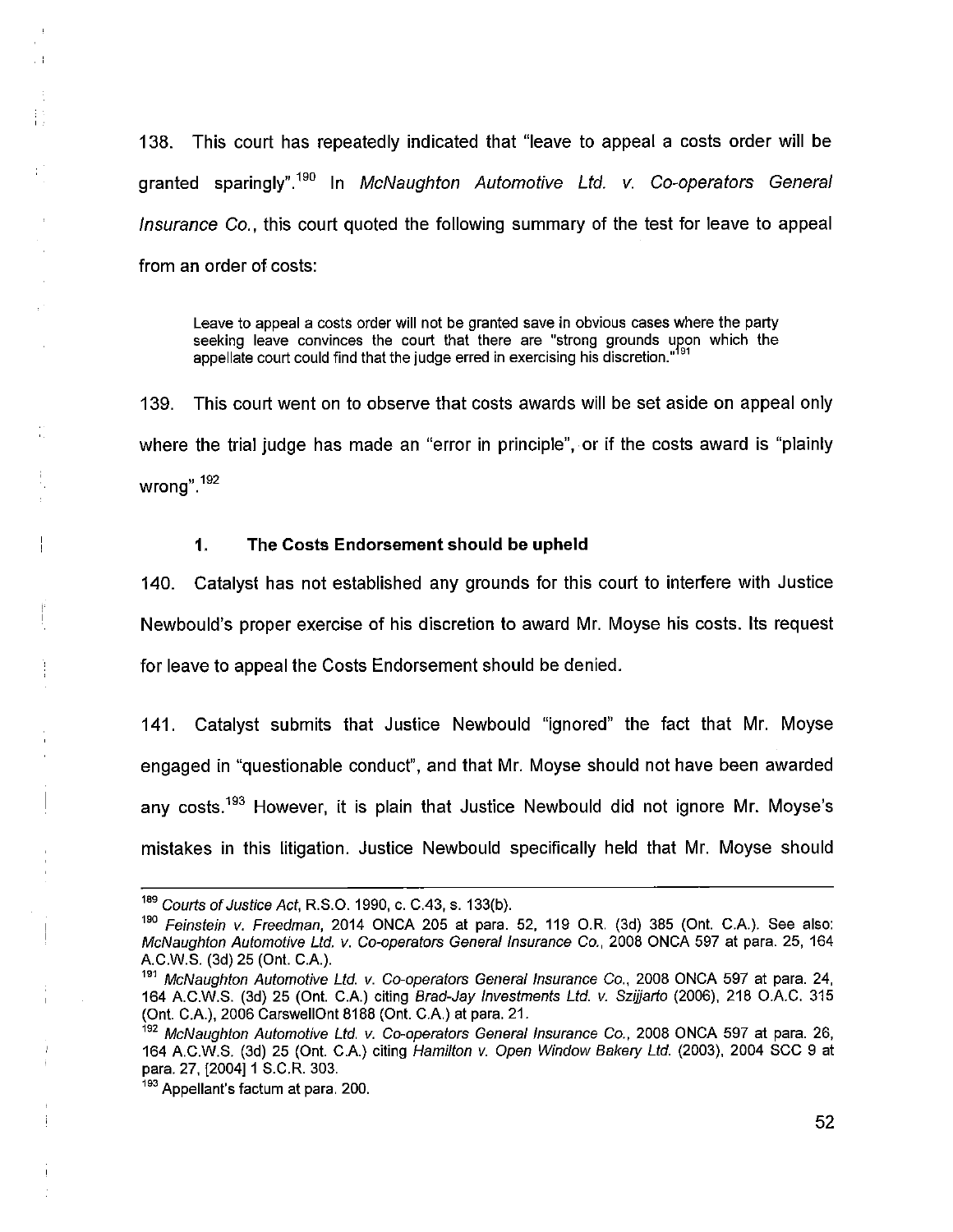receive a lesser amount of costs (a partial instead of a substantial indemnity award) as a result of those mistakes.<sup>194</sup> It was within Justice Newbould's discretion to award Mr. Moyse substantial indemnity costs even though he made certain mistakes in the litigation, and it was clearly within his discretion to award partial indemnity costs.<sup>195</sup> There is no merit to Catalyst's submission.

142. In the Costs Endorsement, Justice Newbould observed that, from the beginning, Catalyst ignored Mr. Moyse's position (and that of West Face's witnesses) that no confidential information was ever shared by Mr. Moyse with West Face. Instead, Catalyst elected to launch a "full scale attack" on Mr. Moyse's reputation and integrity.<sup>196</sup> He found that these allegations alone caused Mr. Moyse "great difficulty", including with respect to his employment.<sup>197</sup> Ultimately, the allegations against Mr. Moyse were dismissed in their entirety. Further, Justice Newbould noted, Catalyst sought general damages against Mr. Moyse, the quantum of which it did not particularize until its closing submissions, in a case involving a claim against West Face in excess of \$500 million.<sup>198</sup>

143. In light of this context, Justice Newbould found that, but for the mistakes described above, Catalyst should pay Mr. Moyse's costs on a substantial indemnity basis. Given Mr. Moyse's mistakes, however, Justice Newbould awarded him his costs

<sup>&</sup>lt;sup>194</sup> Costs Endorsement at para. 18, (RCO-BM Tab 3, page 59).

<sup>195</sup>See e.g. *Alan Clausi Professional Corp. v. Bullock,* 2016 ONSC 8094 at paras. 3-6, 45-52, 275 A.C.W.S. (3d) 52 (Ont. S. C.), where the court awarded the defendant substantial indemnity costs despite acknowledging that the defendant made a mistake which may have lengthened the proceedings; and *Farzana v. Abdul-Hamid,* 2015 ONSC 4985 at para. 20, 256 A.C.W.S. (3d) 290 (Ont. S. C.), where the court held that partial indemnity costs may be awarded to a party despite unreasonable behaviour demonstrated by that party.

<sup>&</sup>lt;sup>196</sup> Costs Endorsement at paras. 16-17, (RCO-BM Tab 3, pages 58-59).

<sup>&</sup>lt;sup>197</sup> Costs Endorsement at para, 15, (RCO-BM Tab 3, page 58).

<sup>198</sup> Costs Endorsement at para. 17, (RCO-BM Tab 3, pages 59-59).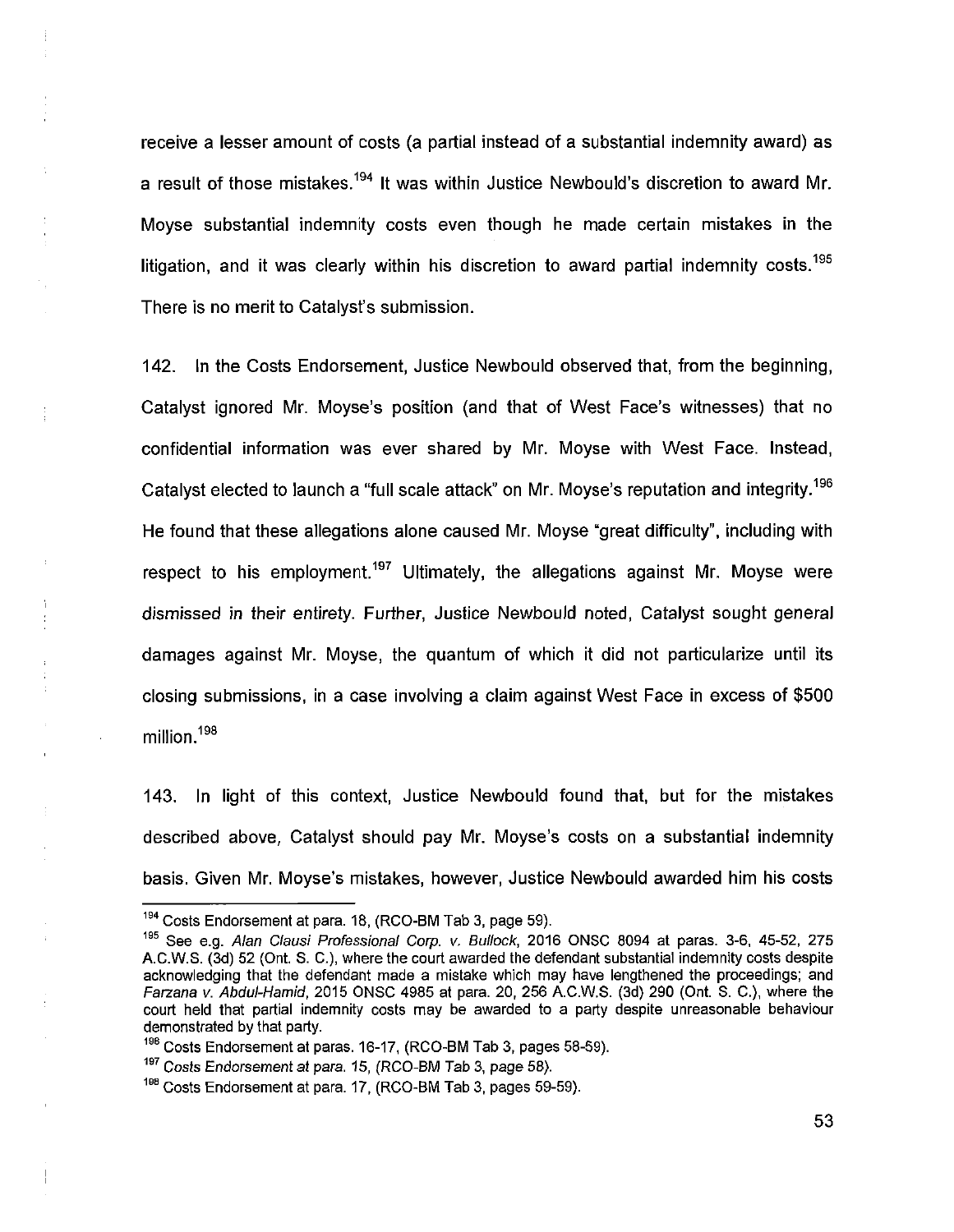only on a partial indemnity basis. In exercising his discretion in this manner, Justice Newbould referred to and applied the appropriate principles, and relied on recent jurisprudence, including of this court, which establishes that unfounded allegations of improper conduct may justify an elevated costs award against an unsuccessful plaintiff.<sup>199</sup> This finding is entitled to a high degree of deference by this court.<sup>200</sup>

144. Mr. Moyse submits that Catalyst has failed to establish any grounds to conclude that Justice Newbould erred in exercising his discretion to award costs, let alone strong grounds. Accordingly, leave to appeal the Costs Endorsement must be denied. In the alternative, if leave is granted, Catalyst's appeal as to costs should be dismissed for the same reasons.

#### **PART IV. ADDITIONAL ISSUES**

145. Mr. Moyse raises no additional issues.

#### **PARTV. ORDER SOUGHT**

146. Mr. Moyse respectfully requests that Catalyst's appeal and motion for leave to appeal the costs order be dismissed against him in their entirety, with costs.

147. Mr. Moyse estimates his counsel will require 90 minutes for oral argument. An order under subrule 61.09 (2) is not required.

<sup>&</sup>lt;sup>199</sup> Costs Endorsement at paras. 3-4, (RCO-BM Tab 3, pages 55-56), citing: 131843 Canada Inc. v. *Double "R" (Toronto) Ltd.* (1992), 7 C.P.C. (3d) 15 (Ont. C.J.), 1992 CarswellOnt 437 (Ont. C.J.); *Re Bisyk (No. 2)* (1980), 32 O.R. (2d) 281 (Ont. S.C.), 1980 CanLII 1843 (ON SC); *Davies v. Clarington (Municipality),* 2009 ONCA 722, 100 O.R. (3d) 66 (Ont. C.A.); and *Thoughtcorp Systems Inc. v. Tanju*  (2009), 177 A.C.W.S. (3d) 55, 2009 Canlll 22577 (ON SC).

*<sup>200</sup> Feinstein* v. *Freedman,* 2014 ONCA 205 at para. 52,119 O.R. (3d) 385 (Ont. C.A.).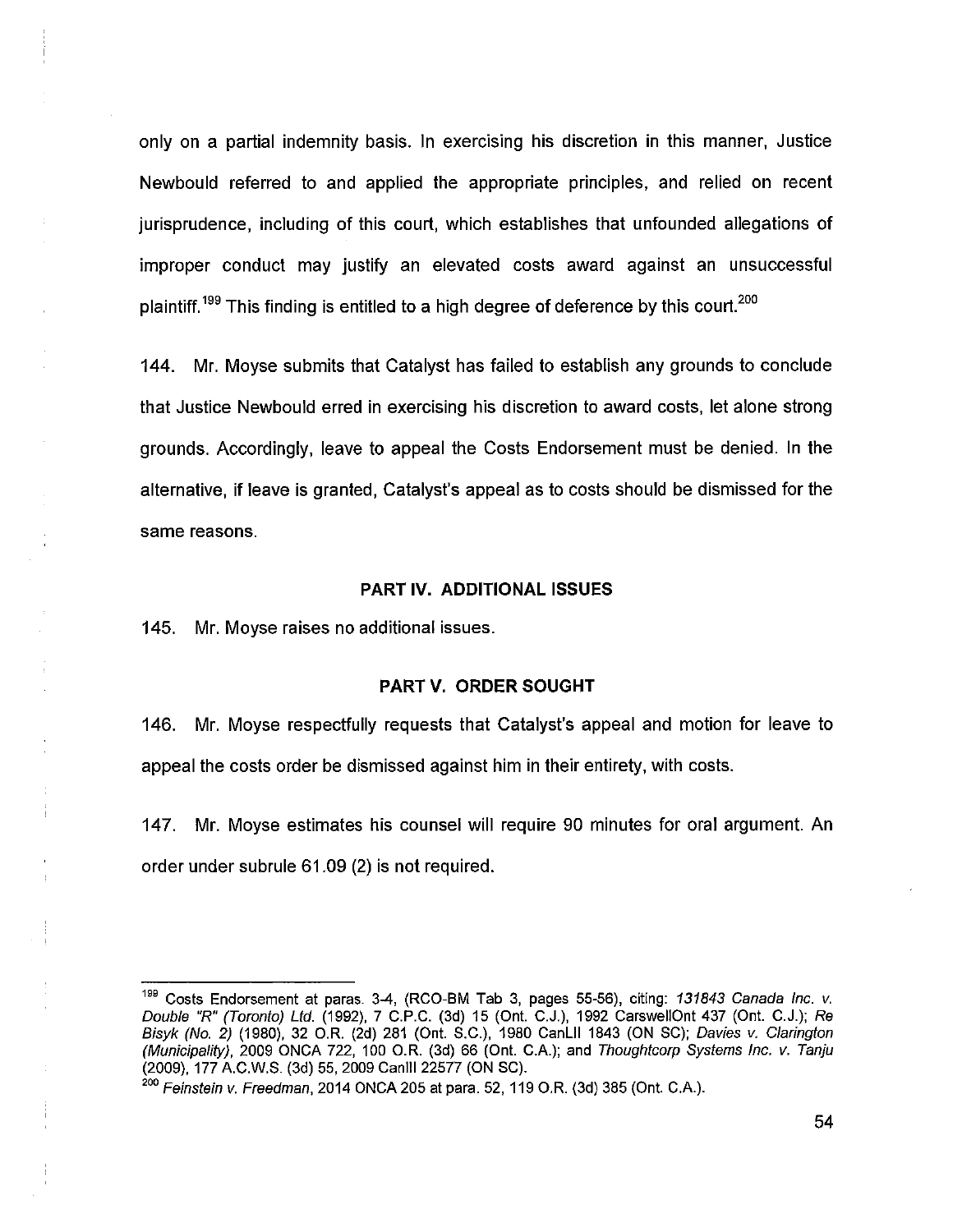# ALL OF WHICH IS RESPECTFULLY SUBMITTED

June 30, 2017

Robert A. Centa Kris Borg-Olivier  $\mathbf{f}^{\prime}$ سکسی σ Denise Cooney

# Paliare Roland Rosenberg Rothstein LLP

Lawyers for the defendant, Brandon Moyse

Doc 2138577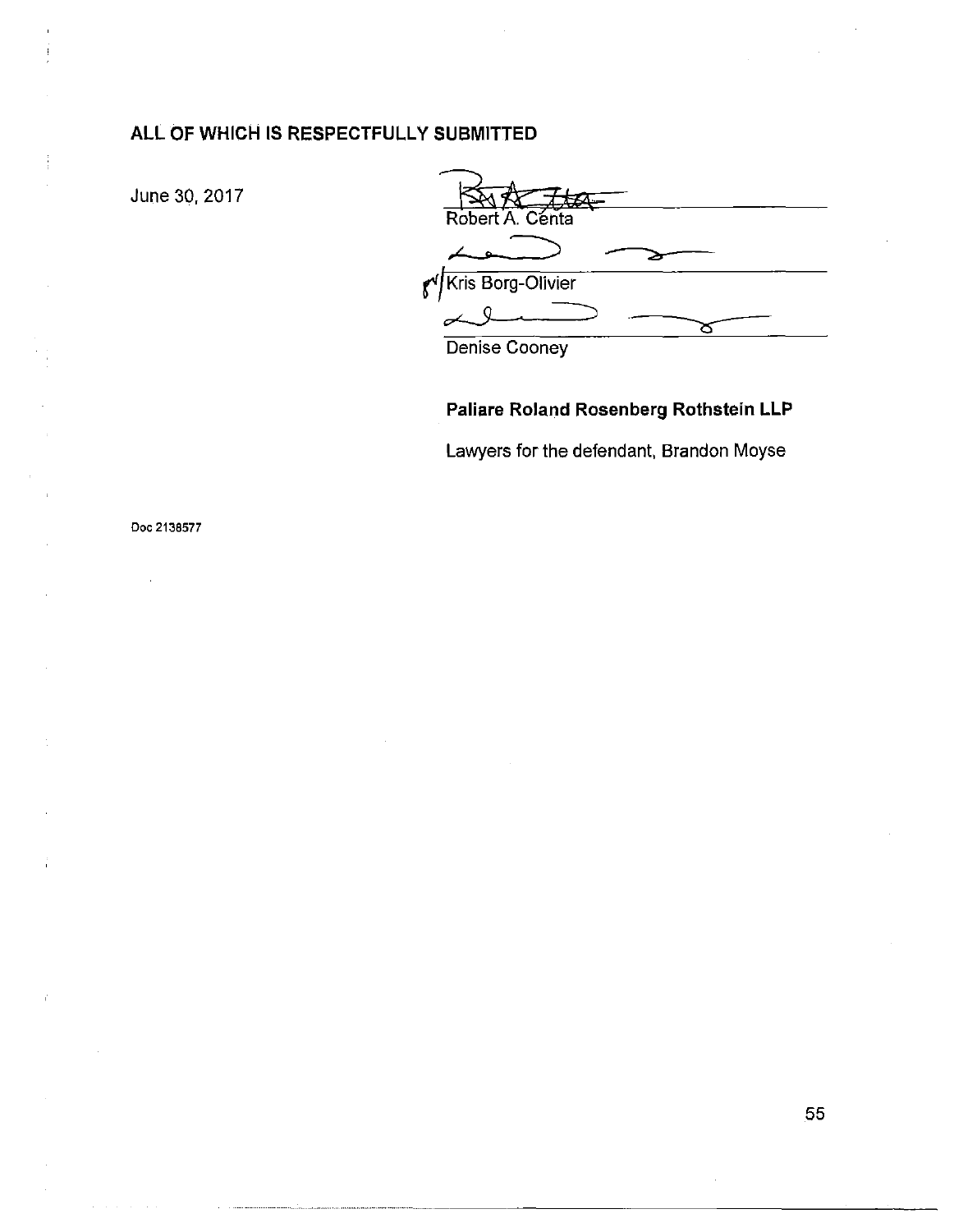#### **SCHEDULE"A"**

#### **AUTHORITIES**

#### **Case law**

÷

- 1. *R. v. Morrissey* (1995), 22 O.R. (3d) 514 (C.A), 1995 CarswellOnt 18.
- 2. *General Motors of Canada Ltd. v. Johnson,* 2013 ONCA 502, 116 O.R. (3d) 457 (Ont. C.A.).
- 3. *Housen v. Nikolaisen,* 2002 SCC 33, [2002] 2 S.C.R. 235.
- 4. *L(H) v. Canada (Attorney General),* 2005 SCC 25, [2005] 1 S.C.R. 401.
- 5. *Nelson (City) v. Mowatt,* 2017 SCC 8, 406 D.L.R. (4th) 1 (S.C.C.).
- 6. *Noriega v. College of Physicians and Surgeons of Ontario* (Div. Ct.), 2016 ONSC 924, 264 A.C.W.S. (3d) 242 (Div. Ct.).
- 7. C. *(R.)* v. *McDougall*, 2008 SCC 53, [2008] 3 S.C.R. 41.
- 8. *1196303 Ontario Inc. v Glen Grove Suites inc.,* 2015 ONCA 580, 257 A.C.W.S. (3d) 505 (Ont. C.A.).
- 9. *McDougali v. Black & Decker Canada Inc.,* 2008 ABCA 353, 302 D.L.R. (4th) 661 (Alb.C.A.).
- 10. St *Louis v. R.* (1896), 25 S.C.R. 649, 1896 CanLII 65 (SCC).
- 11*. Cedars-Sinai Medical Centerv. Superior Court (*1998),18 Cal. 4th 1 (US Cal 1998).
- 12*. Foster v. Lawrence Memorial Hospital* (1992), 809 F. Supp. 831 (D Kan 1992).
- 13*.Rizzuto v. Davidson Ladders, Inc.* (2006), 280 Conn. 225.
- 14. *Coleman v. Eddy Potash, Inc.* (1995), 120 N.M. 645.
- 15*.Delgado v. Phelps Dodge Chino, Inc.* (2001), 131 N.M. 272.
- 16. *Hazen v. Municipality of Anchorage* (1986), 718 P. (2d) 456 (Alaska 1986).
- 17. *Nova Growth Corp v. Kepinski,* 2014 ONSC 2763, 242 A.C.W.S. (3d) 814 (Ont. S. C.).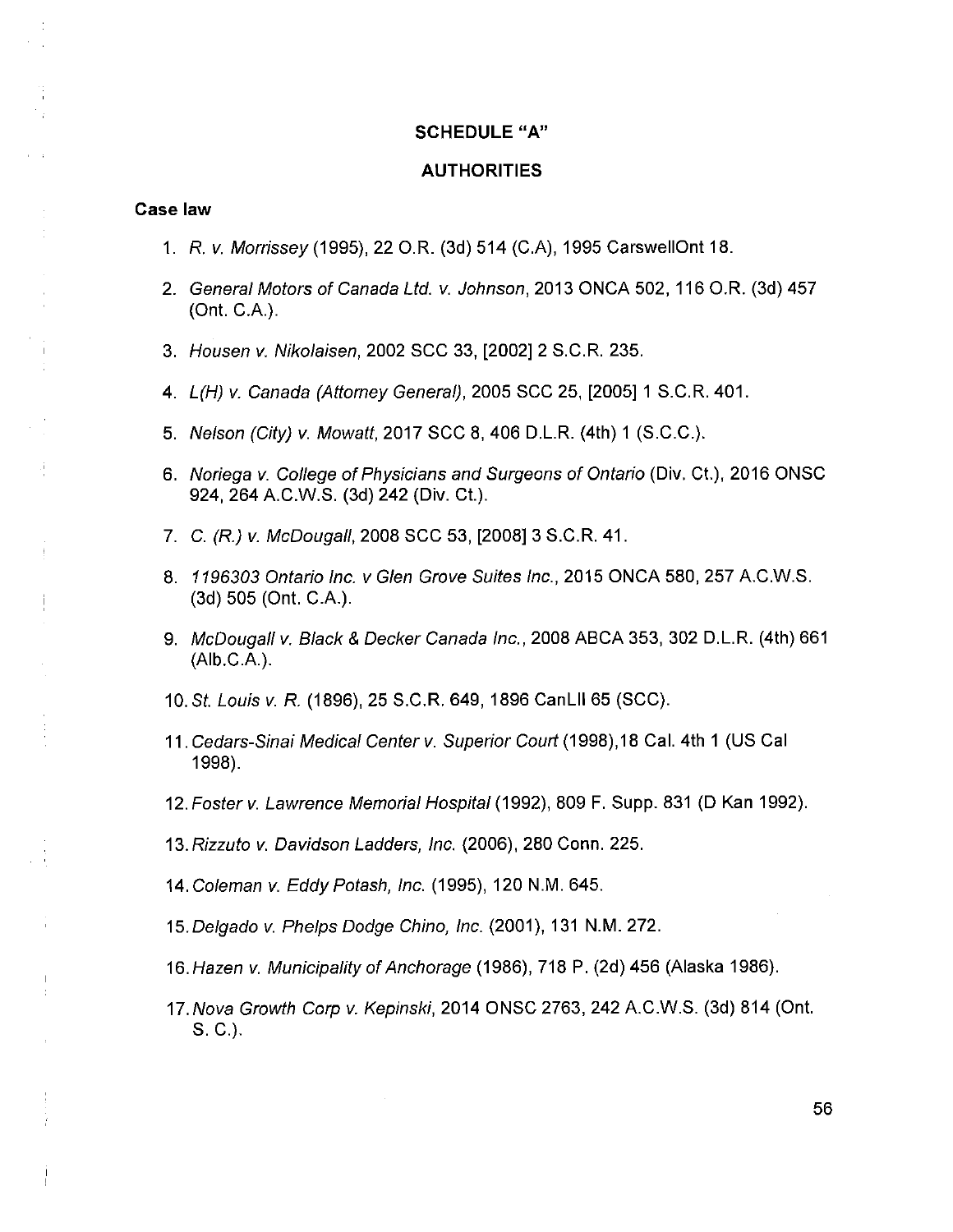- 18*.Blais v. Toronto Area Transit Operating Authority,* 2011 ONSC 1880,105 O.R. (3d) 575 (Ont. S.C.).
- 19. *Wight v. Pickering Automobiles Inc.,* 2011 ONSC 7602, 213 A.C.W.S. (3d) 509 (Ont. S.C.).
- 20. *Andersen v, St Jude Medical Inc.,* 2012 ONSC 3660, 219 A.C.W.S. (3d) 725 (Ont. S.C.).
- 21. *Leon v. Toronto Transit Commission,* 2014 ONSC 1600, 238 A.C.W.S. (3d) 659 (Ont. S.C.).
- *22.Leon v. Toronto Transit Commission* (Div. Ct.), 2016 ONSC 3394, 267 A.C.W.S. (3d) 747 (Div. Ct.).
- 23. *Cheung (Litigation Guardian of) v. Toyota Canada Inc.* (2003), 29 C.P.C. (5th) 267 (Ont. S.C.), 2003 CarswellOnt 481 (Ont. S. C.).

 $\begin{array}{c} 1 \\ 1 \\ 1 \end{array}$ 

Ĥ.

 $\mathbf{r}=\frac{1}{2}$ 

 $\mathbf{r}$ 

 $\frac{1}{4}$ 

- 24. *Spasic Estate v. Imperial Tobacco Ltd.* (2000), 49 O.R. (3d) 699 (Ont. C.A.), 2000 CanLII 17170 (ON CA).
- *25.Dickson v. Broan-Nuton Canada Inc.,* 2007 CarswellOnt 9931 (Ont. S.C.), [2007] O.J. No. 5114 (Ont. S. C.).
- 26.*Dickson v. Broan-Nuton Canada Inc.,* 2008 ONCA 734, 170 A.C.W.S. (3d) 430 (Ont. C.A.).
- 27 *.Gutbirv. University Health Network,* 20100NSC6752 (CanLII), 195 A.C.W.S. (3d) 1035 (Ont. S.C.).
- 28*.Muskoka Fuels v. Hassan Steel Fabricators Ltd.* (2009), 182 A.C.W.S. (3d) 369 (Ont. S.C.), 2009 CanLII 63125 (ON SC).
- 29. *Burriltv. Ford Motor Co. of Canada Ltd.* (2006), 151 A.C.W.S. (3d) 1084 (Ont. S.C.), 2006 CarswellOnt 6216.
- 30. *Stilweli* v. *World Kitchen Inc.,* 2013 ONSC 3354, 229 A.C.W.S. (3d) 303 (Ont. S.C.).
- 31. *Enterprise Excellence Corp. v. Royal Bank* (2002), 116 A.C.W.S. (3d) 102 (Ont. S.C.), 2002 CanLII 49637 (ON SC).
- 32*.Headleyv. Chrysler Motor Corp.,* 141 F.R.D. 362 (D. Mass. 1991).
- 33*.Holmes v. Amerex Rent-A-Car,* 710 A. (2d) 846 at p. 853 (DC 1998).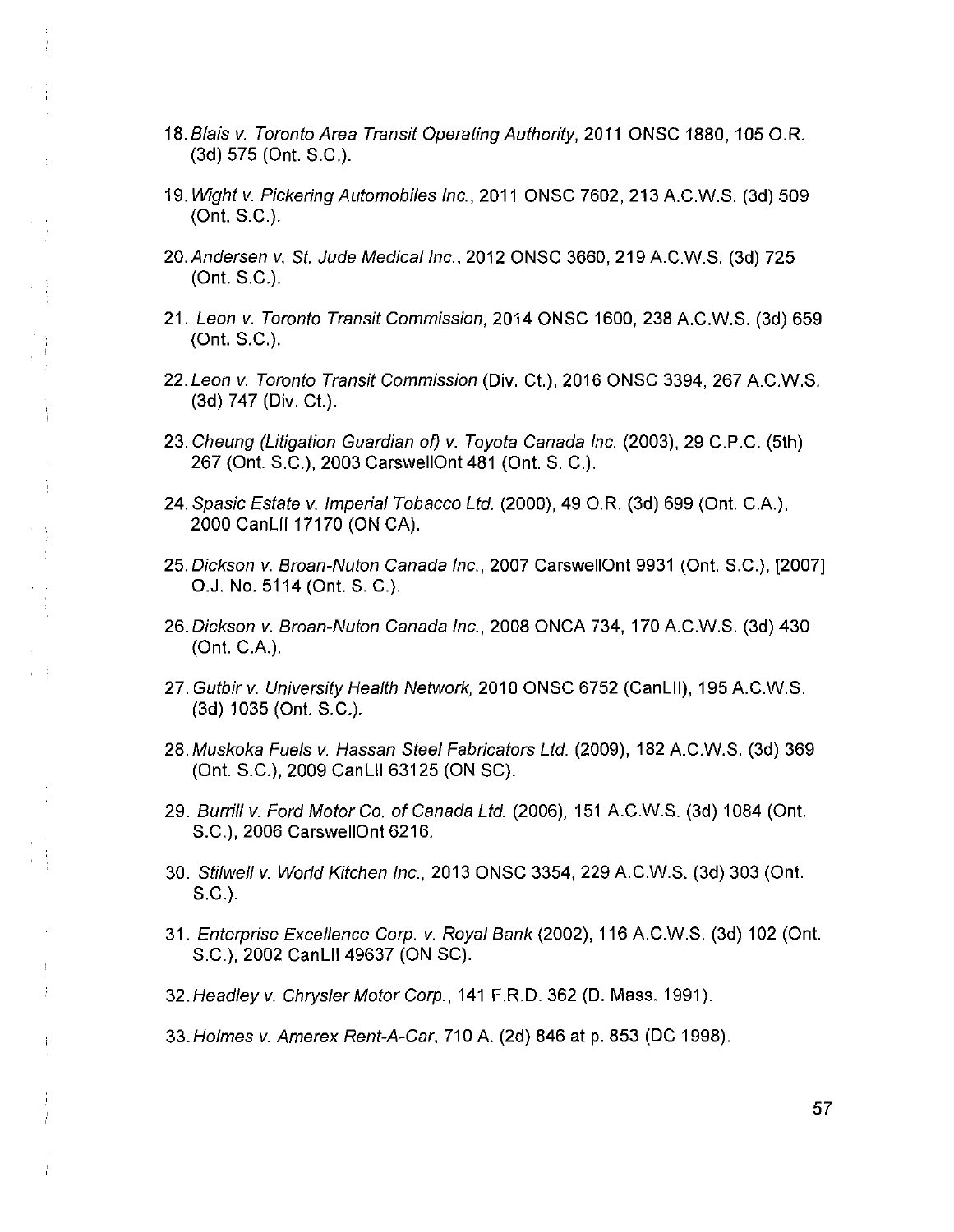34. *R. v. Gravesande,* 2015 ONCA 774, 128 O.R. (3d) 111 (Ont. C.A.).

35. *R. v. Aird,* 2013 ONCA 447, 307 O.A.C. 183 (Ont. C.A.).

- 36.R v. *Norman* (1993), 16 O.R. (3d) 295 (Ont. C.A.), 1993 CarswellOnt 140 (Ont. C.A.).
- 37. *Waxman* v. *Waxman* (2004), 132 A.C.W.S. (3d) 1046 (Ont. C.A.), 2004 CanLII 39040 (ON CA).
- 38*.Feinstein v. Freedman,* 2014 ONCA 205, 119 O.R. (3d) 385 (Ont. C.A.).
- *Z9.McNaughton Automotive Ltd. v. Co-operators General Insurance Co*., 2008 ONCA 597, 164 A.C.W.S. (3d) 25 (Ont. C.A.).
- 40*.Alan Ctausi Professional Corp. v. Bullock,* 2016 ONSC 8094, 275 A.C.W.S. (3d) 52 (Ont. S. C.).
- 41.*Farzana v. Abdul-Hamid,* 2015 ONSC 4985, 256 A.C.W.S. (3d) 290 (Ont. S. C.).
- 42.*131843 Canada Inc. v. Double "R" (Toronto) Ltd.* (1992), 7 C.P.C. (3d) 15 (Ont. C.J.), 1992 CarswellOnt 437 (Ont. C.J.).
- 43. *Re Bisyk (No. 2)* (1980), 32 O.R. (2d) 281 (Ont. S.C.), 1980 CanLII 1843 (ON SC).
- 44. *Davies v. Clarington (Municipality),* 2009 ONCA 722, 100 O.R. (3d) 66 (Ont. C.A.).
- 45. *Thoughtcorp Systems Inc. v. Tanju* (2009), 177 A.C.W.S. (3d) 55, 2009 Canlll 22577 (ON SC).

#### **Secondary Sources**

 $\Gamma_{\rm eff}$ 

 $\frac{1}{4}$ 

 $\frac{1}{4}$ 

 $\sim 3$ 

 $\sim$  1

村

 $\epsilon$  )

46.The Sedona Working Group, "The Sedona Canada Principles Addressing Electronic Discovery Second Edition" (2016)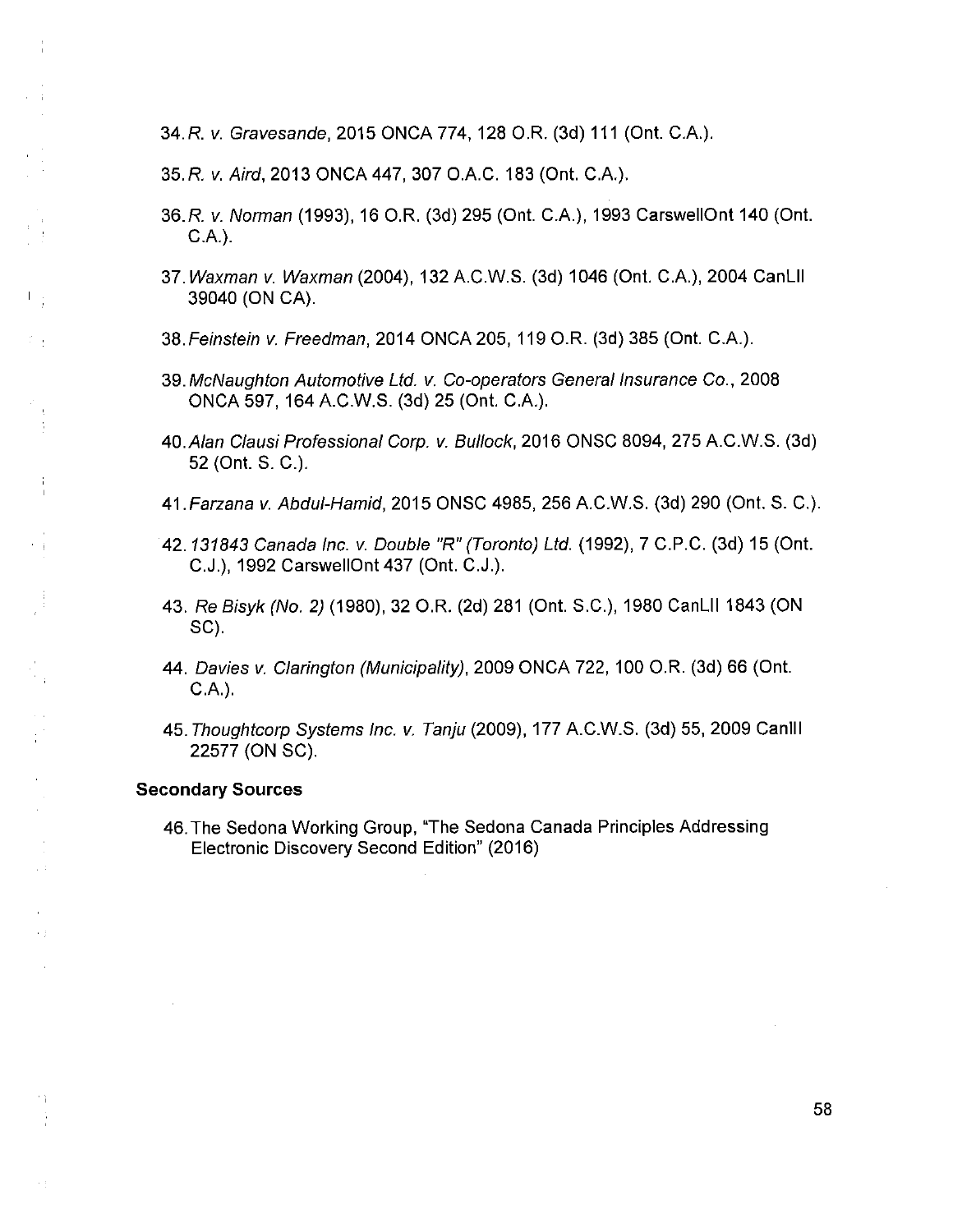#### **SCHEDULE"B"**

#### **STATUTES, REGULATIONS, AND BY-LAWS**

1. *Rules of Civil Procedure,* R.R.O. 1990 Reg. 194, Rule 30.08(1), 30.08(2).

#### **EFFECT OF FAILURE TO DISCLOSE OR PRODUCE FOR INSPECTION**

#### *Failure to Disclose or Produce Document*

30.08 (1) Where a party fails to disclose a document in an affidavit of documents or a supplementary affidavit, or fails to produce a document for inspection in compliance with these rules, an order of the court or an undertaking,

(a) if the document is favourable to the party's case, the party may not use the document at the trial, except with leave of the trial judge; or

(b) if the document is not favourable to the party's case, the court may make such order as is just. R.R.O. 1990, Reg. 194, r. 30.08 (1); O. Reg. 504/00, s, 3.

#### *Failure to Serve Affidavit or Produce Document*

(2) Where a party fails to serve an affidavit of documents or produce a document for inspection in compliance with these rules or fails to comply with an order of the court under rules 30.02 to 30.11, the court may,

(a) revoke or suspend the party's right, if any, to initiate or continue an examination for discovery;

(b) dismiss the action, if the party is a plaintiff, or strike out the statement of defence, if the party is a defendant; and

(c) make such other order as is just. R.R.O. 1990, Reg. 194, r. 30.08 (2).

2. *Courts of Justice Act,* R.S.O. 1990, c. C.43, s. 133(b).

#### **Leave to appeal required**

133 No appeal lies without leave of the court to which the appeal is to be taken,

(a) from an order made with the consent of the parties; or

(b) where the appeal is only as to costs that are in the discretion of the court that made the order for costs. R.S.O. 1990, c. C.43, s. 133.